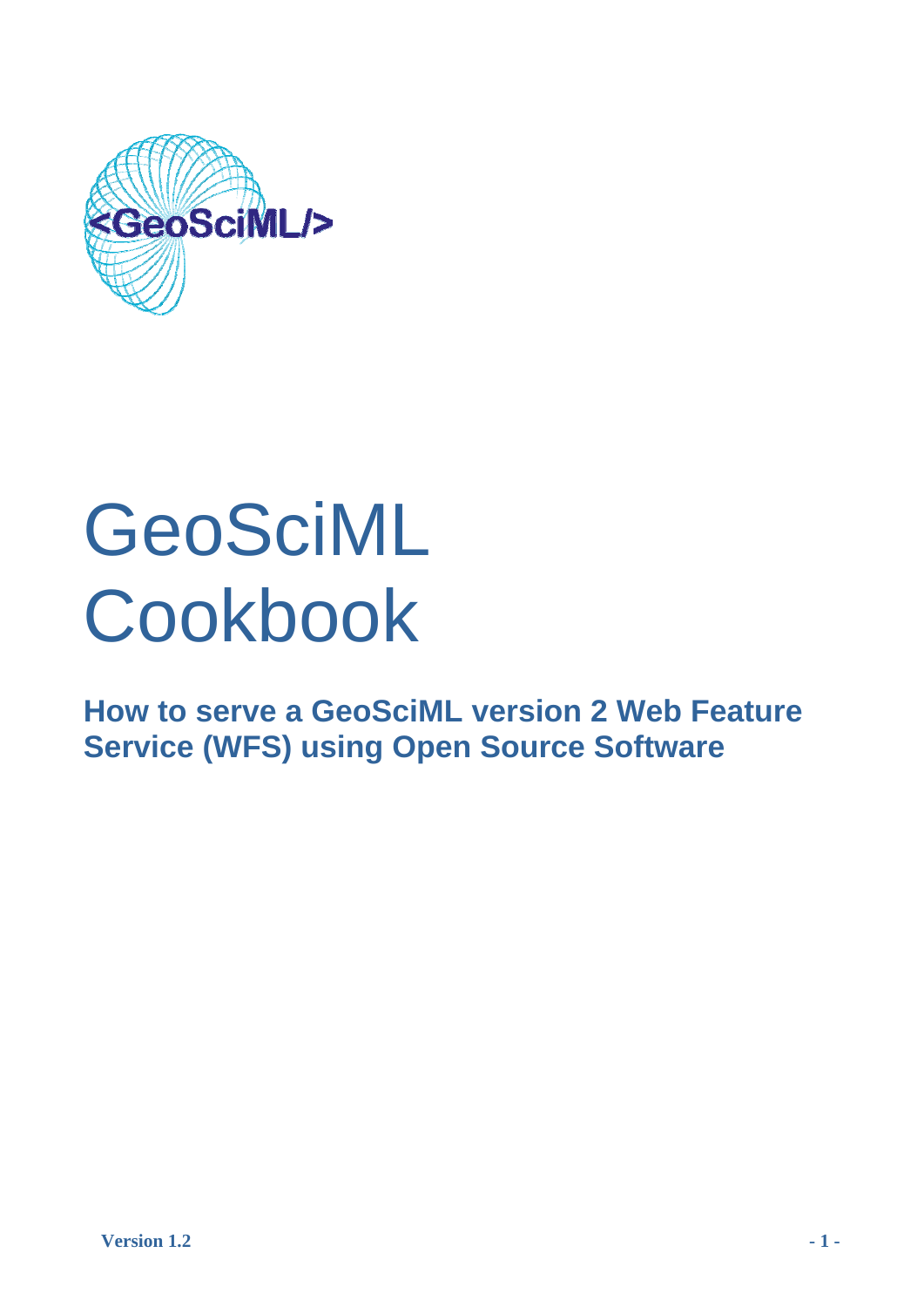

# **C [ontents](#page-2-0)**

| 1.1         |                                                                           |
|-------------|---------------------------------------------------------------------------|
| 1.2         |                                                                           |
| $2^{\circ}$ | ADDING A SIMPLE WFS SERVICE TO AN EXISTING ONEGEOLOGY LEVEL 1             |
|             |                                                                           |
| 2.1         |                                                                           |
| 2.2         |                                                                           |
| 2.3         |                                                                           |
| 2.4         |                                                                           |
| 3           | SERVING MAPPED GEOLOGICAL UNITS AS MAPPED FEATURES IN A WFS               |
|             | USING THE GIN MEDIATOR WITH DEEGREE WFS SOFTWARE - 19 -                   |
| 3.1         |                                                                           |
| 3.2         |                                                                           |
| 3.3         |                                                                           |
| 3.4         |                                                                           |
| 3.5         | Using the GIN mediator to debug the intermediary (private) mapping - 30 - |
| 3.6         |                                                                           |
| 3.7         |                                                                           |
| 3.8         |                                                                           |
| 3.9         |                                                                           |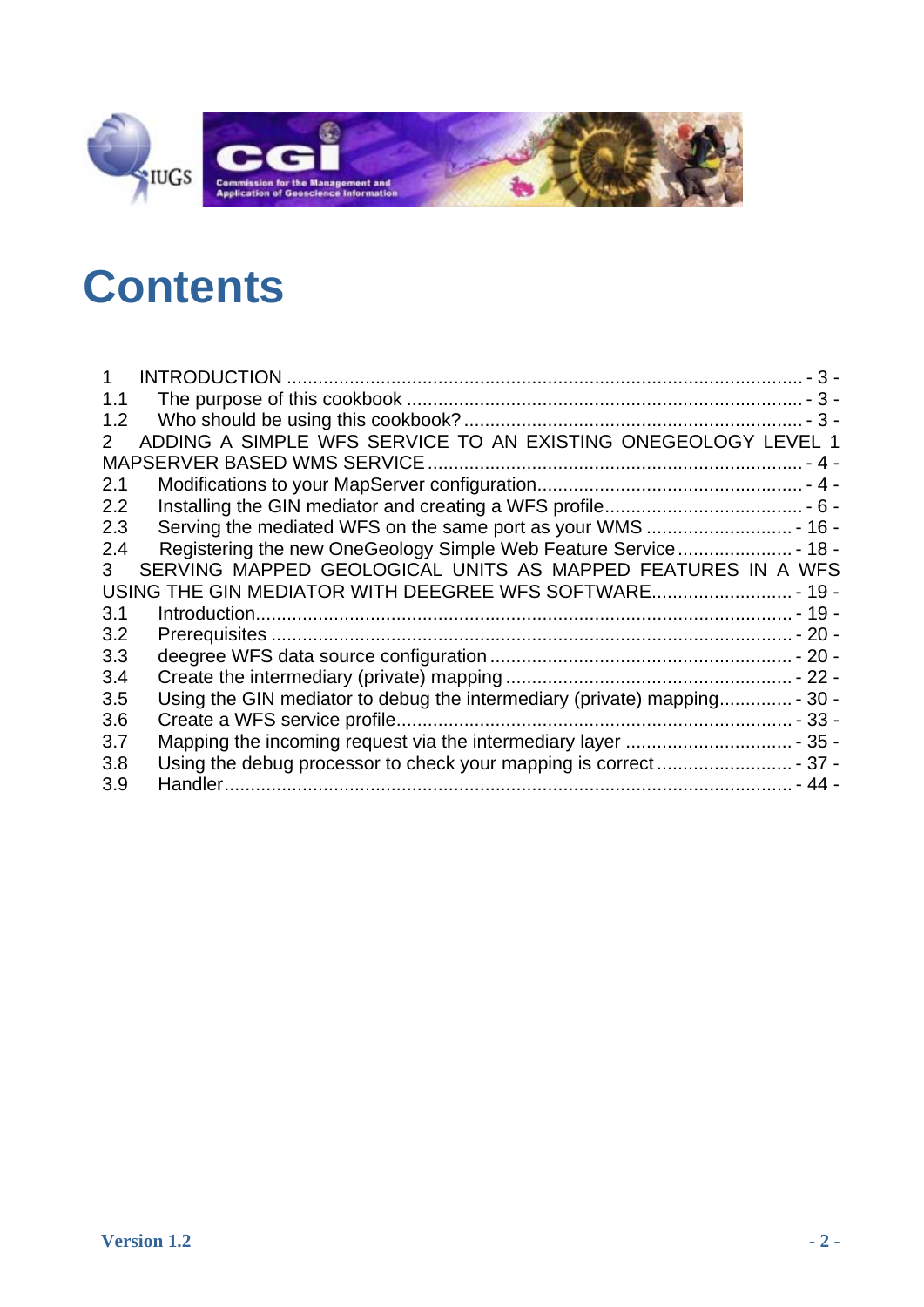# <span id="page-2-0"></span>**1 INTRODUCTION**

### **1.1 The purpose of this cookbook**

The GeoSciML V2 XML schema is a standards-based data format that provides a framework for application-neutral encoding of geoscience thematic data and related spatial data. At present the scope is delimited by the information generally shown on geological maps, along with boreholes and field observations.

This document is written to assist organisations wishing to make use of the GeoSciML data exchange standard by serving a Web Feature Service (WFS) to the WWW. This will include Level 2 participants in OneGeology who will be serving GeoSciML as a WFS.

This cookbook is based on experience gained using free and Open Source software to serve GeoSciML WFS' and includes links to a OneGeology zip file containing a template kit containing extra Open Source software Cocoon ([http://cocoon.apache.org/\)](http://cocoon.apache.org/) and the deegree (<http://www.deegree.org/>) WFS and the GIN [\(http://www.gw-info.net](http://gin-ries.nrcan-rncan.gc.ca/Home.aspx?c=2)) mediator required to implement the WFS' described in chapters 2 and 3 below. There are many other software options available to serve a GeoSciML WFS (each with different functional capabilities), some based on variants of what is decribed here such as an XSLT approach to using deegree, some based on alternative Open Source software like Geoserver (which will be documented here from approx. June 2009) and some based on commercial software such as Snowflake software's Go-Publisher, ESRI ArcIMS and ArcServer and finally some geological surveys have developed their own direct WFS interfaces to their backend ORACLE databases using programming languages like Java.

This cookbook will be continually improved and expanded as experience and time permits but its aim today is to help those interested in serving a GeoSciML WFS using Open Source software that has been trialled during the development of GeoSciML V2.

### **1.2 Who should be using this cookbook?**

This cookbook is highly technical and is targeted at those within geological surveys who are tasked with setting up web services from a web server, working closely with geoscience informatics experts who need to have read and understood the sister cookbook to this one first – the GeoSciML Cookbook 'How To Map Data to GeoSciML Version 2' (found at [http://www.geosciml.org/geosciml/2.0/cookbook/GeoSciML\\_Data\\_CookBook\\_V2.pdf](http://www.geosciml.org/geosciml/2.0/cookbook/GeoSciML_Data_CookBook_V2.pdf)). OneGeology participants who have used the OneGeology Cookbook 1 ('How To serve a OneGeology Level 1 Conformant WMS using MapServer', from <http://www.onegeology.org/misc/downloads.html>) based on a MapServer template kit supplied for it may want to take the simplest route to build the WFS on top of that already installed MapServer software, and they should then follow chapter 2 below and ignore chapter 3 for now. Those not involved with OneGeology or those who wish to install a WFS that may serve more than the very simple data generally available from a OneGeology WFS' should consider starting from scratch with the installation of Cocoon with deegree

opensource software detailed in Chapter 3 (Chapter 2 should not be followed but it may be useful to read it for extra background).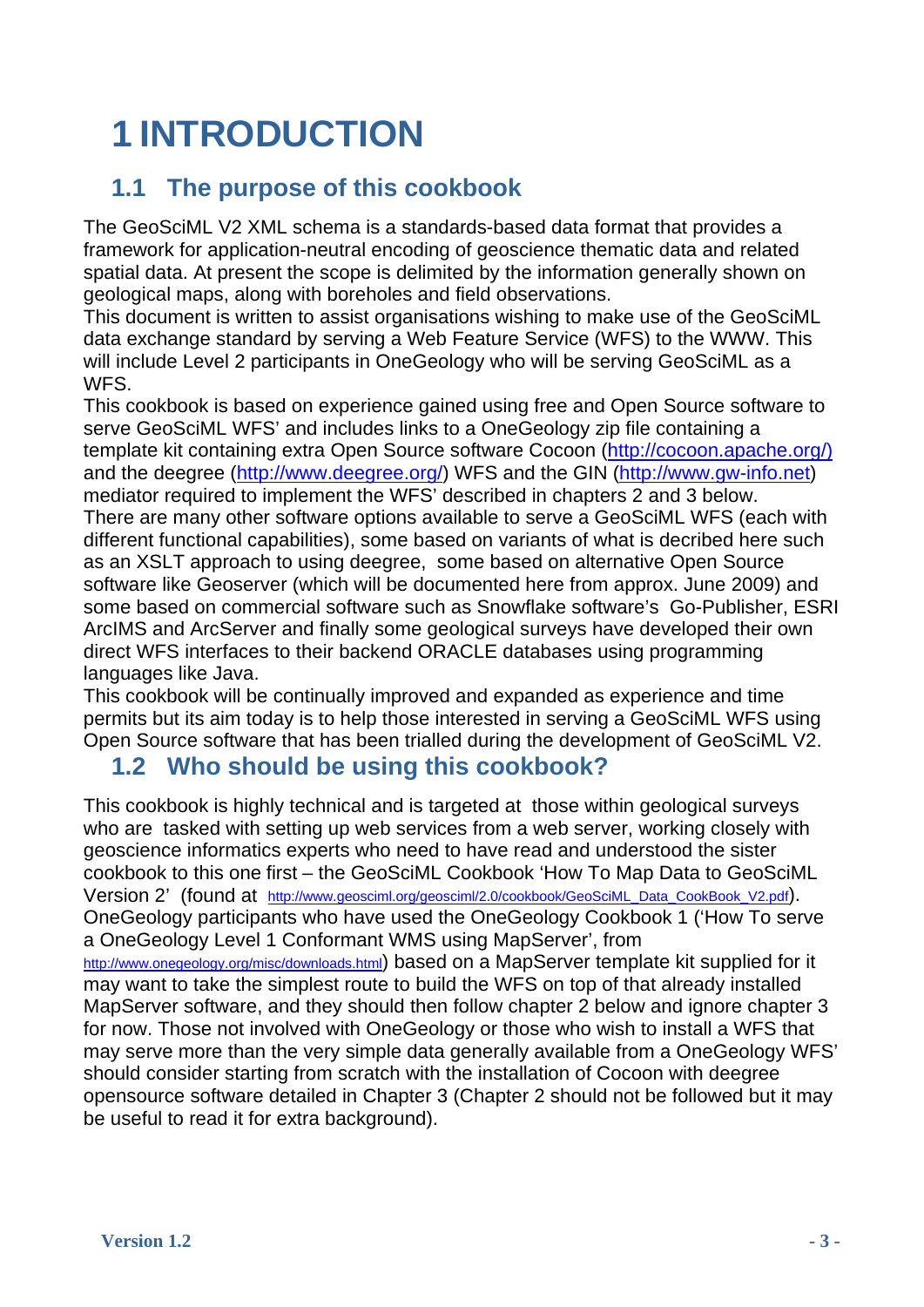## <span id="page-3-0"></span>**2 ADDING A SIMPLE WFS SERVICE TO AN EXISTING ONEGEOLOGY LEVEL 1 MAPSERVER BASED WMS SERVICE**

This chapter assumes that you have set up a OneGeology Level 1 conformant WMS using MapServer following the instructions in OneGeology Cookbook 1 ("How To serve a OneGeology Level 1 Conformant WMS using MapServer" from <http://www.onegeology.org/misc/downloads.html>) using a vector GIS shapefile, rather than image data source.

We will take advantage of the fact that setting up the WMS with MapServer also gives us a simple functional WFS at the same time. We will use some middleware developed by the [Geological Survey of Canada \(GSC\)](http://gsc.nrcan.gc.ca/index_e.php) called the [GIN](http://gin-ries.nrcan-rncan.gc.ca/Home.aspx?c=1) Mediator to transform this simple WFS into one serving true GeoSciML. The mediator is part of a research project and is still being further developed by GSC. Here we will only discuss delivering very simple data into minimally valid GeoSciML. GeoSciML Cookbook 'How To Map Data to GeoSciML Version 2' (found at

[http://www.geosciml.org/geosciml/2.0/cookbook/GeoSciML\\_Data\\_CookBook\\_V2.pdf](http://www.geosciml.org/geosciml/2.0/cookbook/GeoSciML_Data_CookBook_V2.pdf)) discusses in more detail how to map more complex data to more complex GeoSciML nonetheless it is a requisite that anyone intending to serve any form of GeoSciML V2 as a WFS needs to have read and understood that cookbook first before trying to serve any geological data in a GeoSciML conforming WFS..

We will assume you are able to install a Java Development Kit and the Tomcat servlet container on your server yourself.

Whilst it is possible to run the MapServer service using the Tomcat web service, this cookbook assumes an initial start point of the base install of the WMS described in the OneGeology WMS Cookbook 1 (i.e. running in the absence of Tomcat). You should therefore set up your Tomcat service to run on a different port to the standard web service (80), unless you are running another web server or service; the standard port for Tomcat (8080) will probably suffice.

We have tested the system with Sun JDK 1.5 in combination with Apache Tomcat 5.5, and with Sun JDK 1.6.0 in combination with Apache Tomcat 6.0, later versions and other servlet containers may also work.

### **2.1 Modifications to your MapServer configuration**

<span id="page-3-1"></span>You may need to make the following modifications to your existing MapServer Level 1 WMS service. Your underlying shapefiles will need a data field that is suitable to be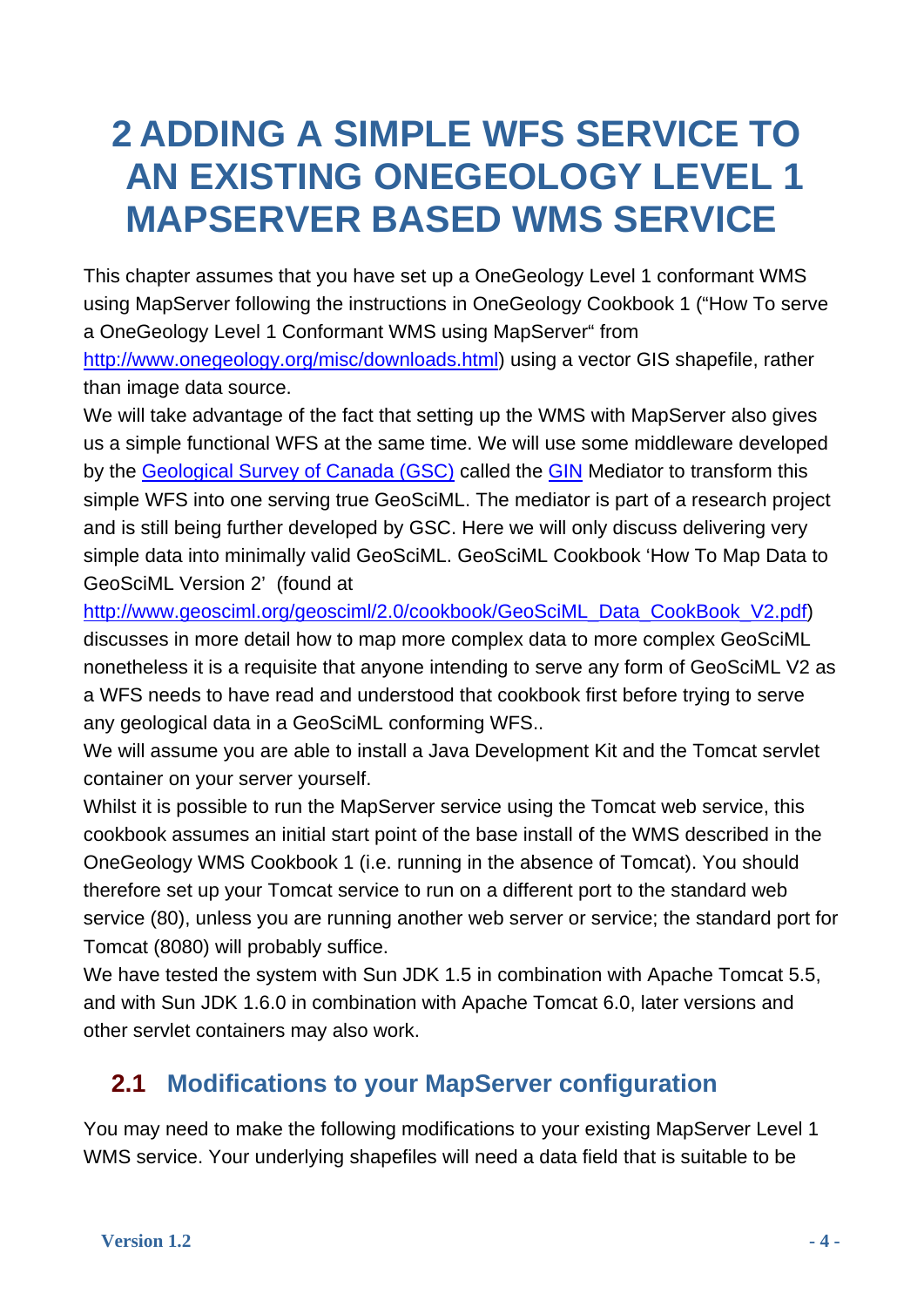used as the gml:id attribute of certain GeoSciML elements. The gml:id attribute is a unique identifier for any feature within your data, and is of type "ID"  $\sim$  a non casesensitive string beginning with a letter and followed by any combination of letters, numbers, periods, or hyphens. The "fid" field in the shapefile is therefore not suitable, but it can be used to generate one.

In the template example shapefiles we have added a field called "ID" (using ArcToolbox > Data Management Tools > Fields > Add Field) and then calculated our unique values (using ArcToolbox > Data Management Tools > Fields > Calculate Field), with the expression

"id." & [FID]

The MapServer map file that you created for the Level 1 WMS will need two kinds of modification. First, the  $WMS$  TITLE field needs changing to  $OWS$  TITLE, so that its value can be used by the WFS as well as the WMS. Secondly you will need to add a line to identify the gml: id field in the shapefile using  $GML$  FEATUREID, within each LAYER section such as:

GML\_FEATUREID "ID" # where ="ID"= is replaced by the name of the field described above which you wish to use for gml:id attributes

You can test that the MapServer WFS is working by using the following URL request templates:

### GML 2 (default)

```
http://[yourserver.org]/cgi-
bin/[your_map_service_name]/wms?service=WFS&version=1.0.0&request=GetCapabilitie&
```
### GML 3 (by specifying it using the outputformat parameter)

```
http://[yourserver.org]/cgi-
bin/[your_map_service_name]/wms?service=WFS&outputformat=GML3&version=1.0.0&reque
st=GetCapabilities&
```
### Example:

If you have the BGS\_Bedrock\_and\_Superficial\_Geology example service set up and were browsing from the server itself, the following URL would return a valid result.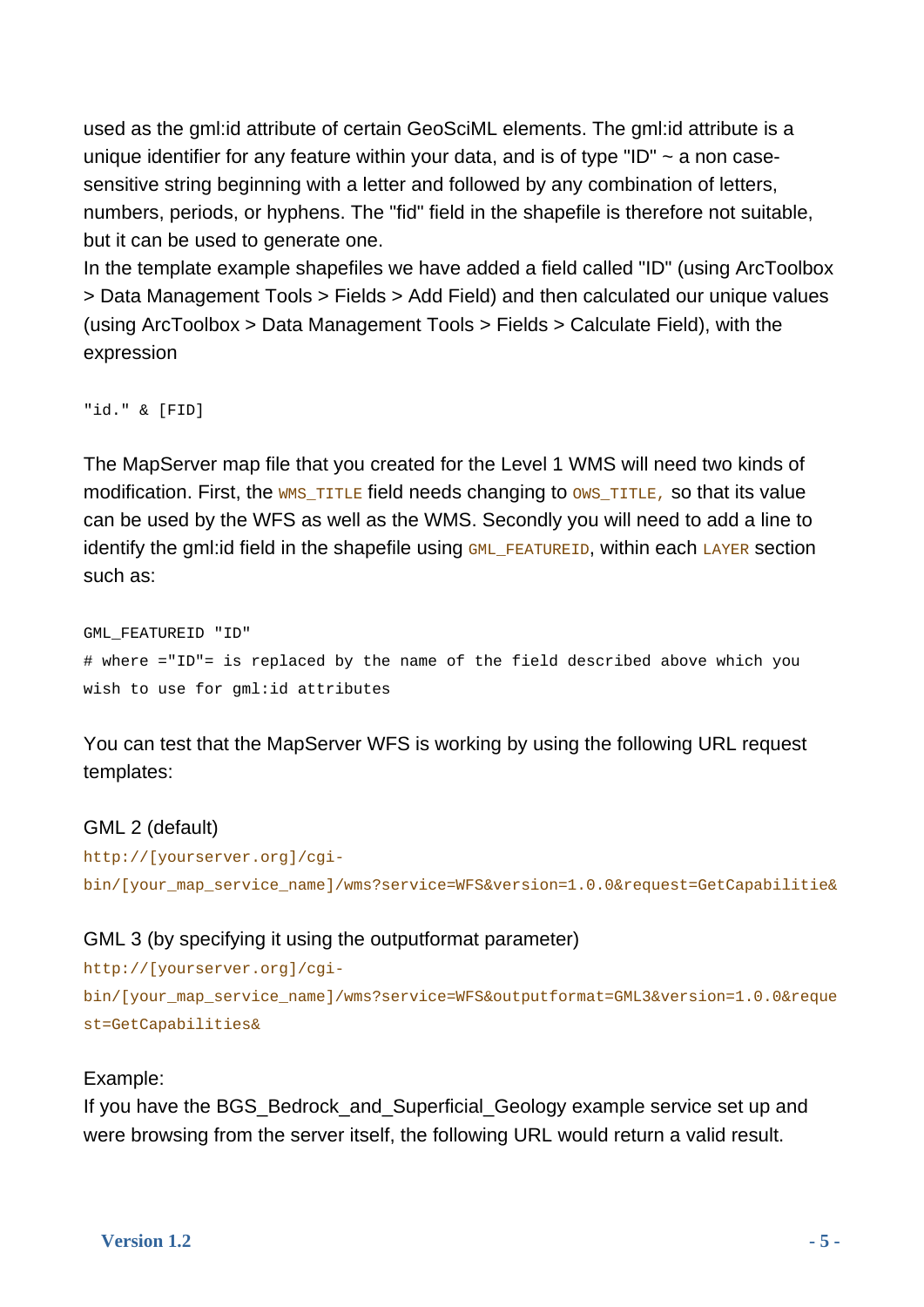[http://127.0.0.1/cgi-](http://127.0.0.1/cgi-bin/BGS_Bedrock_and_Superficial_Geology/wms?service=WFS&outputformat=GML3&version=1.0.0&request=GetCapabilities&)

[bin/BGS\\_Bedrock\\_and\\_Superficial\\_Geology/wms?service=WFS&outputformat=GML3&](http://127.0.0.1/cgi-bin/BGS_Bedrock_and_Superficial_Geology/wms?service=WFS&outputformat=GML3&version=1.0.0&request=GetCapabilities&) [version=1.0.0&request=GetCapabilities&](http://127.0.0.1/cgi-bin/BGS_Bedrock_and_Superficial_Geology/wms?service=WFS&outputformat=GML3&version=1.0.0&request=GetCapabilities&) 

Note these GetCapabilities requests (above) are only used to test that the MapServer WFS is working. We will use a different application (and therefore different URL) for our live WFS.

We are now going to set up the GIN mediator to sit between WFS clients and the above MapServer simple WFS to provide a new GeoSciML V2.0 compliant WFS that can be registered with the OneGeology portal.

### **2.2 Installing the GIN mediator and creating a WFS profile**

<span id="page-5-0"></span>Download the template web application (52 Mbytes in size) from the OneGeology FTP site ([ftp://ftp.bgs.ac.uk/pubload/OneGeology/GINMediator\\_v1.1.2.zip](ftp://ftp.bgs.ac.uk/pubload/OneGeology/GINMediator_v1.1.2.zip) or later version if present).

If your Tomcat is installed in  $$TOMCAT_HOME$  then copy the template application to \$TOMCAT\_HOME\webapps\cocoon

Run Tomcat and make sure you can see the Apache Cocoon welcome page at http://yourserver.org:port/cocoon

Try browsing to http://yourserver.org(:port)/cocoon/geosciml/page/index.html

If you have Tomcat Apache and Tomcat HTTP all running on your local machine then this page should display, and you should be able to access the 'Underlying MapServer WFS' links. If not you will need to change the example query links to something with the correct server hostname in e.g.

```
http://yourserver.org/cocoon/geosciml/wfs/oneg_gbr_bls?service=WFS&version=1.1.0&
request=GetFeature&typename=gsml:MappedFeature&
```
Note here that the string "oneg gbr bls" is the name of what we will call a "WFS" profile". This identifies a particular WFS which can respond to certain defined queries with particular feature types with a defined level of detail in the property values returned. The template application comes with five WFS profiles (oneg gbr bls, oneg gbr blt, oneg\_ gbr\_ba, oneg\_ gbr\_sls and oneg\_ gbr\_slt) corresponding to 5 layers in the OneGeology WMS cookbook BGS example. (There is another WFS profile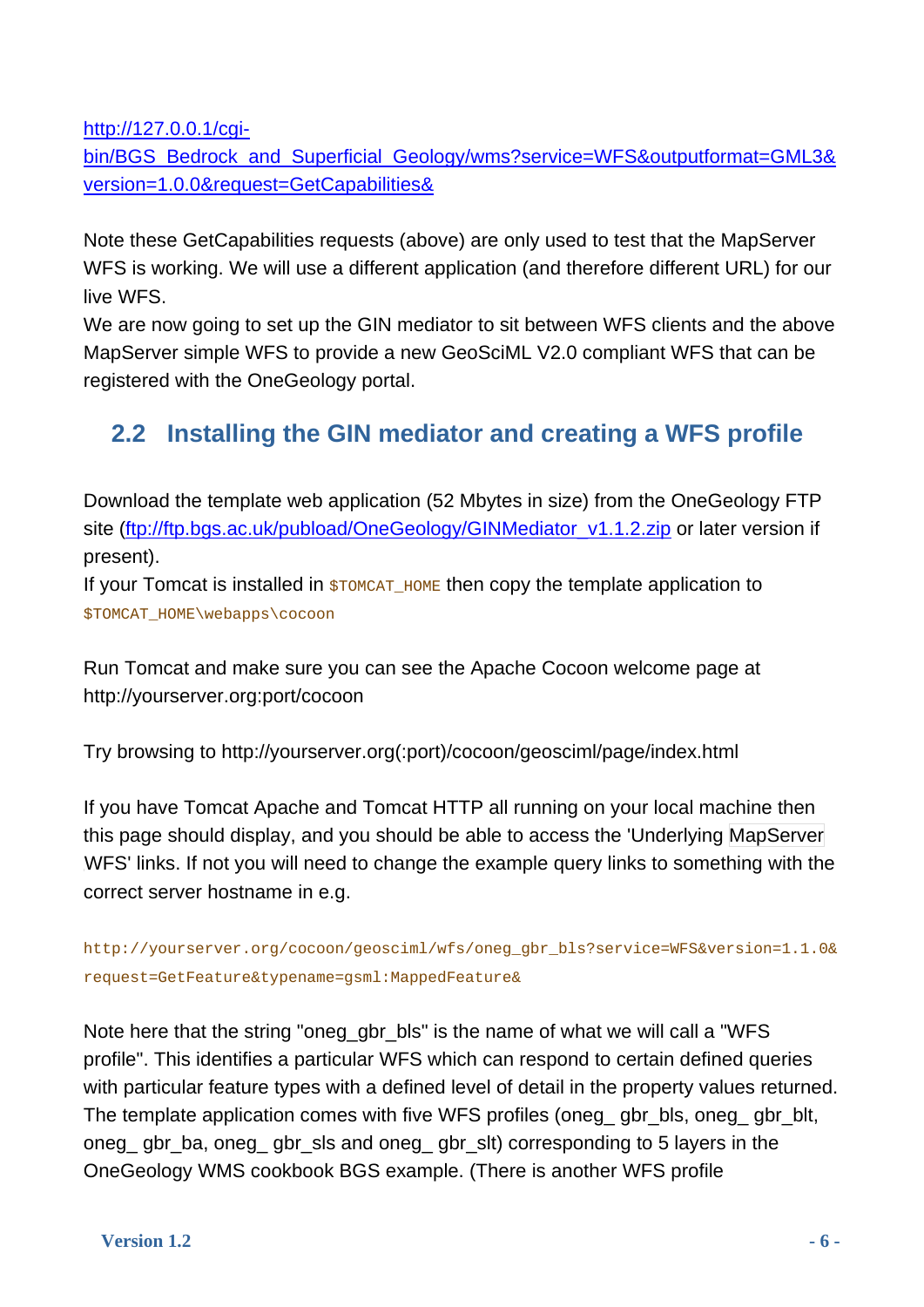MappedFeature used as an example in Chapter 3 of this cookbook.) For OneGeology services we suggest using a WFS profile name like "oneg\_ [3 letter iso country code]\_ [layer]" where layer is a string specifying which of your WMS layers this service is providing associated data for.

In \$TOMCAT\_HOME\webapps\cocoon\geosciml\sitemap.xmap

```
Change:
```

```
<map:pipelines> 
    <map:component-configurations>= 
       <global-variables> 
          <!-- WFS url of the mediator--> 
          <wfs-host>http://localhost:8080/cocoon/geosciml/wfs</wfs-host> 
       </global-variables> 
    </map:component-configurations>
```
...

### To:

```
<map:pipelines> 
    <map:component-configurations> 
       <global-variables> 
          <!-- WFS url of the mediator--> 
          <wfs-host>http://[yourserver.org:port]/cocoon/geosciml/wfs</wfs-host> 
       </global-variables> 
    </map:component-configurations>
```
The above change just alters the host name reported in the mediated WFS GetCapabilities response so that WFS clients not on the server machine will be able to extract the correct address for further queries from it.

Once you have confirmed that you can access index.html, you will need to set up a new WFS profile for the mediated services to run on top of your own MapServer simple WFS. This is done in four places. For each WFS profile you will set up a GetCapabilities response file in \$TOMCAT\_HOME\webapps\cocoon\geosciml\capabilities, a configuration file in \$TOMCAT\_HOME\webapps\cocoon\geosciml\config that specifies the location of the underlying simple WFS, a mapping file in a subdirectory of

\$TOMCAT\_HOME\webapps\cocoon\geosciml\mapping that will specify how incoming queries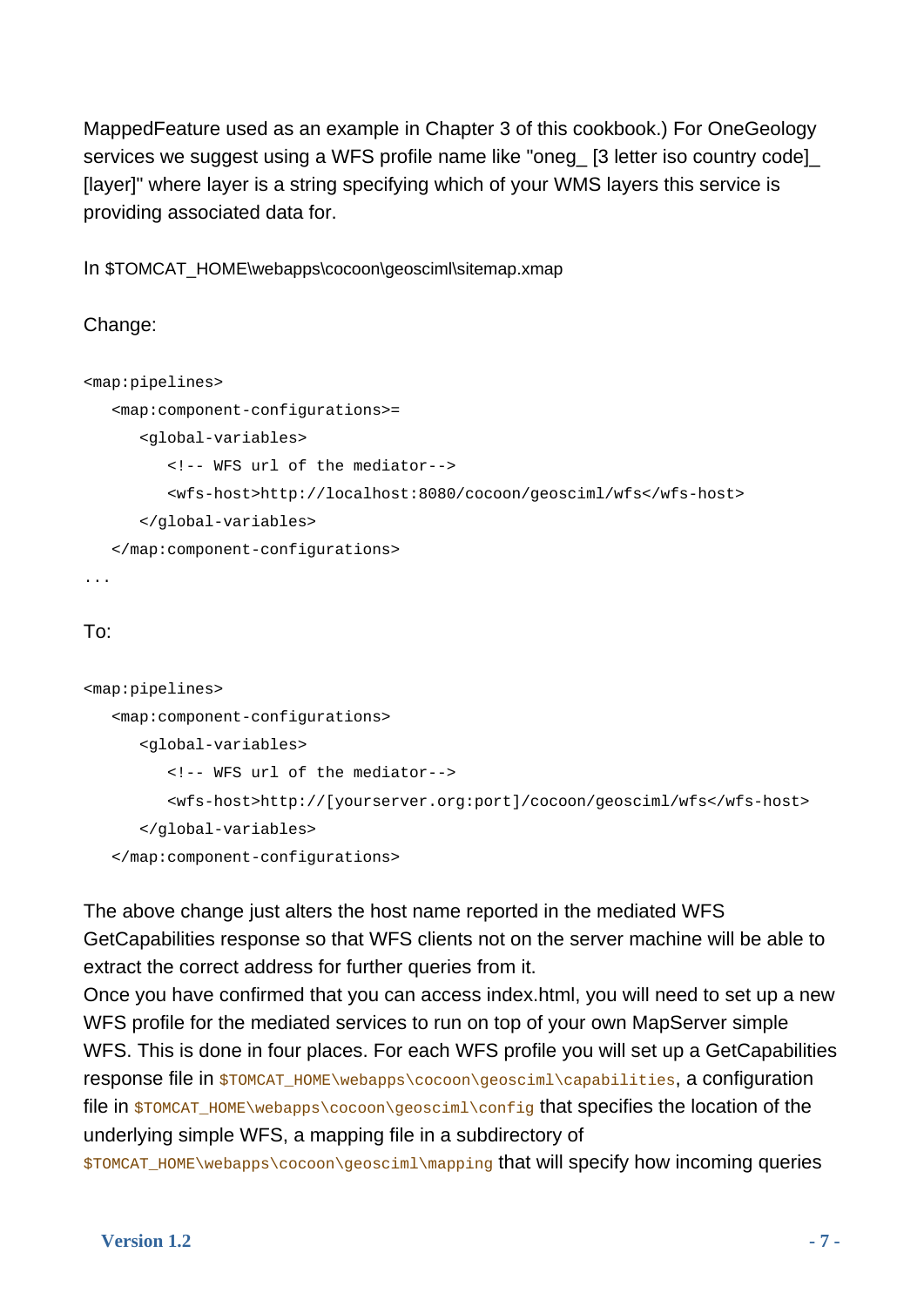specified in the GeoSciML model can be transformed to queries in the underlying simple WFS, and a handling transformation file (using XSLT) in a subdirectory of \$TOMCAT\_HOME\webapps\cocoon\geosciml\handler that transforms the output of the simple WFS into GeoSciML.

### **Capabilities file**

To define the GetCapabilities response for your WFS profile you should create a file called [profile\_name].xml in \$TOMCAT\_HOME\webapps\cocoon\geosciml\capabilities. If you know that the response should be the same, except for the service URLs, for several of your WFS profiles you can edit the single file  $wfs$ -default. $xml$  to provide that GetCapabilities response, and only specify a profile named file for those profiles which need a different response.

This file is used by client applications to discover what features are available from your service and details (metadata) about those features. This document also contains information about the organisation serving the data and the contact persons responsible for the data and/or the service. You can change most of the text in the ServiceProvider section. You will note here and there are strings that contain parameters in square brackets.

EG:

<ows:OnlineResource xlink:href="[host]" xlink:type="simple"/>

Don't alter these entries. These parameters will be replaced by the current url of your service (the wfs-host value you just changed in the previous step).

The other part you might want to edit is further down in the file where you can find a list of Features. The template application example files contain a definition for gsml:MappedFeature which is what we expect most OneGeology registered services to provide. The human readable details and the bounding box should be altered to fit your specific data.

```
 <wfs:FeatureType> 
    <wfs:Name>gsml:MappedFeature</wfs:Name> 
    <wfs:Title>Mapped Feature</wfs:Title> 
    <wfs:Abstract>Mapped features specified by Geologic Units</wfs:Abstract> 
    <ows:Keywords xmlns:ows="http://www.opengis.net/ows"> 
       <ows:Keyword>GeoSciML OneGeology</ows:Keyword> 
    </ows:Keywords> 
    <wfs:DefaultSRS>EPSG:4326</wfs:DefaultSRS>
```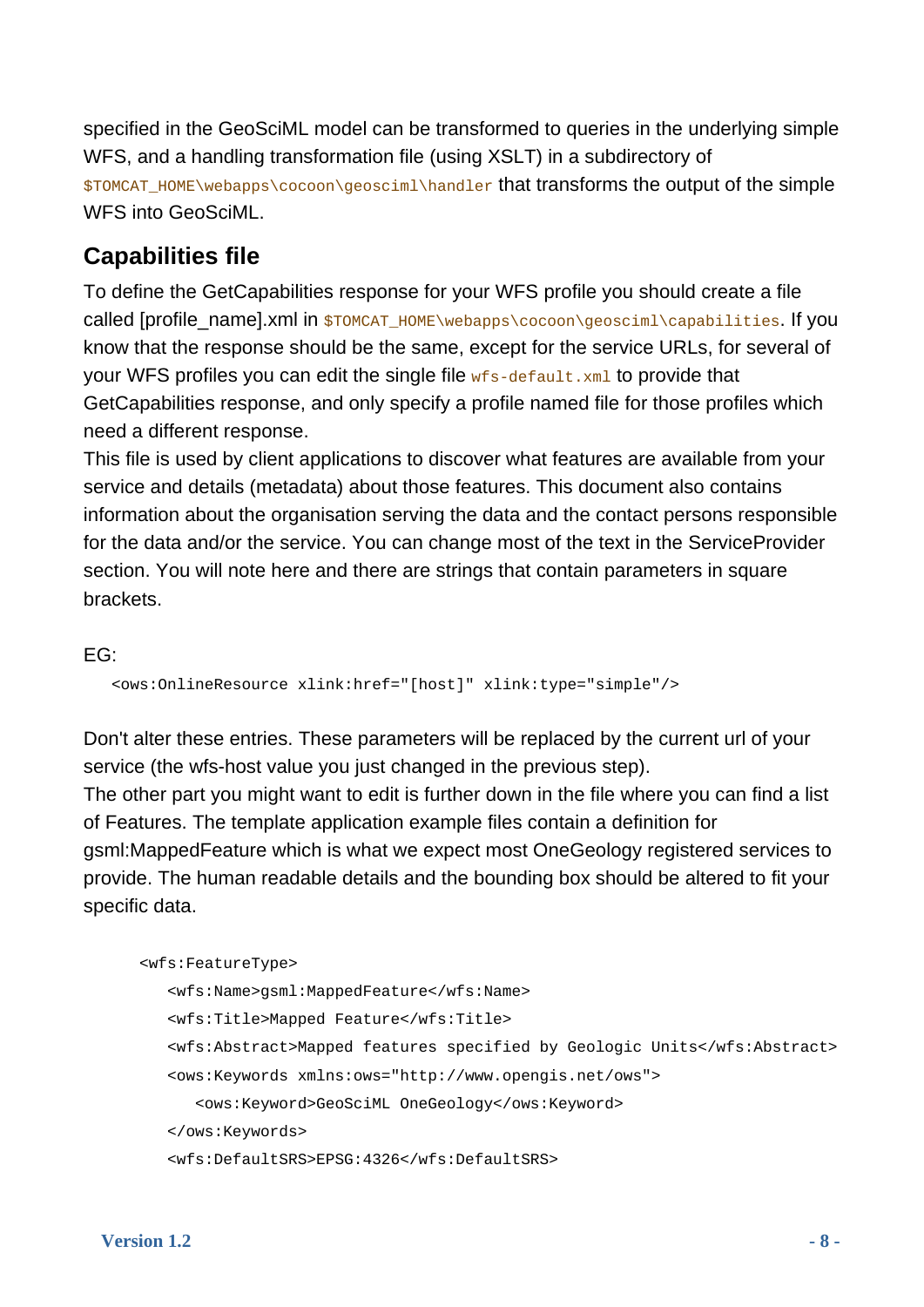```
 <wfs:OtherSRS>EPSG:4326</wfs:OtherSRS> 
    <wfs:OutputFormats> 
       <wfs:Format>text/xml; subtype=gml/3.1.1</wfs:Format> 
    </wfs:OutputFormats> 
    <ows:WGS84BoundingBox xmlns:ows="http://www.opengis.net/ows"> 
       <ows:LowerCorner>-180 180</ows:LowerCorner> 
       <ows:UpperCorner>--90 90</ows:UpperCorner> 
    </ows:WGS84BoundingBox> 
 </wfs:FeatureType>
```
You will need to change the Title, Abstract, LowerCorner, UpperCorner, SRS and keywords elements as appropriate to describe your service, but don't\* alter the Name tag value.

### **WFS service profile configuration files**

\$TOMCAT\_HOME\webapps\cocoon\geosciml\config\oneg\_\*.xml

In the \$TOMCAT\_HOME\webapps\cocoon\geosciml\config directory you will find 5 example BGS configuration files named oneg \*.xml There is one for each of the 5 layers of the BGS OneGeology WMS service and they have been set up to provide 5 different WFS services, one per WMS layer. For your OneGeology services it may be appropriate to do something similar or it may be that a single WFS would provide appropriate data for all your WMS layers. The content of all five files is the same, however, and you can copy any one of them to a new configuration file for your WFS. You should then edit the service-url attribute of the <proc:datasource> element to point to your OneGeology WMS service.

If you have followed OneGeology Cookbook 1 this will mean changing the path element "BGS\_Bedrock\_and\_Superficial\_Geology" to your map service name. The host name in the URL will also need changing if your MapServer OneGeology service is on a different machine from Tomcat.

### Change:

```
<proc:datasources>
```

```
 <proc:datasource name="oneg"
```

```
 service-url="http://127.0.0.1/cgi-
```
bin/BGS Bedrock and Superficial Geology/wms?outputformat=GML3&">

```
 <proc:handledFeature name="gsml:MappedFeature" handler="MappedFeature"/>
```

```
 <!--<proc:processor name="debug"/>-->
```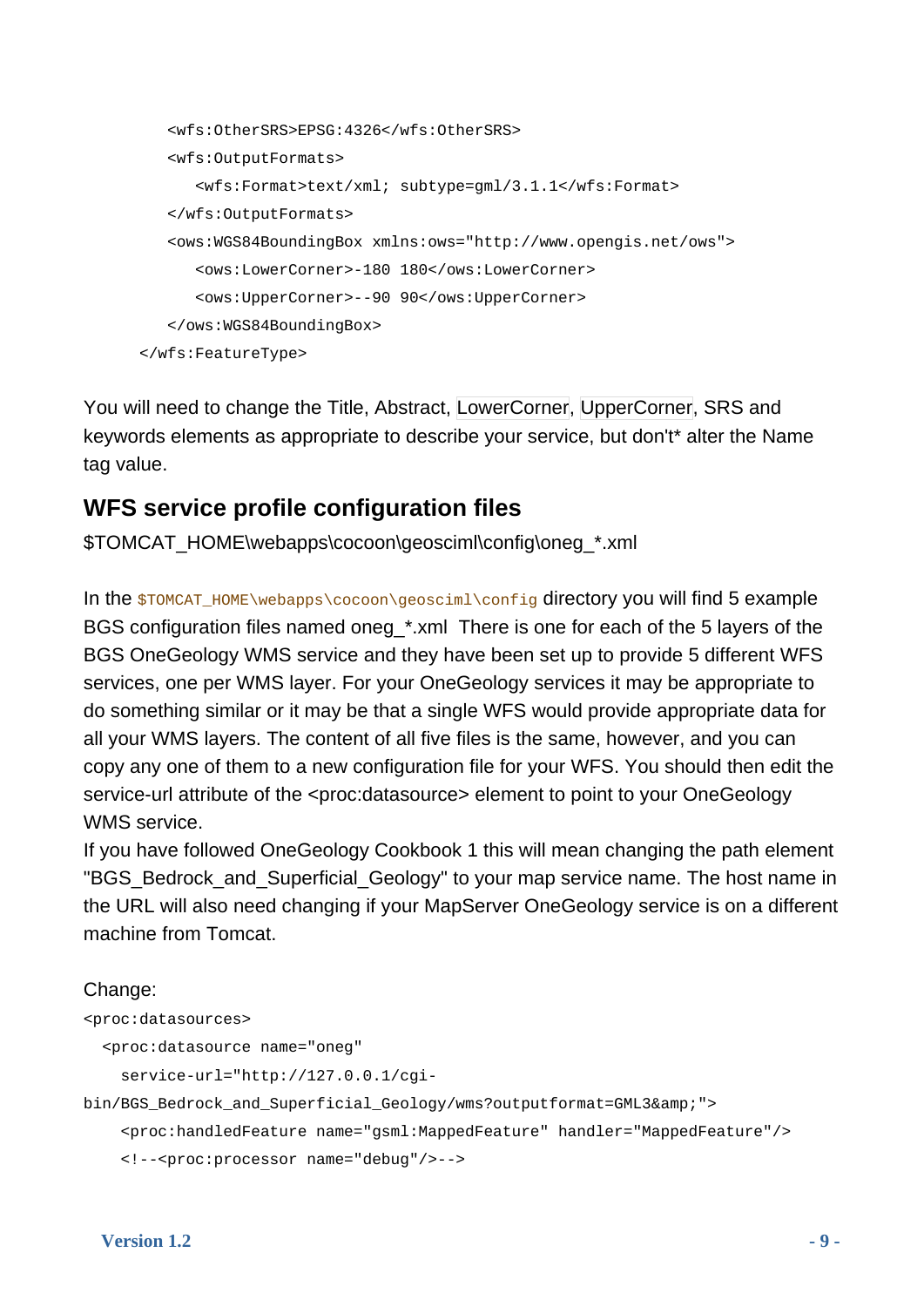```
 <proc:processor name="wfs"/> 
   </proc:datasource> 
</proc:datasources>
```
### To:

```
<proc:datasources> 
   <proc:datasource name="oneg" 
     service-url="http://[yourserver.org]/cgi-
bin/[yourmapservice]wms?outputformat=GML3&">
     <proc:handledFeature name="gsml:MappedFeature" handler="MappedFeature"/> 
     <!--<proc:processor name="debug"/>--> 
     <proc:processor name="wfs"/> 
   </proc:datasource> 
</proc:datasources>
```
### **Note**

The service URL has "outputformat=GML3" as an extra parameter on the end. This is because the MapServer WFS created by following Cookbook 1 produces GML2 unless explicitly changed and GeoSciML uses GML3 for its geometry properties.

### **Handler and Mapping**

These are obviously related as they are both based on how the fields in the underlying WFS map to fields in the GeoSciML model. For more information on how to map your data to GeoSciML see the GeoSciML cookbook 'How to map data to GeoSciML Version 2'. Here, we are going to show some very simple examples. All the BGS examples except Bedrock Lithostratigrapy (BLS) deal with only a single data field in the underlying simple WFS which we map to the name and description of the GeoSciML GeologicUnits in an output GeoSciML serialization. This data field is the field which determines the symbology of the corresponding WMS layer (CLASSITEM). We expect everyone who has set up a shapefile based OneGeology WMS should be able to achieve at least this level of mapping.

### *Uniform Resource Names (URNs)*

GeoSciML uses URNs as a method to uniquely identify any data provided. URNs (by definition) are intended to serve as persistent, location-independent, resource identifiers; to satisfy the simplest implementation of a valid GeoSciML output, (as discussed in this chapter), URNs do not need to be resolvable. You may define your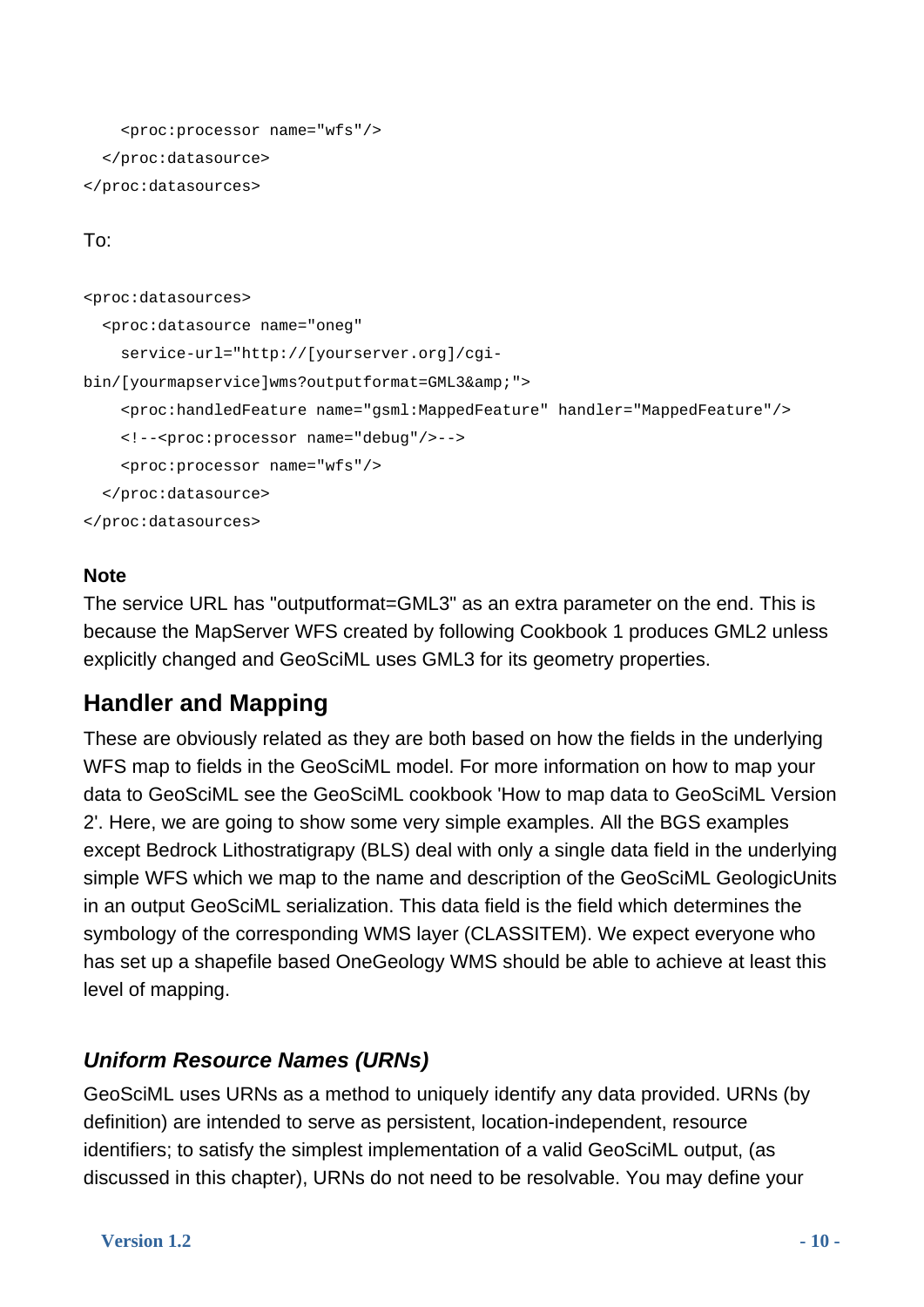own URNs to identify your data resource (see [URN Syntax](http://tools.ietf.org/html/rfc2141)), or you may use the CGI pattern. Using the CGI pattern, all that is required is to change the {authority} and the name of the {vocabulary} as appropriate; so for example using the below codeSpace string, you would need to change **BGS** to be an identifier for your organization, and **Lithology** to be the name of (or type of) your vocabulary (or dictionary) for the data you are providing.

codeSpace="urn:cgi:classifierScheme:BGS:Lithology:description"

If the WFS was supplying structural geology data provided by the Afghanistan Geological Survey, the above URN could conceivably be modified to codeSpace="urn:cgi:classifierScheme:AGS:StructuralFeatures:description"

For a list of registered vocabularies see: <http://appgeosciml.brgm.fr/GeoSciMLWeb/middleware.jsp>

For a list of registered authorities see: <https://www.seegrid.csiro.au/twiki/bin/view/CGIModel/CGIAuthorityRegister>

OneGeology participants should register their organization details through the CGI Naming Authority <https://www.seegrid.csiro.au/twiki/bin/view/CGIModel/CGINamingAuthority>

### *Mapping the incoming request to the underlying service*

\$TOMCAT\_HOME\webapps\cocoon\geosciml\mapping\oneg\_\* folders and \$TOMCAT\_HOME\webapps\cocoon\geosciml\mapping\oneg\_\*\oneg\MappedFeature.map

You can start by copying, for example, the

\$TOMCAT\_HOME\webapps\cocoon\geosciml\mapping\oneg\_gbr\_blt folder to a folder with your WFS profile name; if you look inside this folder and then inside the oneg folder you will find MappedFeature.map, an XML document.

The parts you will need to edit for your case are the mappedType attribute value of the gsml MappedFeature element (which represents your WMS LAYER name), and the values in the gml:description and gml:name elements (which corresponds to the GML\_INCLUDE\_ITEMS field).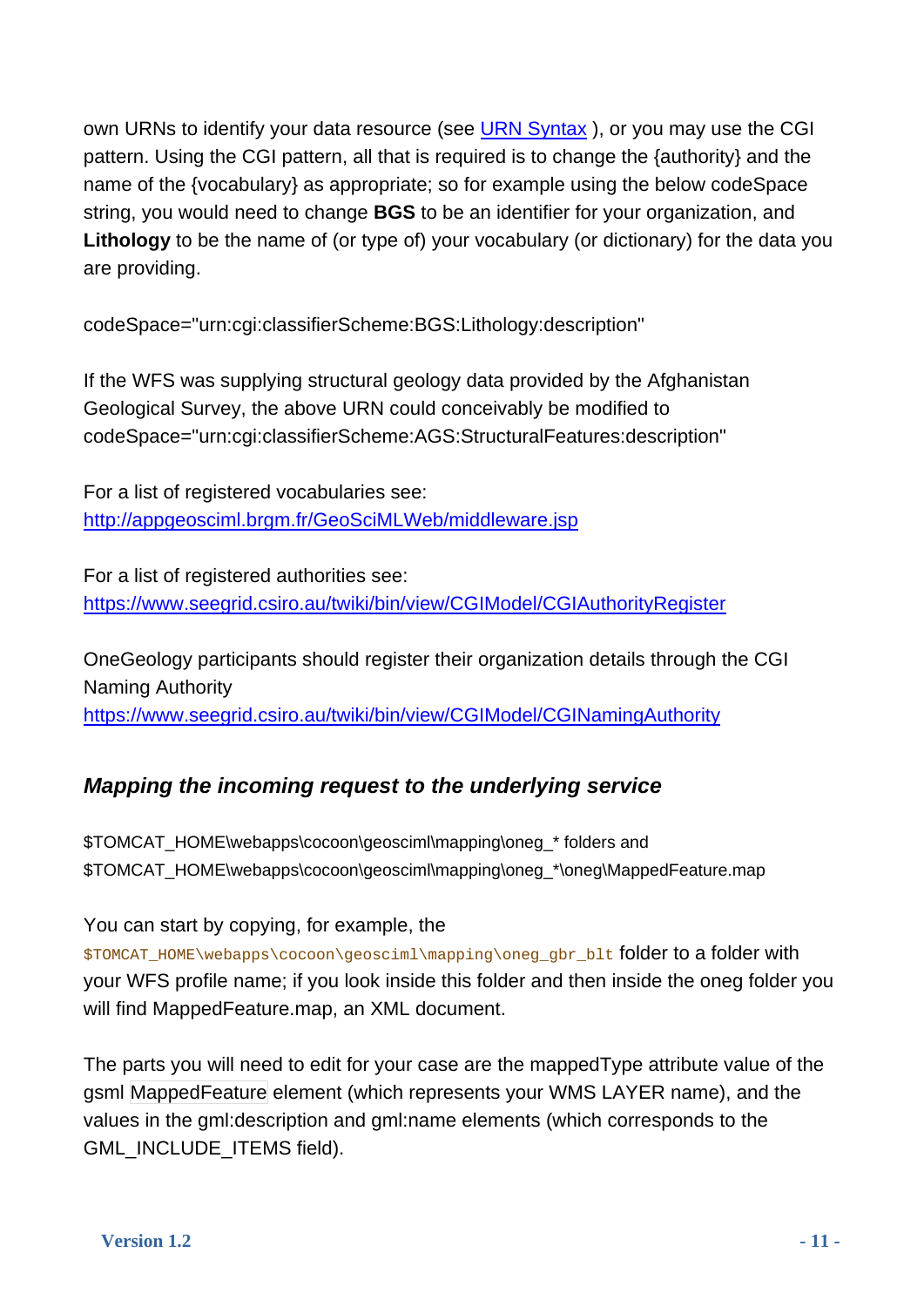#### Change:

```
<?xml version="1.0" encoding="UTF-8"?> 
<gsml:MappedFeature xmlns:gsml="urn:cgi:xmlns:CGI:GeoSciML:2.0" 
  xmlns:gml="http://www.opengis.net/gml" xmlns:ogc="http://www.opengis.net/ogc" 
  xmlns:ms="http://mapserver.gis.umn.edu/mapserver" xmlns:proc="urn:x-lcnp:proc" 
  mappedType="GBR_BGS_625k_BLT"> 
  <proc:namespaces> 
   <proc:namespace name="gsml">urn:cgi:xmlns:CGI:GeoSciML:2.0</proc:namespace> 
   <proc:namespace name="gml">http://www.opengis.net/gml</proc:namespace> 
   <proc:namespace name="xlink">http://www.w3.org/1999/xlink</proc:namespace> 
   <proc:namespace 
name="ms">http://mapserver.gis.umn.edu/mapserver</proc:namespace> 
  </proc:namespaces> 
  <proc:targetVersion>1.0.0</proc:targetVersion> 
  <gsml:specification> 
   <gsml:GeologicUnit> 
    <gml:description>RCS_D</gml:description> 
    <gml:name 
codeSpace="urn:cgi:classifierScheme:BGS:Lithology:description">RCS_D</gml:name> 
   </gsml:GeologicUnit> 
  </gsml:specification> 
  <gsml:shape>msGeometry</gsml:shape> 
</gsml:MappedFeature> 
To:
```

```
<?xml version="1.0" encoding="UTF-8"?> 
<gsml:MappedFeature xmlns:gsml="urn:cgi:xmlns:CGI:GeoSciML:2.0" 
  xmlns:gml="http://www.opengis.net/gml" xmlns:ogc="http://www.opengis.net/ogc" 
  xmlns:ms="http://mapserver.gis.umn.edu/mapserver" xmlns:proc="urn:x-lcnp:proc" 
  mappedType="[your WMS layer name]"> 
  <proc:namespaces> 
   <proc:namespace name="gsml">urn:cgi:xmlns:CGI:GeoSciML:2.0</proc:namespace> 
   <proc:namespace name="gml">http://www.opengis.net/gml</proc:namespace> 
   <proc:namespace name="xlink">http://www.w3.org/1999/xlink</proc:namespace> 
   <proc:namespace 
name="ms">http://mapserver.gis.umn.edu/mapserver</proc:namespace>
```
#### **Version 1.2** - 12 -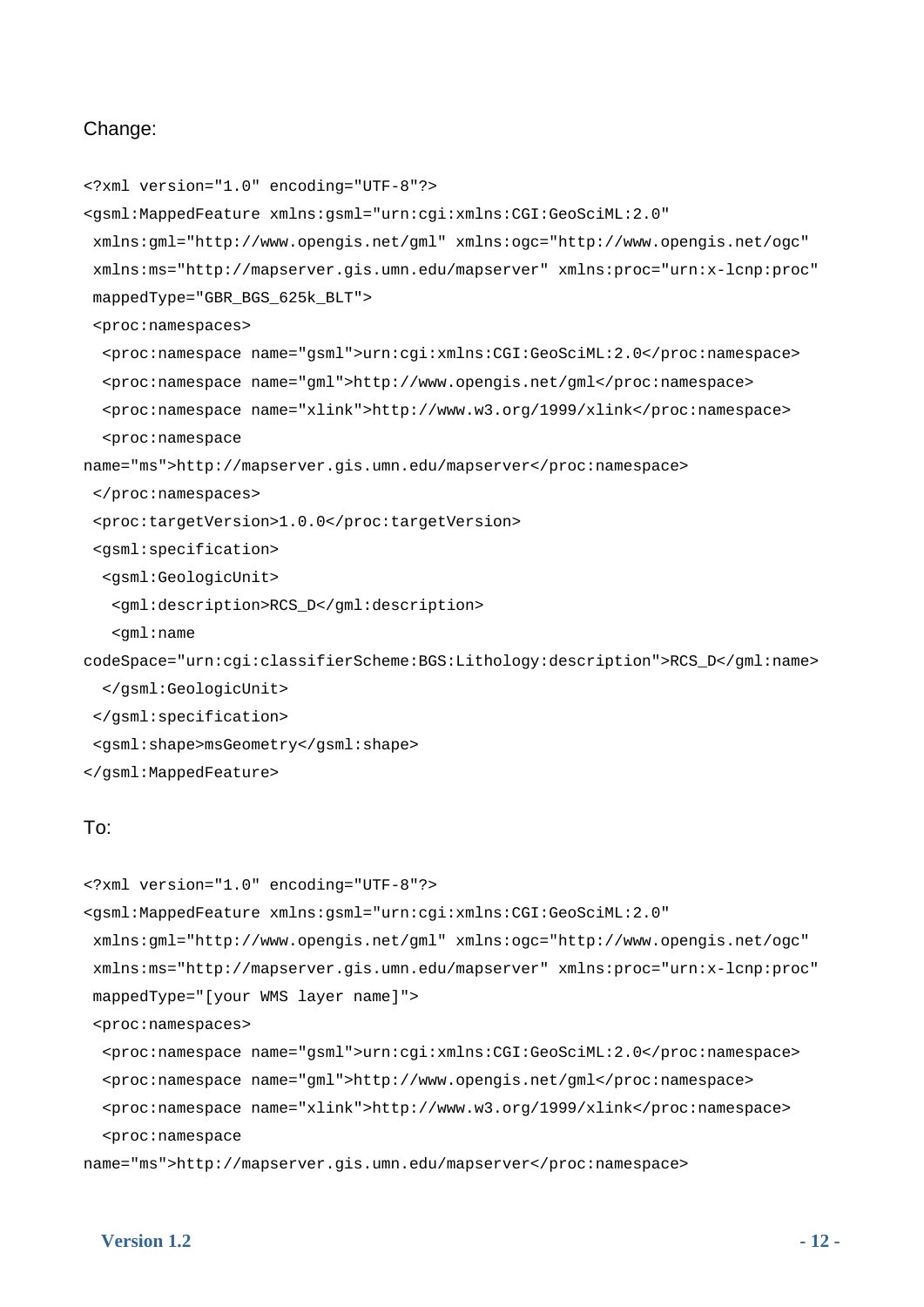```
 </proc:namespaces> 
  <proc:targetVersion>1.0.0</proc:targetVersion> 
  <gsml:specification> 
   <gsml:GeologicUnit> 
    <gml:description>[your GML_INCLUDE_ITEMS field]</gml:description> 
    <gml:name codeSpace="urn:cgi:classifierScheme:[your-organization-
descriptor]:[your-vocabulary-descriptor]:description"> 
       [your GML_INCLUDE_ITEMS field] 
    </gml:name> 
   </gsml:GeologicUnit> 
  </gsml:specification> 
  <gsml:shape>msGeometry</gsml:shape> 
</gsml:MappedFeature>
```
The mapping of the incoming queries may not be as complete as the output mapping below; the service will have some functionality but may not be able to handle queries on all properties.

### *Handler to transform output from the simple WFS into GeoSciML*

\$TOMCAT\_HOME\webapps\cocoon\geosciml\handler\oneg\_\* folders and \$TOMCAT\_HOME\webapps\cocoon\geosciml\handler\oneg\_\*\oneg\MappedFeature.xslt

We will create the handler which transforms the output of the MapServer WFS to valid GeoSciML. You can start by copying, for example, the

\$TOMCAT\_HOME\webapps\cocoon\geosciml\handler\oneg\_gbr\_blt folder to a folder with your WFS profile name. If you look inside this folder and then inside the oneg folder you will find MappedFeature.xslt, an XML Stylesheet which converts the BGS simple WFS into a GeoSciML instance.

The parts you will need to edit for your case are the ms:GBR\_BGS\_625k\_BLT value of the match attribute on the xsl:template element (which represents your WMS LAYER name), and the ms:RCS\_D values in the gml:description and gml:name elements (which corresponds to the GML\_INCLUDE\_ITEMS field).

### Change:

```
<xsl:template match="ms:GBR_BGS_625k_BLT"> 
   <gsml:MappedFeature gml:id="{@gml:id}"> 
     <xsl:apply-templates select="gml:boundedBy"/> 
     <gsml:observationMethod>
```
### **Version 1.2** - 13 -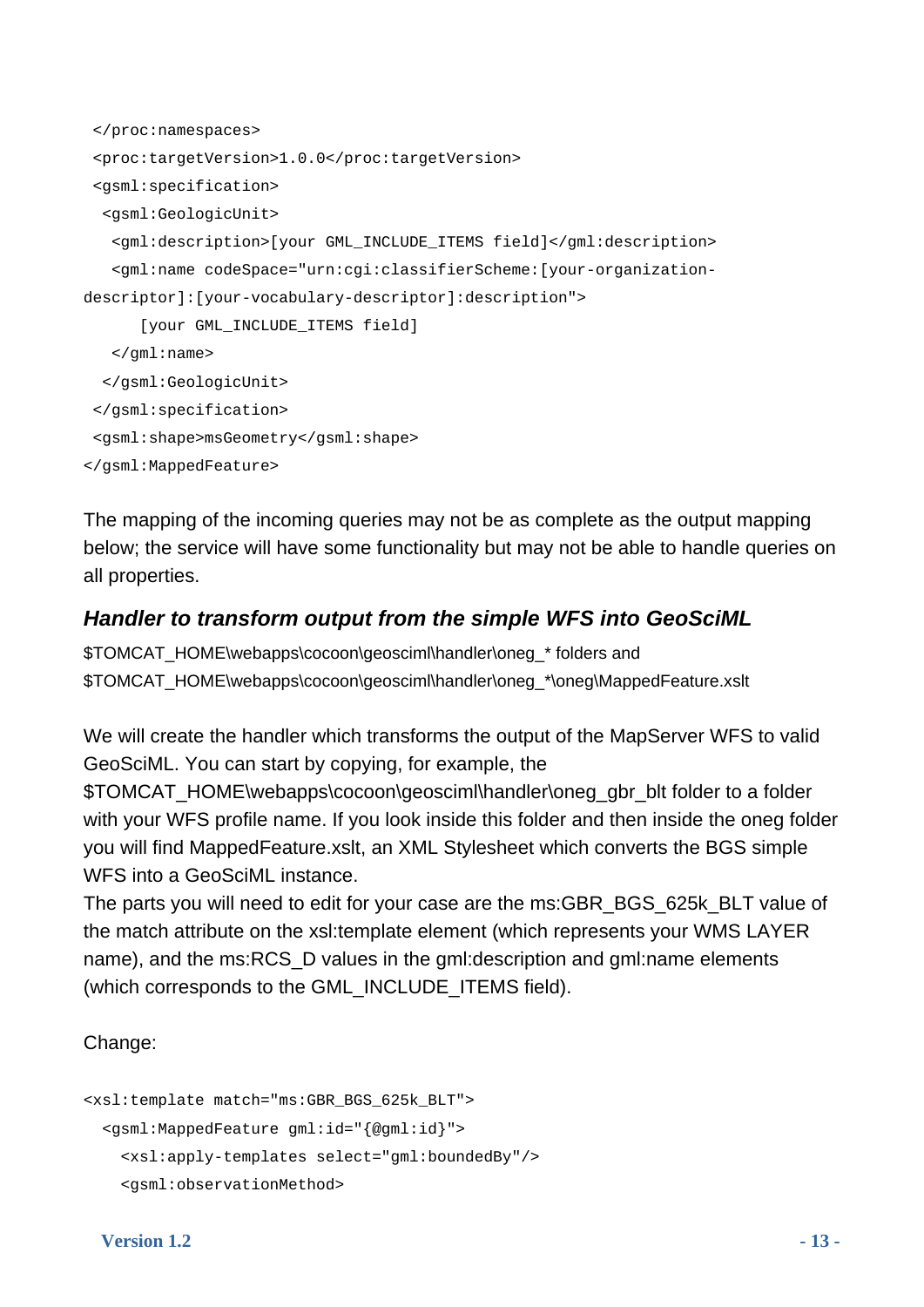```
 <gsml:CGI_TermValue>
```
<gsml:value

```
codeSpace="http://urn.opengis.net">urn:ogc:def:nil:OGC::unknown</gsml:value>
```
</gsml:CGI\_TermValue>

</gsml:observationMethod>

<gsml:positionalAccuracy>

<gsml:CGI\_TermValue>

```
 <gsml:value
```
codeSpace="http://urn.opengis.net">urn:ogc:def:nil:OGC::unknown</gsml:value>

</gsml:CGI\_TermValue>

</gsml:positionalAccuracy>

```
 <gsml:samplingFrame xlink:href="urn:cgi:feature:BGS:EarthBedrockSurface"/>
```
<gsml:specification>

```
 <gsml:GeologicUnit gml:id="gu.{@gml:id}">
```
<gml:description>

<xsl:value-of select="ms:RCS\_D"/>

</gml:description>

 <gml:name codeSpace="urn:cgi:classifierScheme:BGS:Lithology:description"> <xsl:value-of select="ms:RCS\_D"/>

```
 </gml:name>
```

```
 <gsml:observationMethod>
```
<gsml:CGI\_TermValue>

```
 <gsml:value
```
codeSpace="urn:cgi:classifier:BGS:ObservationMethod">Summary of published

description</gsml:value>

```
 </gsml:CGI_TermValue>
```
</gsml:observationMethod>

<gsml:purpose>instance</gsml:purpose>

```
 </gsml:GeologicUnit>
```
</gsml:specification>

```
 <gsml:shape>
```
<xsl:copy-of select="ms:msGeometry/\*"/>

</gsml:shape>

```
 </gsml:MappedFeature>
```

```
</xsl:template>
```
To: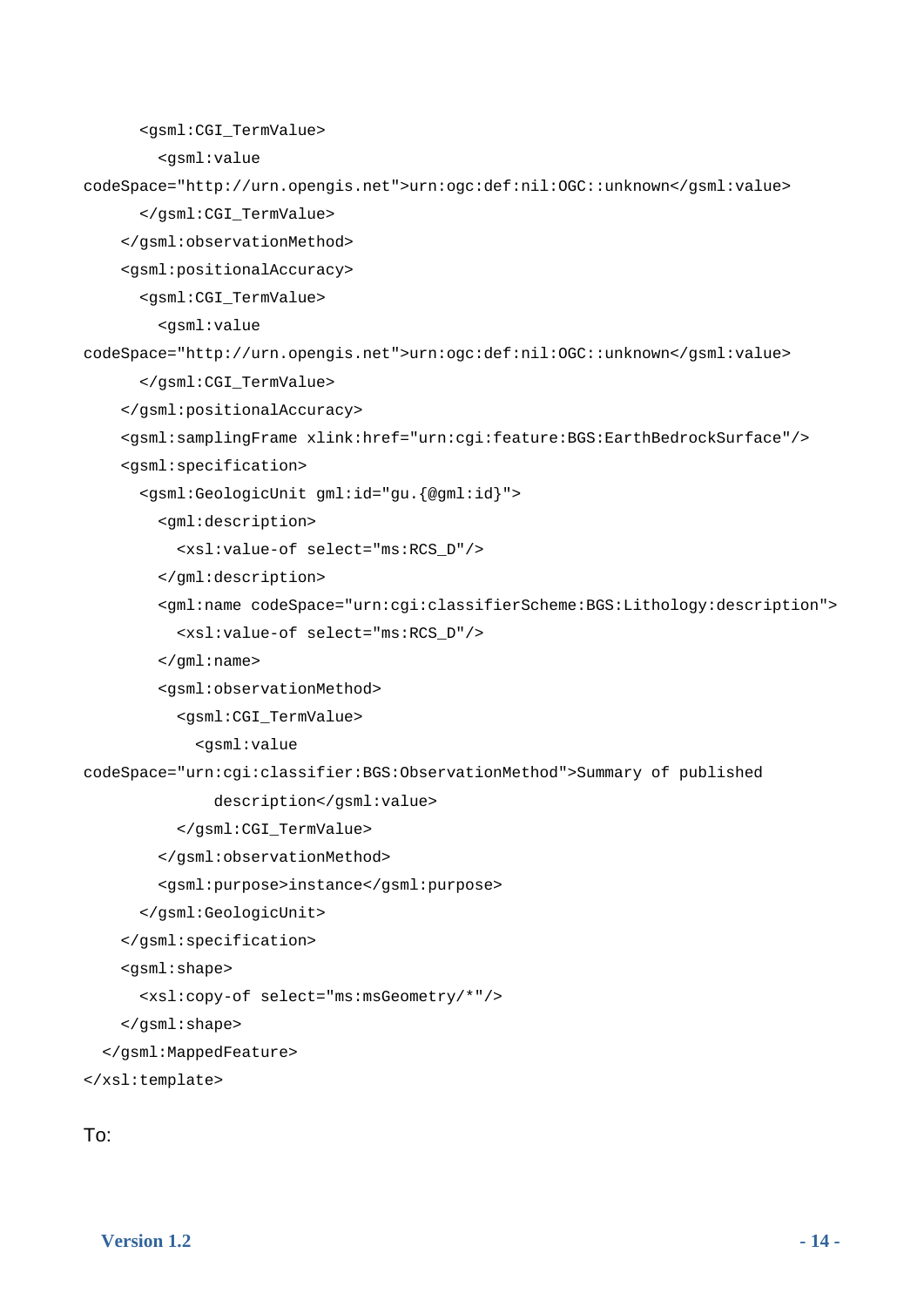```
<xsl:template match="ms:[your WMS LAYER name]"> 
   <gsml:MappedFeature gml:id="{@gml:id}"> 
     <xsl:apply-templates select="gml:boundedBy"/> 
     <gsml:observationMethod> 
       <gsml:CGI_TermValue> 
         <gsml:value 
codeSpace="http://urn.opengis.net">urn:ogc:def:nil:OGC::unknown</gsml:value> 
       </gsml:CGI_TermValue> 
     </gsml:observationMethod> 
     <gsml:positionalAccuracy> 
       <gsml:CGI_TermValue> 
         <gsml:value 
codeSpace="http://urn.opengis.net">urn:ogc:def:nil:OGC::unknown</gsml:value> 
       </gsml:CGI_TermValue> 
     </gsml:positionalAccuracy> 
     <gsml:samplingFrame 
       xlink:href="urn:cgi:feature:[your-organization-
descriptor]:EarthBedrockSurface"/> <!-- Or other value depending on what your 
mapping surface is --> 
     <gsml:specification> 
       <gsml:GeologicUnit gml:id="gu.{@gml:id}"> 
         <gml:description> 
           <xsl:value-of select="ms:[your GML_INCLUDE_ITEMS field]"/> 
         </gml:description> 
         <gml:name 
           codeSpace="urn:cgi:classifierScheme:[your-organization-
descriptor]:[your-vocabulary-descriptor]:description"> 
           <xsl:value-of select="ms:[your GML_INCLUDE_ITEMS field]"/> 
         </gml:name> 
         <gsml:observationMethod> 
           <gsml:CGI_TermValue> 
             <gsml:value 
               codeSpace="urn:cgi:classifier:[your-organization-
descriptor]:ObservationMethod" 
                >Summary of published description</gsml:value> 
           </gsml:CGI_TermValue> 
         </gsml:observationMethod>
```

```
 <gsml:purpose>instance</gsml:purpose>
```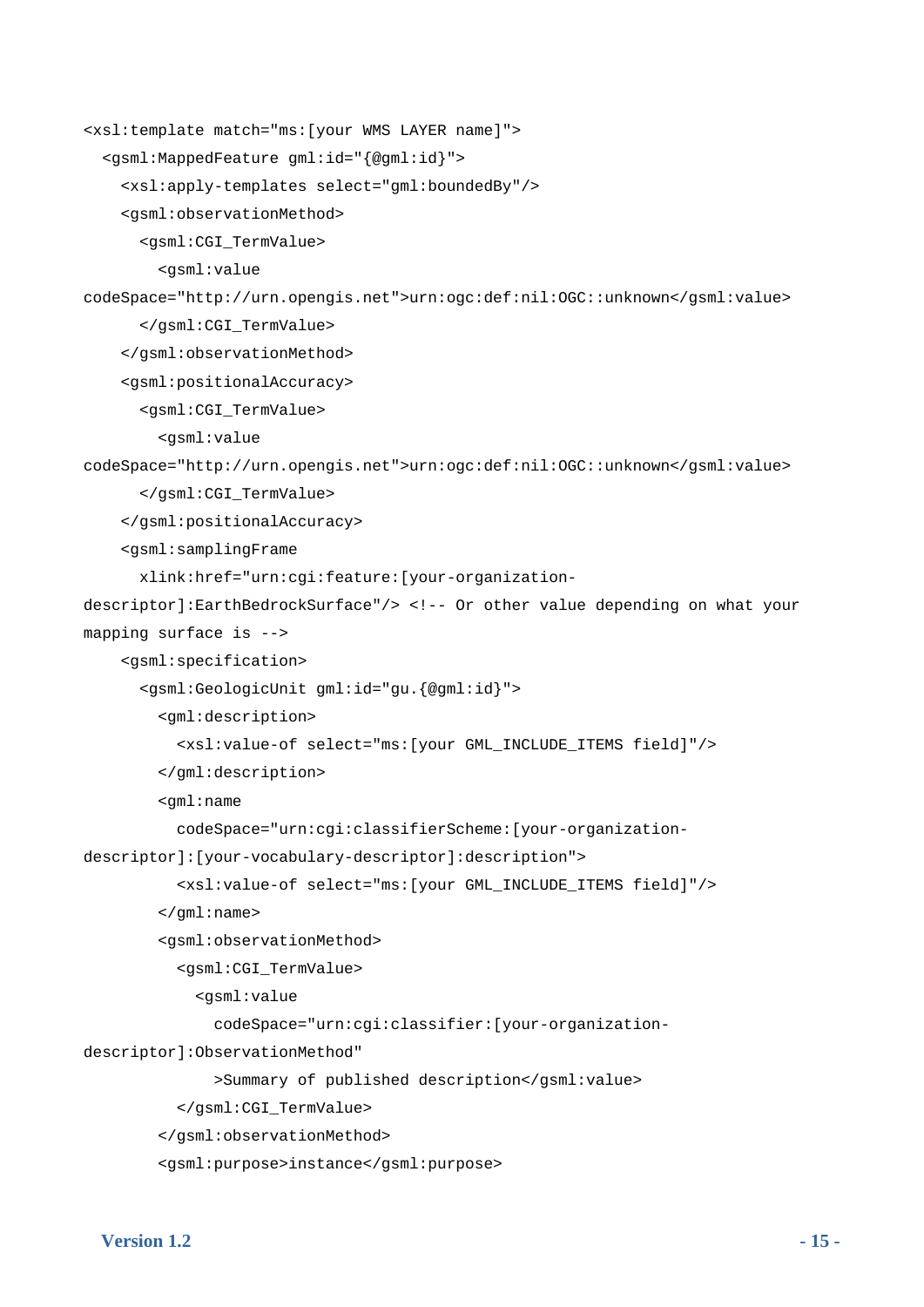```
 </gsml:GeologicUnit> 
     </gsml:specification> 
     <gsml:shape> 
       <xsl:copy-of select="ms:msGeometry/*"/> 
     </gsml:shape> 
   </gsml:MappedFeature> 
</xsl:template>
```
### **2.3 Serving the mediated WFS on the same port as your WMS**

In order to make OneGeology services as accessible as possible to people with possibly restrictive firewall policies (and also for aesthetic reasons) it is preferable to serve this from the standard web service (usually port 80). If you are already running your MapServer WMS through the Apache HTTP web server on the same machine you will not be able to make Tomcat run on port 80 as well. However, you can use the instructions below to configure Apache to proxy your Tomcat services so that you can make them available at a port 80 URL.

Edit the Apache HTTP server httpd.conf file (If your installation exactly follows that of Cookbook 1 this would be located at: c:\ms4w\Apache\conf\httpd.conf)

#### **Change**

#LoadModule proxy\_module modules/mod\_proxy.so #LoadModule proxy\_ajp\_module modules/mod\_proxy\_ajp.so #LoadModule proxy\_http\_module modules/mod\_proxy\_http.so

### To:

LoadModule proxy\_module modules/mod\_proxy.so LoadModule proxy\_ajp\_module modules/mod\_proxy\_ajp.so LoadModule proxy\_http\_module modules/mod\_proxy\_http.so

### and add the following directives:

TraceEnable off # Configure Apache proxying to Tomcat ProxyRequests Off ProxyPreserveHost On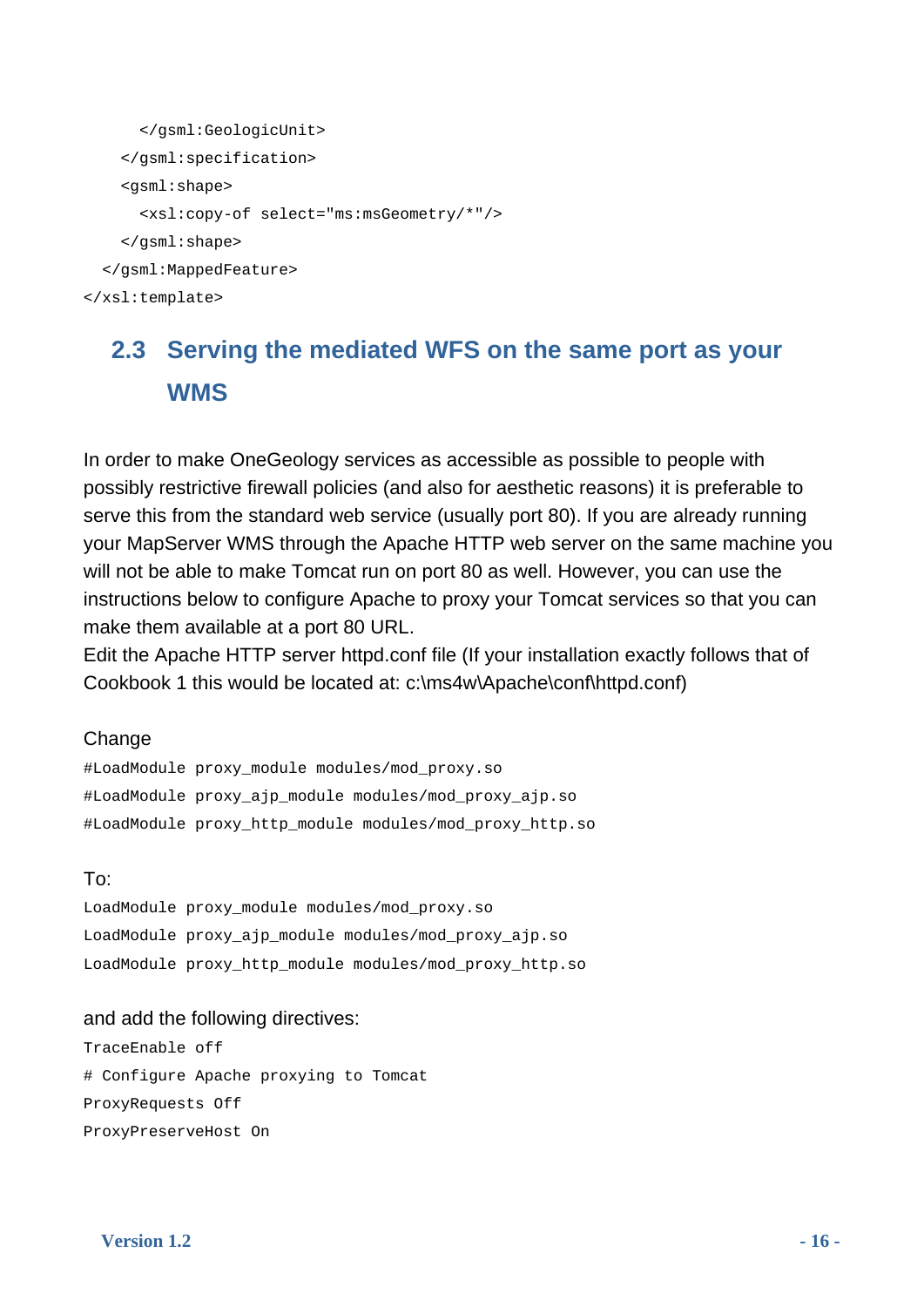```
# We only want requests for the cocoon service to be sent to Tomcat 
<ProxyMatch http://[^/]*/cocoon/*>
```
Order deny,allow

```
 Allow from 127.0.0.1
```
</ProxyMatch>

```
# Include these two directives for each web application that you wish to forward 
to Tomcat 
ProxyPass /cocoon http://127.0.0.1:8080/cocoon/ 
ProxyPassReverse /cocoon http://127.0.0.1:8080/cocoon/ 
<Location /cocoon>
```
 Order allow,deny Allow from all </Location>

#### **Note**

The regular expression used in <ProxyMatch>, is designed to work with most implementations based on the WMS configuration specified in OneGeology Cookbook 1 (How to serve a OneGeology Level 1 conformant WMS using MapServer), and may be too greedy for your purposes; you could replace it with a variant more specific to your servers, or you could substitute <Proxy> instead.

See your Apache HTTP documentation for more details

http://yourserver.org/manual/mod/mod\_proxy.html#proxy

Now you need to edit the Tomcat server XML file (Eg. c:\Tomcat 6.0\conf\server.xml).

#### Change:

```
<Connector 
   port="8080" 
   protocol="HTTP/1.1" 
   connectionTimeout="20000" 
   redirectPort="8443" />
```
### To:

```
<Connector 
   port="8080"
```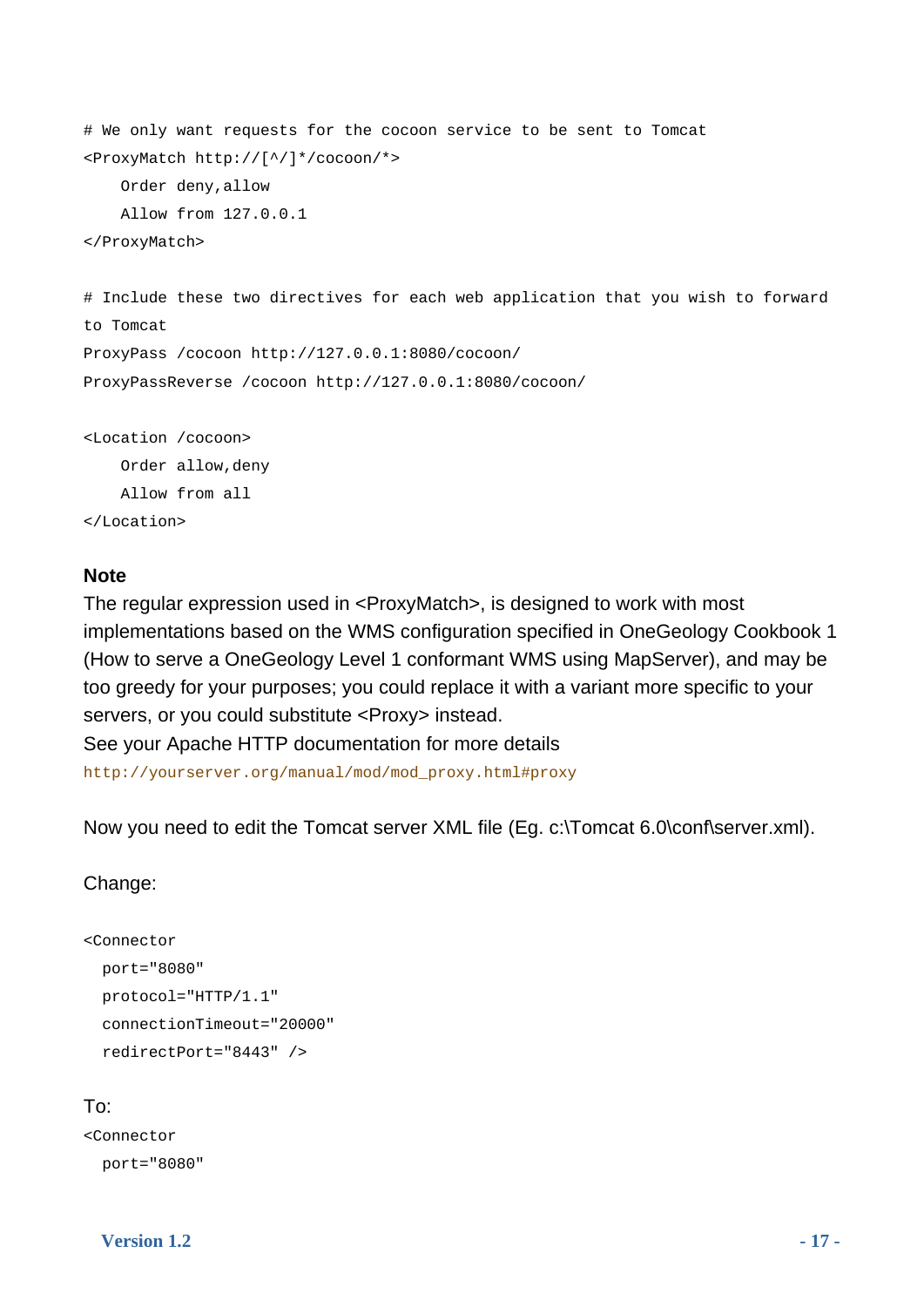```
 protocol="HTTP/1.1" 
  connectionTimeout="20000" 
  redirectPort="8443" 
  proxyName="yourserver.org" 
 proxyPort="80" 
/
```
ProxyName: is the domain name or IP of the standard (Apache HTTP Server) web service and can be omitted if you are running your Tomcat service on the same server as the http service.

### **Note:**

- It is better to configure the proxy at this stage rather than after testing through the Tomcat service as it reduces the number of edits to the configuration files
- We have used mod proxy here as it is included with the Apache HTTP Server binaries, but you could use other proxy modules such as mod\_jk if desired.

### <span id="page-17-0"></span>**2.4 Registering the new OneGeology Simple Web Feature Service**

You should now have finished and after testing your service you should register it with the OneGeology portal by sending an email to onegeologyportal@brgm.fr with the URL of your WFS profile(s) (e.g.

http://[yourserver.org]/cocoon/geosciml/wfs/oneg\_gbr\_bls) and noting which of your OneGeology WMS layers each WFS profile is to be associated with.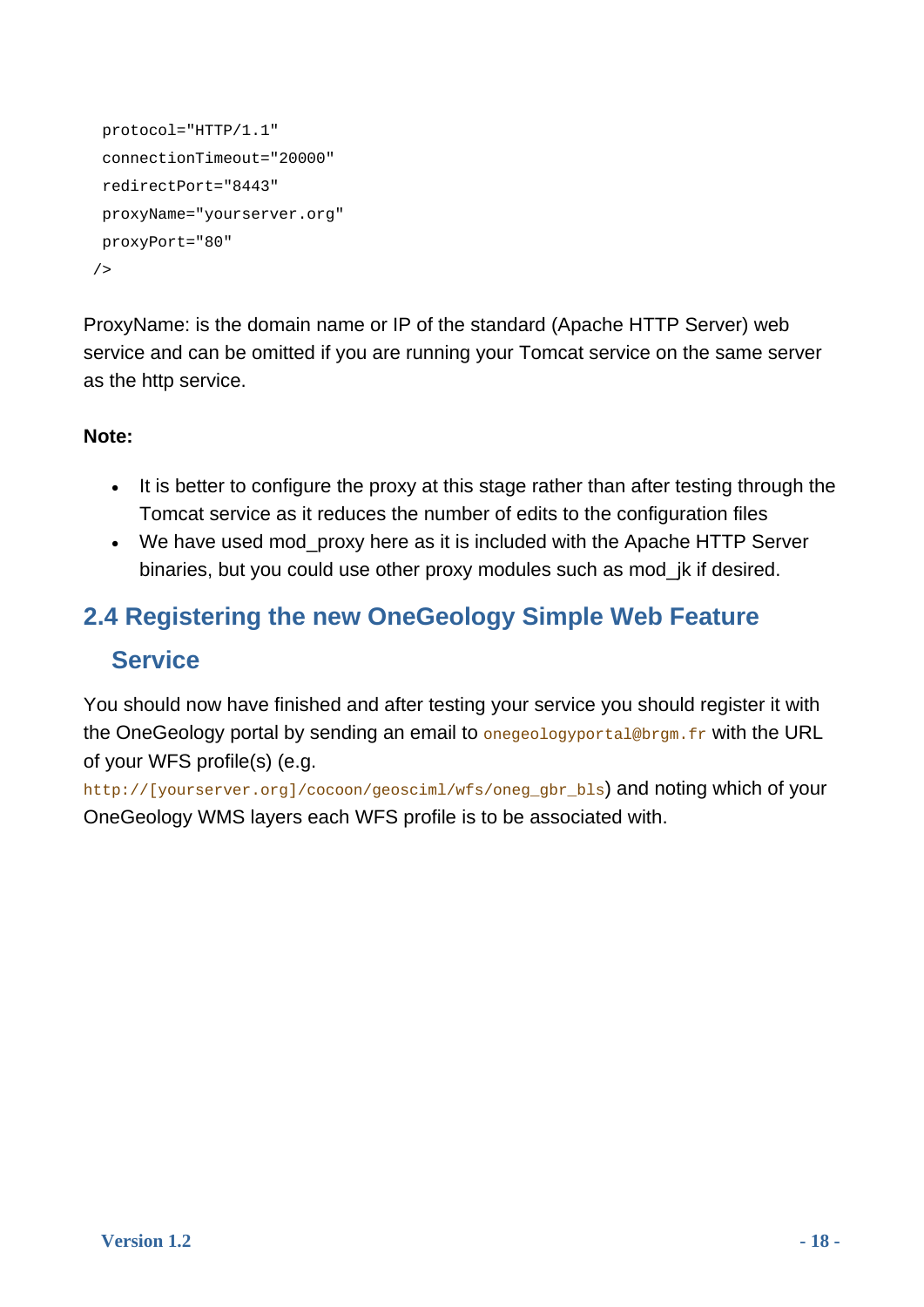### <span id="page-18-0"></span>**3 SERVING MAPPED GEOLOGICAL UNITS AS MAPPED FEATURES IN A WFS USING THE GIN MEDIATOR WITH DEEGREE WFS SOFTWARE**

### **3.1 Introduction**

<span id="page-18-1"></span>Chapter 2 showed how to use the GIN mediator to transform a flat WFS with only one attribute into GeoSciML. This chapter will show a more complex WFS that has more data and can deliver some complexity of structure, such as having nested one-to-many properties for each top-level feature returned by the WFS. More specifically we will use the deegree WFS server to generate XML that is close, but not quite the same as the intended GeoSciML. It may be possible to use similar techniques for other WFS servers that can produce reasonably complex XML. Here we will use an embedded deegree component that is included in the Chapter 2 download. The embedded component is more tightly integrated into the Cocoon pipeline and has OGC Filter functions enabled. The steps are:

- 1. Create a Database to GML mapping using the internal deegree component
- 2. Define one or more WFS services (WFS service profiles)
- 3. Create a mapping for the incoming request to the intermediary layer
- 4. Create a handler

The architecture of the GIN mediator is illustrated in the diagram below:

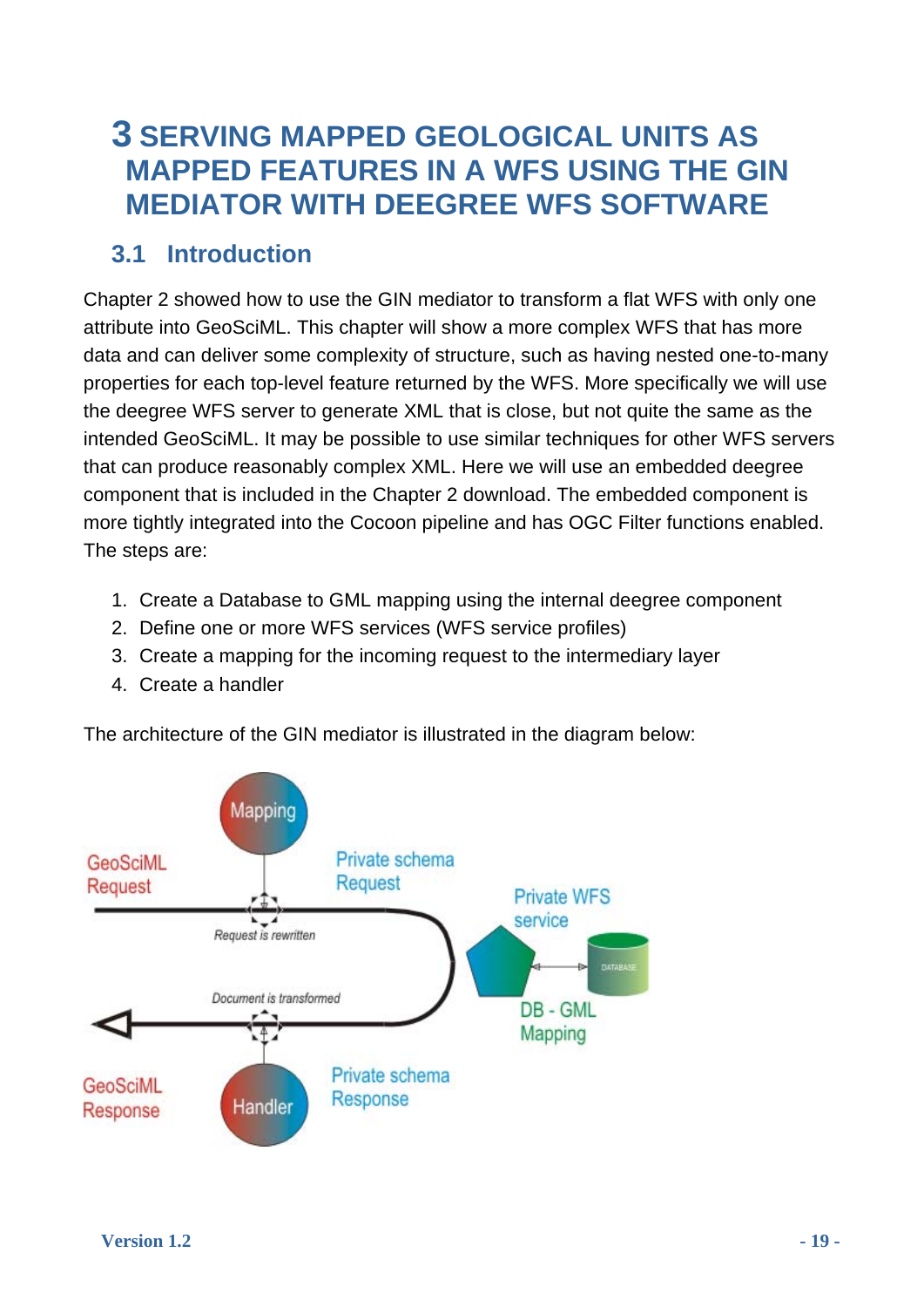The GIN mediator as configured with the template web application will further transform the final response to ensure that no duplicate features are returned. Duplicate features need to be handled to ensure the returned XML document is valid. The mediator converts any repeated features into internal (xlink:href) links to a single inline instance of the feature. For example in the BGS service described below, we have cases where the gsml:specification property of several 'gsml:MappedFeatures' is the same gsml:GeologicUnit.

### **3.2 Prerequisites**

- You will need to have a good understanding of GeoSciML 2.0 and GML 3.1.1 to implement the mappings of your data structure to them.
- A multi-table database (data with some level of normalisation)
- The database backend must be supported by deegree, see the introduction section of

[http://download.deegree.org/deegree2.1/docs/htmldocu\\_wfs/deegree\\_wfs\\_docu](http://download.deegree.org/deegree2.1/docs/htmldocu_wfs/deegree_wfs_documentation_en.html) [mentation\\_en.html](http://download.deegree.org/deegree2.1/docs/htmldocu_wfs/deegree_wfs_documentation_en.html) for the list of supported backends (note: deegree also supports non-spatial databases and provides a technique to handle geometries in those backends, so it's possible to use a non-geospatial aware backend, with some restrictions).

- The database must support database-side function execution if you want to implement queries with OGC Filter functions.
- The GIN mediator is installed (see Chapter 2)

### **3.3 deegree WFS data source configuration**

<span id="page-19-0"></span>\$TOMCAT\_HOME\webapps\cocoon\WEB-INF\conf\wfs

Data sources must be mapped to feature types in order to be served by the deegree WFS. There are 2 stages to this mapping, the first as described here, is a database to private GML schema mapping, and a second (as described in a later section) the GeoSciML to private schema mapping (which is a GML to GML mapping). The first (DB-Private) mapping is used by the WFS engine (the embedded deegree component in this case). The second mapping is used by the mediator trying to reconcile between the GML models (GeoSciML and your private GML structure). Obviously, the closer the private model is to GeoSciML, the less mediation is required. You should try to implement as much of this mapping as possible within the database backend, simply because database engines are optimised to manipulate data and deegree essentially generates a SQL statement from the mapping.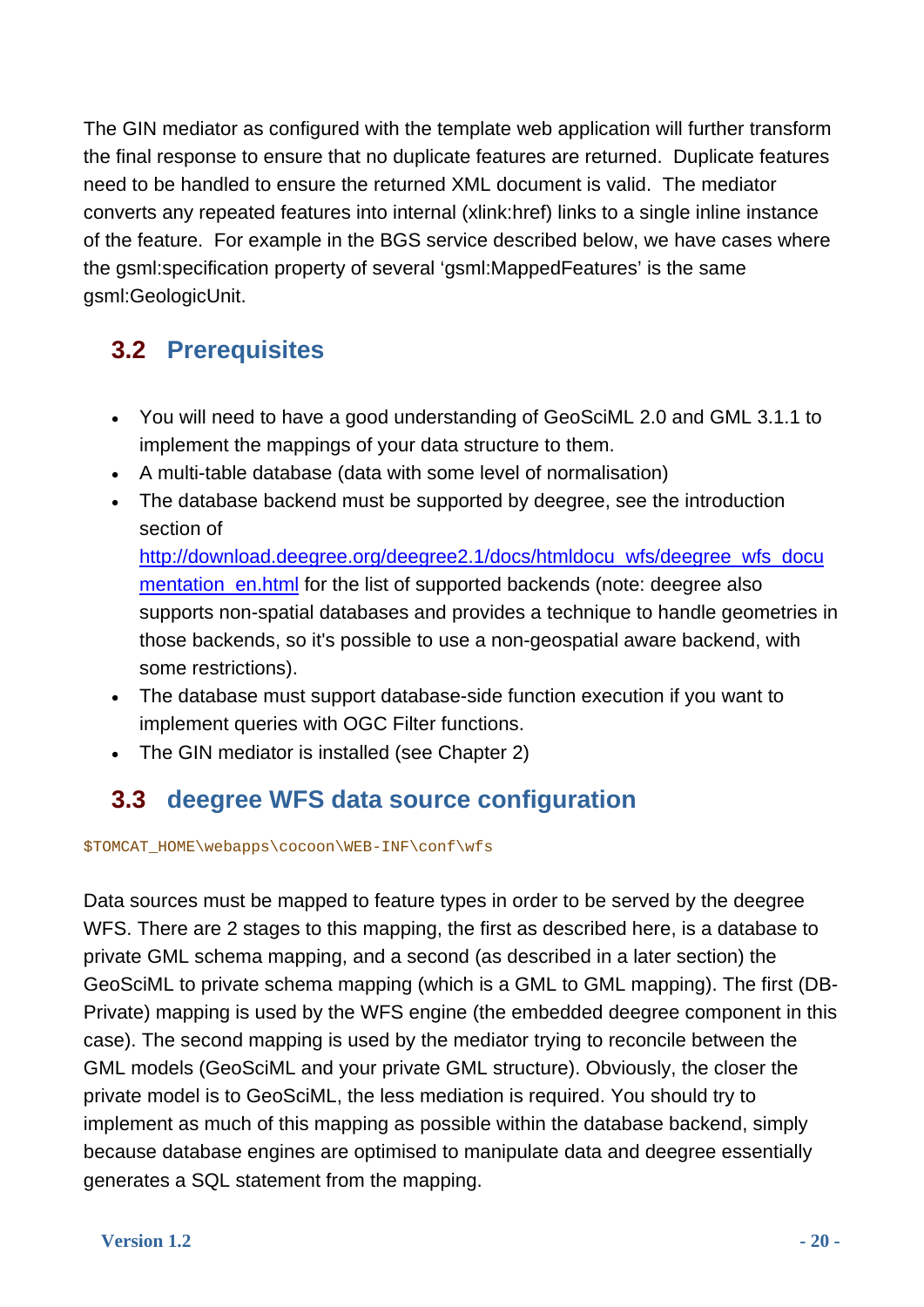#### **Database table structure for the BGS example WFS**

EW141\_LOUGHBOROUGH\_V4\_BEDROCK

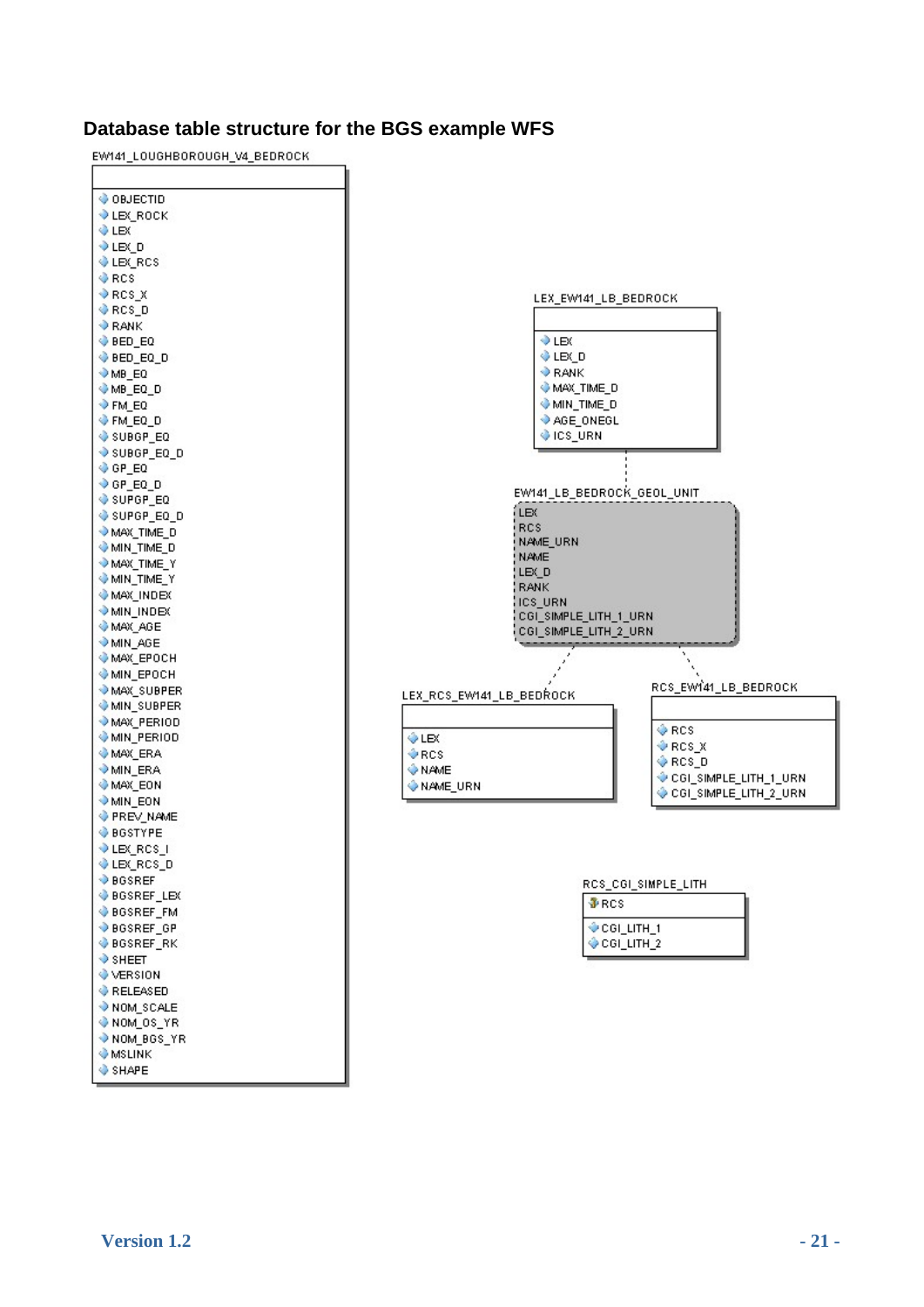The deegree component embedded in cocoon is essentially the same as the deegree you can find on the web. We have used an early 2.1.n version with two code changes; one, so it can serialize the results of the WFS query directly into a cocoon pipeline, and another so deegree can accept ogc:Function filters.

See

[http://download.deegree.org/deegree2.1/docs/htmldocu\\_wfs/deegree\\_wfs\\_documentati](http://download.deegree.org/deegree2.1/docs/htmldocu_wfs/deegree_wfs_documentation_en.html) [on\\_en.html](http://download.deegree.org/deegree2.1/docs/htmldocu_wfs/deegree_wfs_documentation_en.html) for full documentation, especially section 4. Your goal is not to create a full [GeoSciML](https://www.seegrid.csiro.au/twiki/bin/view/CGIModel/GeoSciML) mapping, though it may be possible in simple cases, but something which is close, and preferably (to save transformation effort) with all nesting in the correct order.

### **3.4 Create the intermediary (private) mapping**

<span id="page-21-0"></span>The datasource mapping is an XSD (W3C schema file) with the deegree tags placed within application information tags (xsd:appinfo), within an annotation element. You can create faily complex mappings by joining multiple tables. The intermediary mapping uses a special namespace (<http://www.iugs.org/cgi/tempInternal>prefix:t) to distinguish it from the final GeoSciML output.

The complete intermediary mapping for the BGS example is shown below:

```
<xsd:schema xmlns:gml="http://www.opengis.net/gml" 
   xmlns:xsd="http://www.w3.org/2001/XMLSchema" 
   xmlns:deegreewfs=http://www.deegree.org/wfs 
   xmlns:ogc="http://www.opengis.net/ogc" 
   xmlns:t="http://www.iugs.org/cgi/temporary_internal" 
   targetNamespace="http://www.iugs.org/cgi/tempInternal" 
   elementFormDefault="qualified" 
   attributeFormDefault="unqualified"> 
   <xsd:import namespace="http://www.opengis.net/gml" 
     schemaLocation="http://schemas.opengis.net/gml/3.1.1/base/feature.xsd"/> 
   <xsd:import namespace="http://www.opengis.net/gml" 
schemaLocation="http://schemas.opengis.net/gml/3.1.1/base/geometryAggregates.xsd"
/> 
<!-- ============================================================== --> 
   <xsd:annotation> 
     <xsd:appinfo> 
       <deegreewfs:Prefix>t</deegreewfs:Prefix> 
       <deegreewfs:Backend>ORACLE</deegreewfs:Backend>
```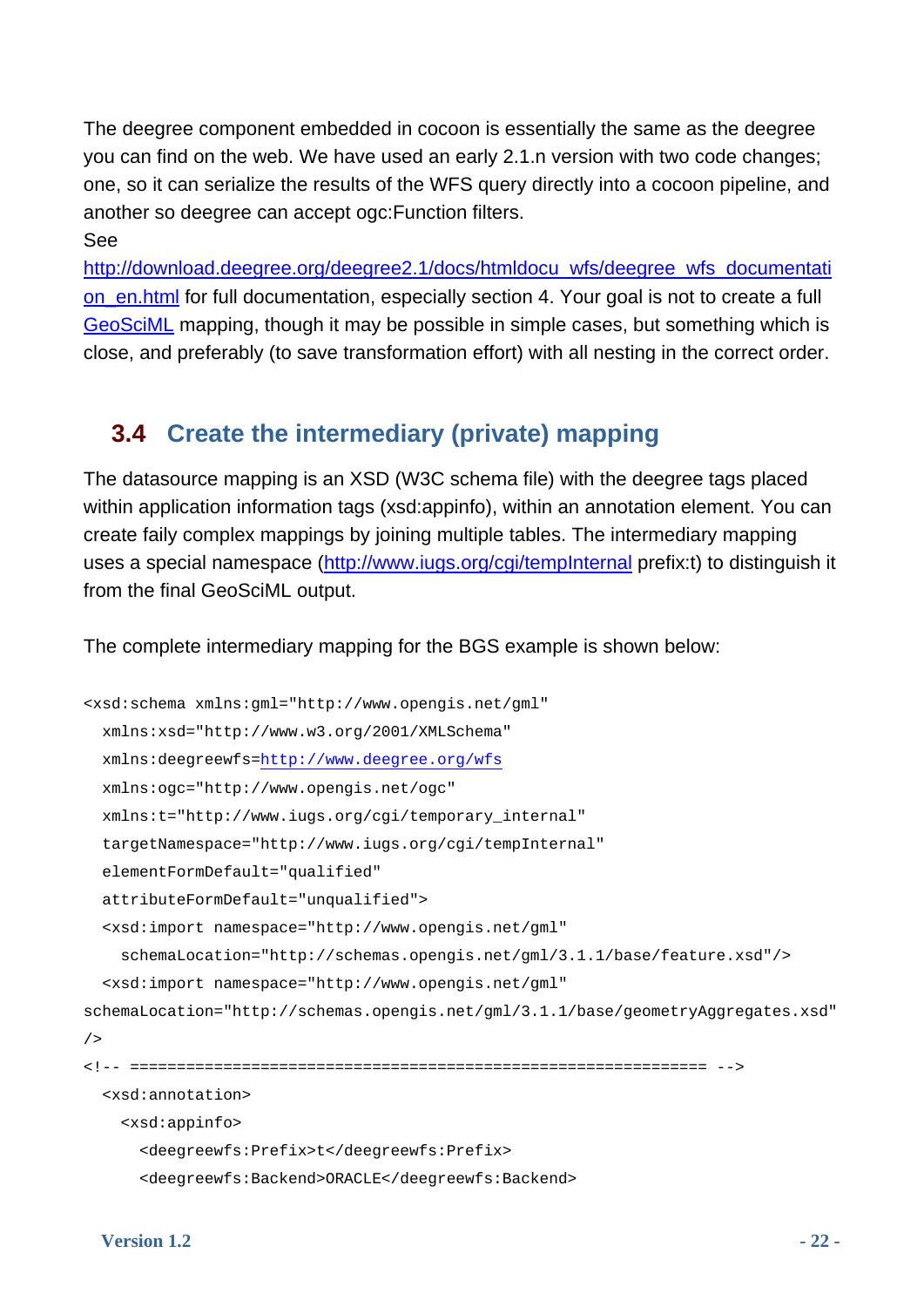```
 <deegreewfs:DefaultSRS>EPSG:4326</deegreewfs:DefaultSRS> 
     <JDBCConnection xmlns="http://www.deegree.org/jdbc"> 
       <Driver>oracle.jdbc.OracleDriver</Driver> 
       <Url>[jdbc connection string]</Url> 
       <User>[database user]</User> 
       <Password>[database password]</Password> 
       <SecurityConstraints/> 
       <Encoding>utf-8</Encoding> 
     </JDBCConnection> 
     <deegreewfs:SuppressXLinkOutput>true</deegreewfs:SuppressXLinkOutput> 
   </xsd:appinfo> 
</xsd:annotation> 
<!-- ============================================================== --> 
<xsd:element name="MappedFeature" type="t:MappedFeatureType" 
   substitutionGroup="gml:_Feature"> 
   <xsd:annotation> 
     <xsd:appinfo> 
       <deegreewfs:table>OGC.EW141_LOUGHBOROUGH_V4_BEDROCK</deegreewfs:table> 
       <deegreewfs:gmlId prefix="t.mf."> 
         <deegreewfs:MappingField field="OBJECTID" type="INTEGER"/> 
       </deegreewfs:gmlId> 
     </xsd:appinfo> 
   </xsd:annotation> 
</xsd:element> 
<!-- ============================================================== --> 
     <xsd:complexType name="MappedFeatureType"> 
       <xsd:complexContent> 
         <xsd:extension base="gml:AbstractFeatureType"> 
           <xsd:sequence> 
             <xsd:element name="gid" type="xsd:integer"> 
                <xsd:annotation> 
                  <xsd:appinfo> 
                    <deegreewfs:Content> 
                      <deegreewfs:MappingField field="MSLINK" type="INTEGER"/> 
                    </deegreewfs:Content> 
                  </xsd:appinfo> 
                </xsd:annotation> 
             </xsd:element>
```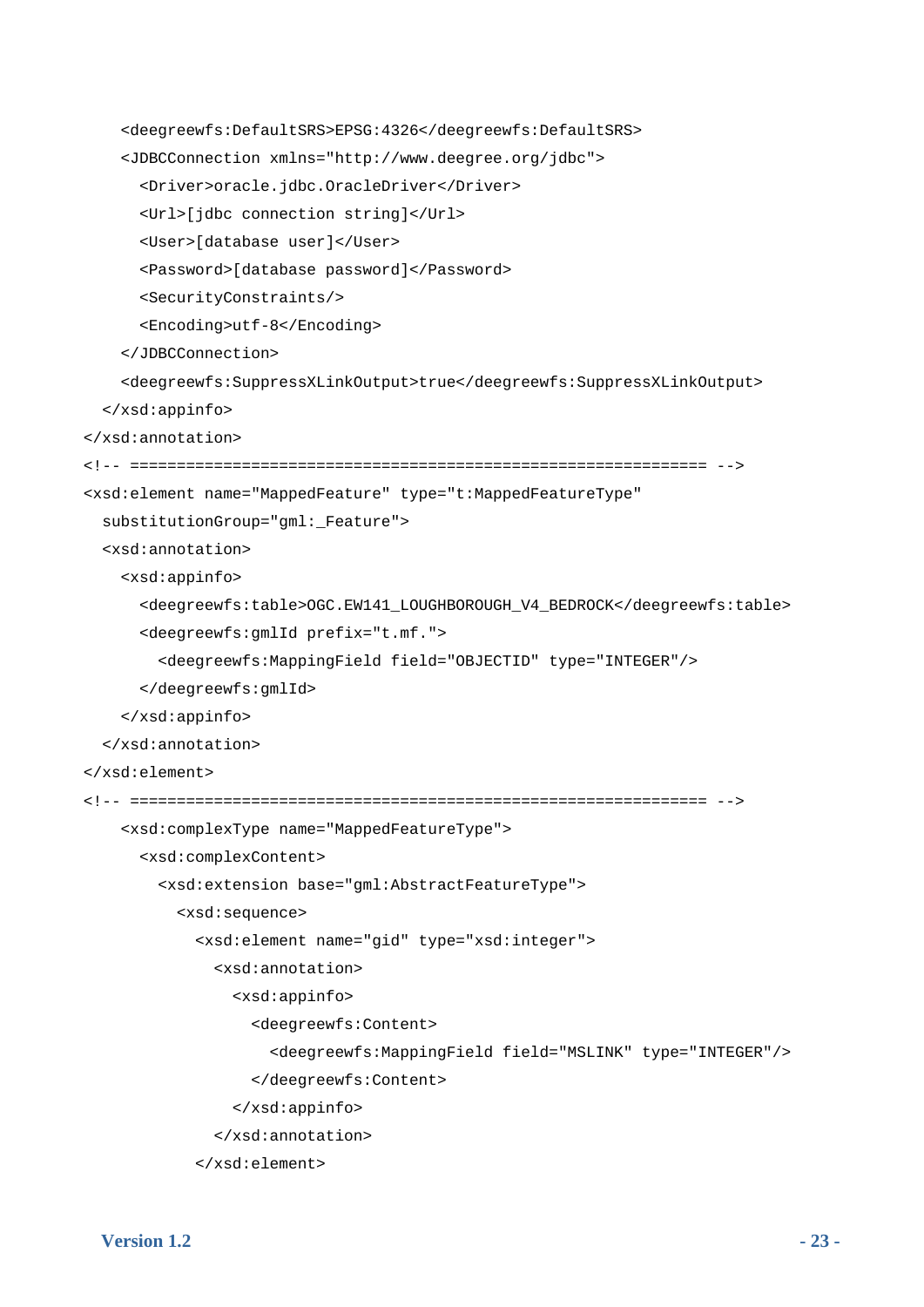```
 <xsd:element name="specification" type="gml:FeaturePropertyType"
```

```
minOccurs="0" maxOccurs="unbounded">
```
#### <xsd:annotation>

<xsd:appinfo>

<deegreewfs:Content type="t:GeologicUnit">

<deegreewfs:Relation>

<deegreewfs:From>

<deegreewfs:MappingField field="LEX" type="VARCHAR"/>

<deegreewfs:MappingField field="RCS" type="VARCHAR"/>

</deegreewfs:From>

<deegreewfs:To>

```
 <deegreewfs:MappingField field="LEX" type="VARCHAR"/>
```

```
 <deegreewfs:MappingField field="RCS" type="VARCHAR"/>
```
</deegreewfs:To>

```
 </deegreewfs:Relation>
```
</deegreewfs:Content>

```
 </xsd:appinfo>
```

```
 </xsd:annotation>
```

```
 </xsd:element>
```

```
 <xsd:element name="geom" type="gml:GeometryPropertyType">
```
<xsd:annotation>

<xsd:appinfo>

<deegreewfs:Content>

<deegreewfs:MappingField field="SHAPE" type="GEOMETRY"

srs="4326"/>

</deegreewfs:Content>

```
 </xsd:appinfo>
```

```
 </xsd:annotation>
```
</xsd:element>

</xsd:sequence>

</xsd:extension>

</xsd:complexContent>

</xsd:complexType>

```
 <!-- ============================================================== -->
```

```
 <xsd:element name="GeologicUnit" type="t:GeologicUnitType"
```
substitutionGroup="gml:\_Feature">

<xsd:annotation>

<xsd:appinfo>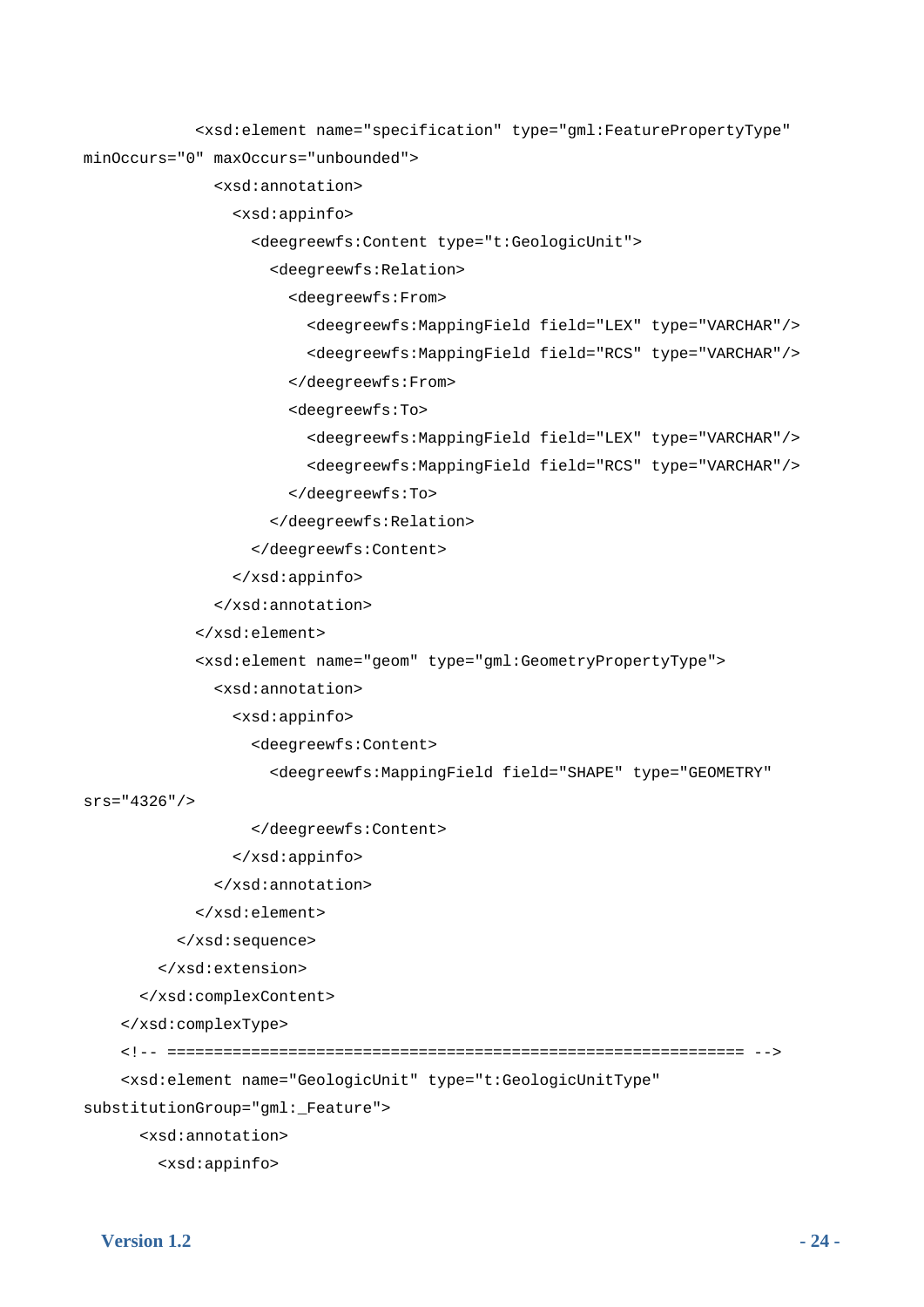```
 <deegreewfs:table>OGC.EW141_LB_BEDROCK_GEOL_UNIT</deegreewfs:table> 
       <deegreewfs:gmlId prefix="t.gu."> 
         <deegreewfs:MappingField field="LEX" type="VARCHAR"/> 
         <deegreewfs:MappingField field="RCS" type="VARCHAR"/> 
       </deegreewfs:gmlId> 
       <deegreewfs:visible>true</deegreewfs:visible> 
     </xsd:appinfo> 
   </xsd:annotation> 
 </xsd:element> 
 <!-- ============================================================== --> 
 <xsd:complexType name="GeologicUnitType"> 
   <xsd:complexContent> 
     <xsd:extension base="gml:AbstractFeatureType"> 
       <xsd:sequence> 
         <xsd:element name="name_urn" type="xsd:string"> 
           <xsd:annotation> 
             <xsd:appinfo> 
                <deegreewfs:Content> 
                  <deegreewfs:MappingField field="NAME_URN" type="VARCHAR"/> 
                </deegreewfs:Content> 
              </xsd:appinfo> 
            </xsd:annotation> 
         </xsd:element> 
         <xsd:element name="descriptive_name" type="xsd:string"> 
           <xsd:annotation> 
             <xsd:appinfo> 
                <deegreewfs:Content> 
                  <deegreewfs:MappingField field="LEX_D" type="VARCHAR"/> 
                </deegreewfs:Content> 
              </xsd:appinfo> 
           </xsd:annotation> 
         </xsd:element> 
         <xsd:element name="age" type="xsd:string"> 
            <xsd:annotation> 
             <xsd:appinfo> 
                <deegreewfs:Content> 
                  <deegreewfs:MappingField field="ICS_URN" type="VARCHAR"/> 
                </deegreewfs:Content>
```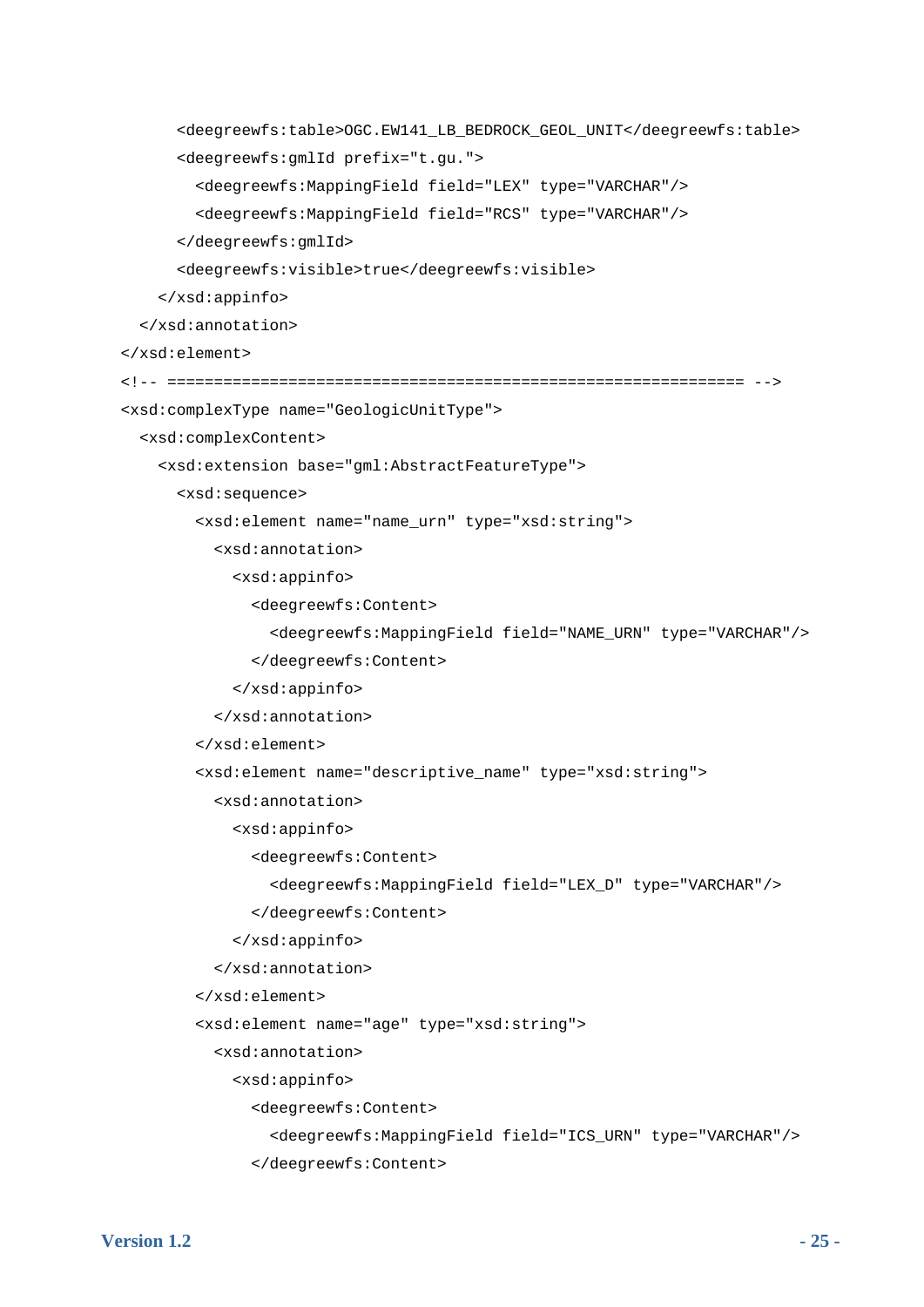```
 </xsd:appinfo>
```

```
 </xsd:annotation>
```

```
 </xsd:element>
```
<xsd:element name="rank" type="xsd:string">

```
 <xsd:annotation>
```
<xsd:appinfo>

<deegreewfs:Content>

```
 <deegreewfs:MappingField field="RANK" type="VARCHAR"/>
```
</deegreewfs:Content>

</xsd:appinfo>

```
 </xsd:annotation>
```

```
 </xsd:element>
```

```
 <xsd:element name="lithology_1" type="xsd:string">
```
<xsd:annotation>

<xsd:appinfo>

<deegreewfs:Content>

```
 <deegreewfs:MappingField field="CGI_SIMPLE_LITH_1_URN"
```
type="VARCHAR"/>

</deegreewfs:Content>

```
 </xsd:appinfo>
```

```
 </xsd:annotation>
```
</xsd:element>

<xsd:element name="lithology\_2" type="xsd:string">

<xsd:annotation>

```
 <xsd:appinfo>
```
<deegreewfs:Content>

<deegreewfs:MappingField field="CGI\_SIMPLE\_LITH\_2\_URN"

type="VARCHAR"/>

</deegreewfs:Content>

```
 </xsd:appinfo>
```

```
 </xsd:annotation>
```

```
 </xsd:element>
```

```
 </xsd:sequence>
```
</xsd:extension>

</xsd:complexContent>

</xsd:complexType>

<!-- ============================================================== -->

</xsd:schema>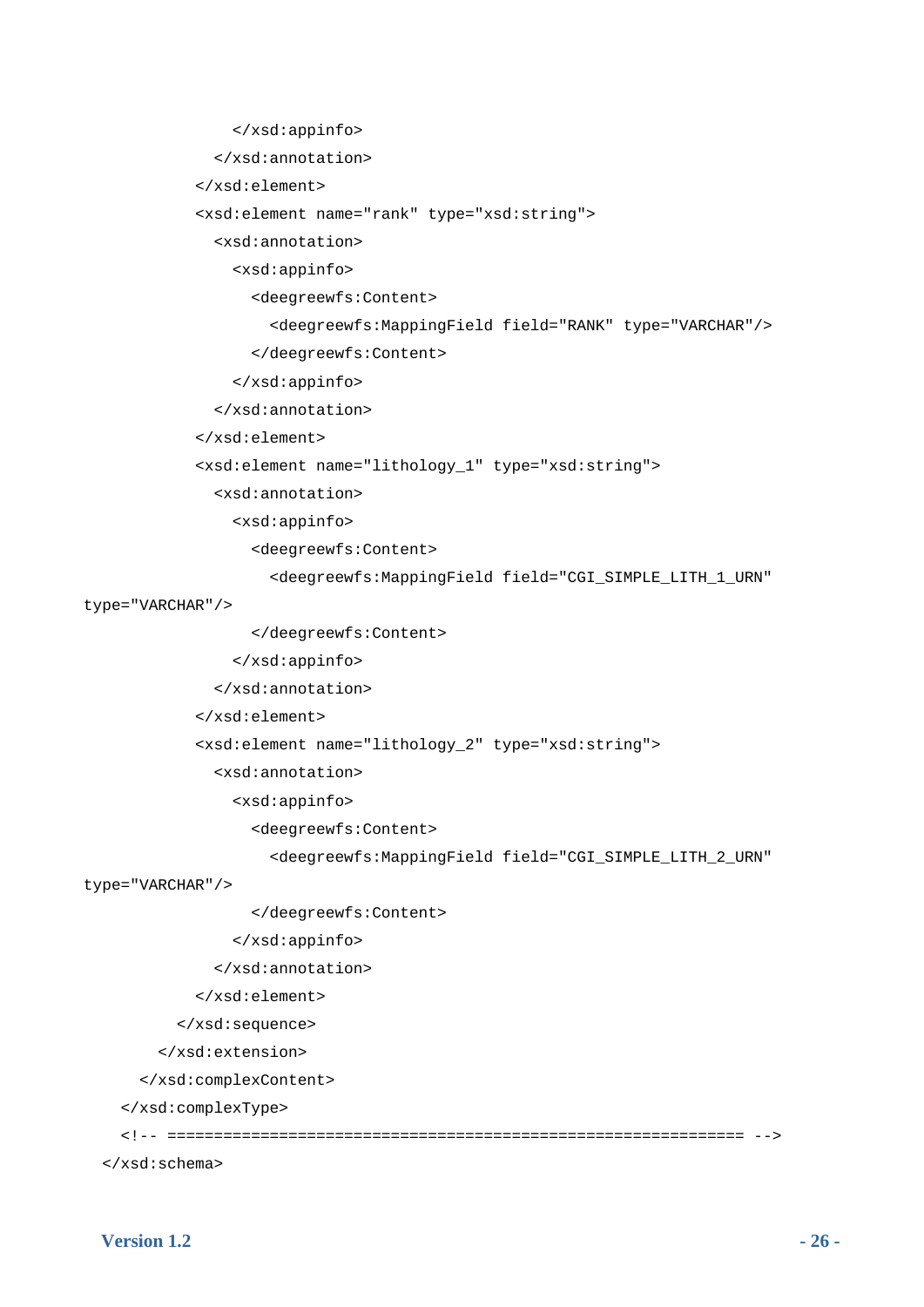Let's look at this is a bit more detail:

First we define the (persistent) connection to the back end data source, in this case ORACLE.

```
 <xsd:annotation> 
   <xsd:appinfo> 
     <deegreewfs:Prefix>t</deegreewfs:Prefix> 
     <deegreewfs:Backend>ORACLE</deegreewfs:Backend> 
     <deegreewfs:DefaultSRS>EPSG:4326</deegreewfs:DefaultSRS> 
     <JDBCConnection xmlns="http://www.deegree.org/jdbc"> 
       <Driver>oracle.jdbc.OracleDriver</Driver> 
       <Url>[jdbc connection string]</Url> 
       <User>[database user]</User> 
       <Password>[database password]</Password> 
       <SecurityConstraints/> 
       <Encoding>utf-8</Encoding> 
     </JDBCConnection> 
     <deegreewfs:SuppressXLinkOutput>true</deegreewfs:SuppressXLinkOutput> 
   </xsd:appinfo> 
 </xsd:annotation>
```
Next we define the first element **t:MappedFeature** that we wish to create from our database and link it to the appropriate table **OGC.EW141\_LOUGHBOROUGH\_V4\_BEDROCK** :

```
 <xsd:element name="MappedFeature" type="t:MappedFeatureType" 
substitutionGroup="gml:_Feature"> 
       <xsd:annotation> 
         <xsd:appinfo> 
           <deegreewfs:table>OGC.EW141_LOUGHBOROUGH_V4_BEDROCK</deegreewfs:table> 
           <deegreewfs:gmlId prefix="t.mf."> 
             <deegreewfs:MappingField field="OBJECTID" type="INTEGER"/> 
           </deegreewfs:gmlId> 
         </xsd:appinfo> 
       </xsd:annotation> 
     </xsd:element>
```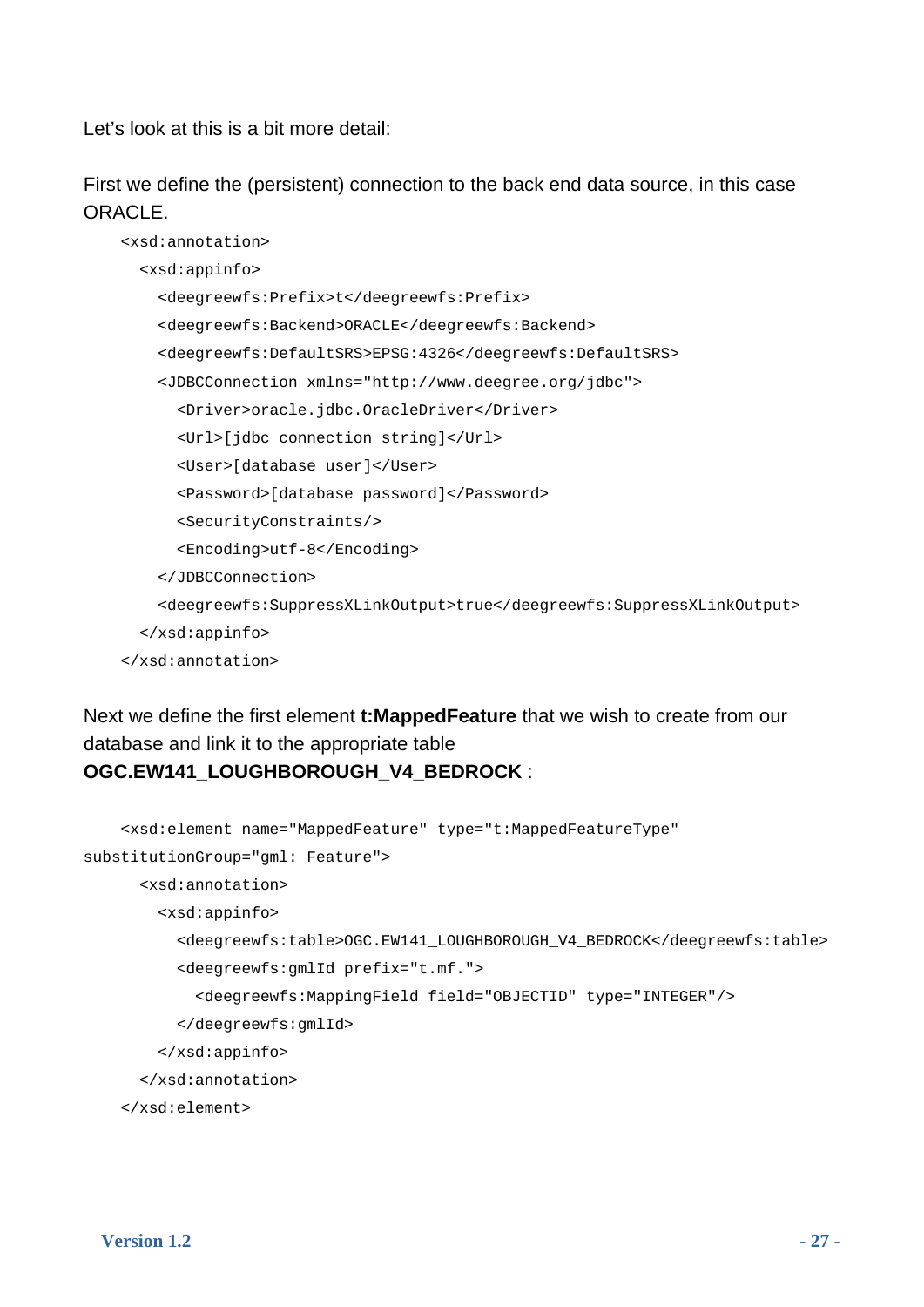Our element **t:MappedFeature** is of type **t:MappedFeatureType** and we now describe how the fields in our database map to this FeatureType, starting with our first sub element **t:gid** which is a straight mapping with

#### **OGC.EW141\_LOUGHBOROUGH\_V4\_BEDROCK.MSLINK** .

```
 <xsd:complexType name="MappedFeatureType"> 
   <xsd:complexContent> 
     <xsd:extension base="gml:AbstractFeatureType"> 
       <xsd:sequence> 
         <xsd:element name="gid" type="xsd:integer"> 
           <xsd:annotation> 
              <xsd:appinfo> 
                <deegreewfs:Content> 
                  <deegreewfs:MappingField field="MSLINK" type="INTEGER"/> 
                </deegreewfs:Content> 
              </xsd:appinfo> 
           </xsd:annotation> 
         </xsd:element>
```
Our next element **t:specification** has a more complex relation to the database, defined by the compound foreign key relationship between **OGC.EW141\_LOUGHBOROUGH\_V4\_BEDROCK.LEX** and **OGC.EW141\_LOUGHBOROUGH\_V4\_BEDROCK.RCS** with **OGC.EW141\_LB\_BEDROCK\_GEOL\_UNIT.LEX** and **OGC.EW141\_LB\_BEDROCK\_GEOL\_UNIT.RCS:**

```
 <xsd:element name="specification" type="gml:FeaturePropertyType" 
minOccurs="0" maxOccurs="unbounded"> 
                <xsd:annotation> 
                  <xsd:appinfo> 
                    <deegreewfs:Content type="t:GeologicUnit"> 
                      <deegreewfs:Relation> 
                        <deegreewfs:From> 
                           <deegreewfs:MappingField field="LEX" type="VARCHAR"/> 
                           <deegreewfs:MappingField field="RCS" type="VARCHAR"/> 
                        </deegreewfs:From> 
                        <deegreewfs:To> 
                           <deegreewfs:MappingField field="LEX" type="VARCHAR"/>
```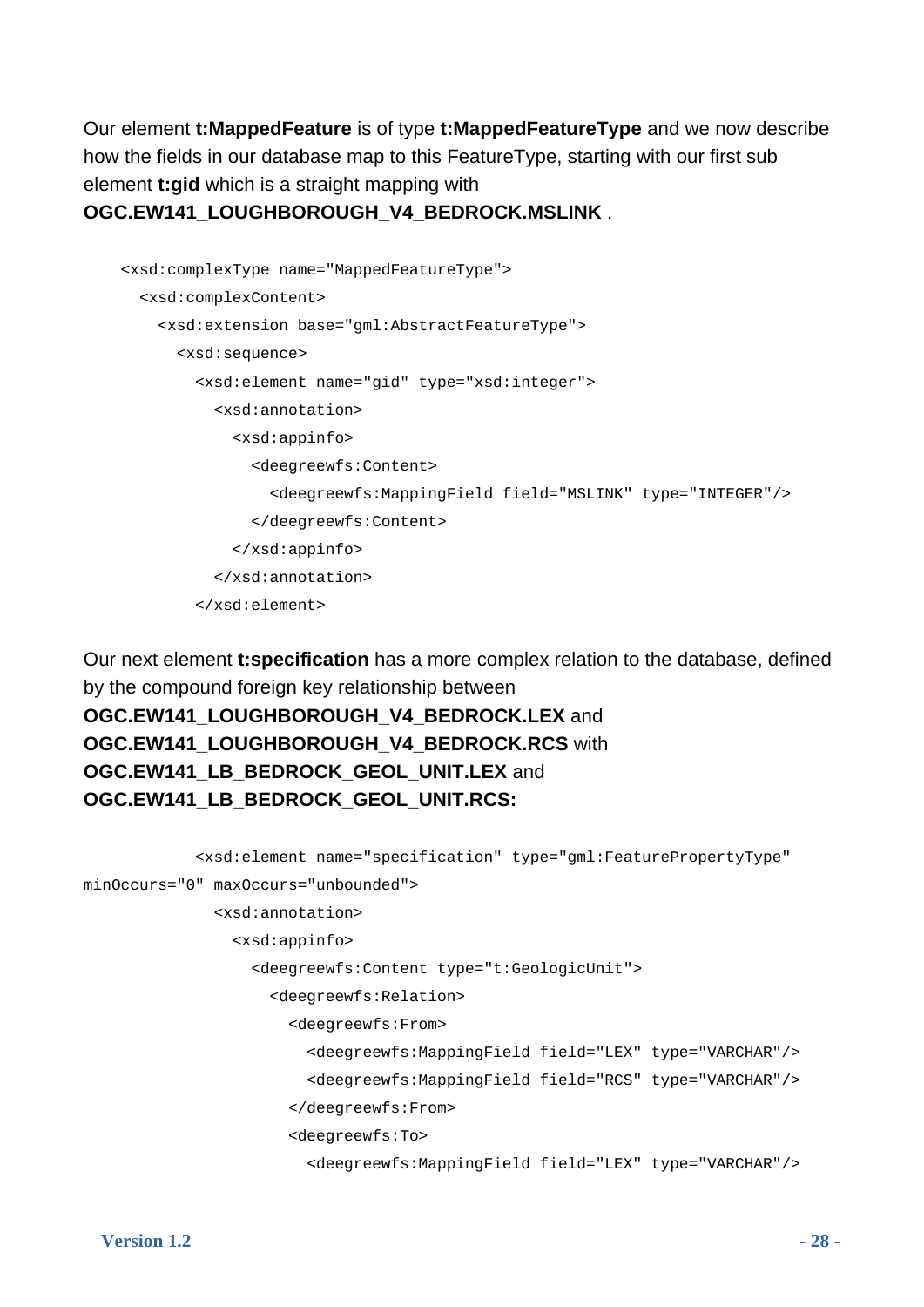```
 <deegreewfs:MappingField field="RCS" type="VARCHAR"/> 
            </deegreewfs:To> 
          </deegreewfs:Relation> 
       </deegreewfs:Content> 
     </xsd:appinfo> 
   </xsd:annotation> 
 </xsd:element>
```
Note, you need to look further down the schema to the definition of element **t:GeologicUnit** to understand the relationship with the **OGC.EW141\_LB\_BEDROCK\_GEOL\_UNIT** view.

```
 <xsd:element name="GeologicUnit" type="t:GeologicUnitType" 
substitutionGroup="gml:_Feature"> 
       <xsd:annotation> 
         <xsd:appinfo> 
           <deegreewfs:table>OGC.EW141_LB_BEDROCK_GEOL_UNIT</deegreewfs:table> 
           <deegreewfs:gmlId prefix="t.gu."> 
             <deegreewfs:MappingField field="LEX" type="VARCHAR"/> 
             <deegreewfs:MappingField field="RCS" type="VARCHAR"/> 
           </deegreewfs:gmlId> 
           <deegreewfs:visible>true</deegreewfs:visible> 
         </xsd:appinfo> 
       </xsd:annotation> 
     </xsd:element>
```
#### Finally we deal with the geometry of the feature:

```
 <xsd:element name="geom" type="gml:GeometryPropertyType"> 
   <xsd:annotation> 
     <xsd:appinfo> 
       <deegreewfs:Content> 
         <deegreewfs:MappingField field="SHAPE" type="GEOMETRY" srs="4326"/> 
       </deegreewfs:Content> 
     </xsd:appinfo> 
    </xsd:annotation> 
 </xsd:element>
```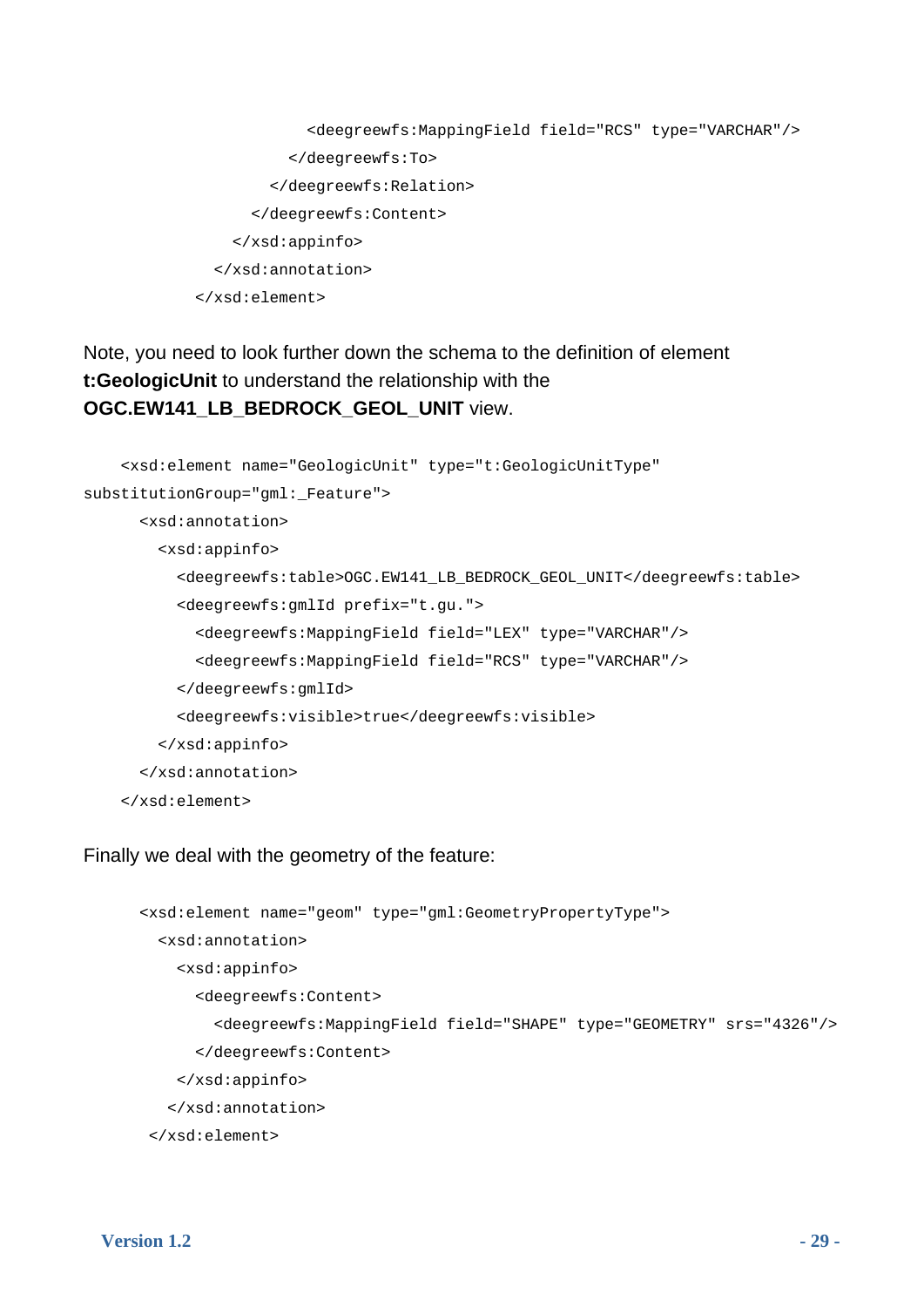Remember that when this mapping is processed by deegree it will produce an incomplete version of the desired GeoSciML output; it must however return all the required data and attributes required by the final GeoSciML output. Once you have created the mapping, double-check everything - the way deegree errors are reported by GIN mediator is not very helpful (most of the time, you'll get an empty file). Most of the time, a single typo (typing error) will prevent deegree from working. Once the mapping is completed, you must restart Tomcat.

### <span id="page-29-0"></span>**3.5 Using the GIN mediator to debug the intermediary (private) mapping**

\$TOMCAT\_HOME\webapps\cocoon\geosciml\document\

The GIN mediator has a special pipeline to test deegree, using any arbitrarily named wfs:Query xml instance.

For example:

Prepare a document like this one and save it as bgs.xml in the geosciml document folder.

```
<?xml version="1.0" encoding="utf-8"?> 
     <wfs:GetFeature 
         xmlns:wfs="http://www.opengis.net/wfs" 
         xmlns:ogc="http://www.opengis.net/ogc" 
         xmlns:t="http://www.iugs.org/cgi/tempInternal" 
         maxFeatures="5" service="WFS" 
         version="1.1.0" xmlns:gsml="urn:cgi:xmlns:CGI:GeoSciML:2.0"> 
         <wfs:Query typeName="t:MappedFeature"> 
         </wfs:Query> 
     </wfs:GetFeature>
```
To send this document to deegree, invoke this pipeline

http://yourserver.org(:port)/cocoon/geosciml/debug/deegree/bgs

The last part of the url must match the name of the file you just created in the document directory (less the file suffix), so here /bgs matches /document/bgs.xml)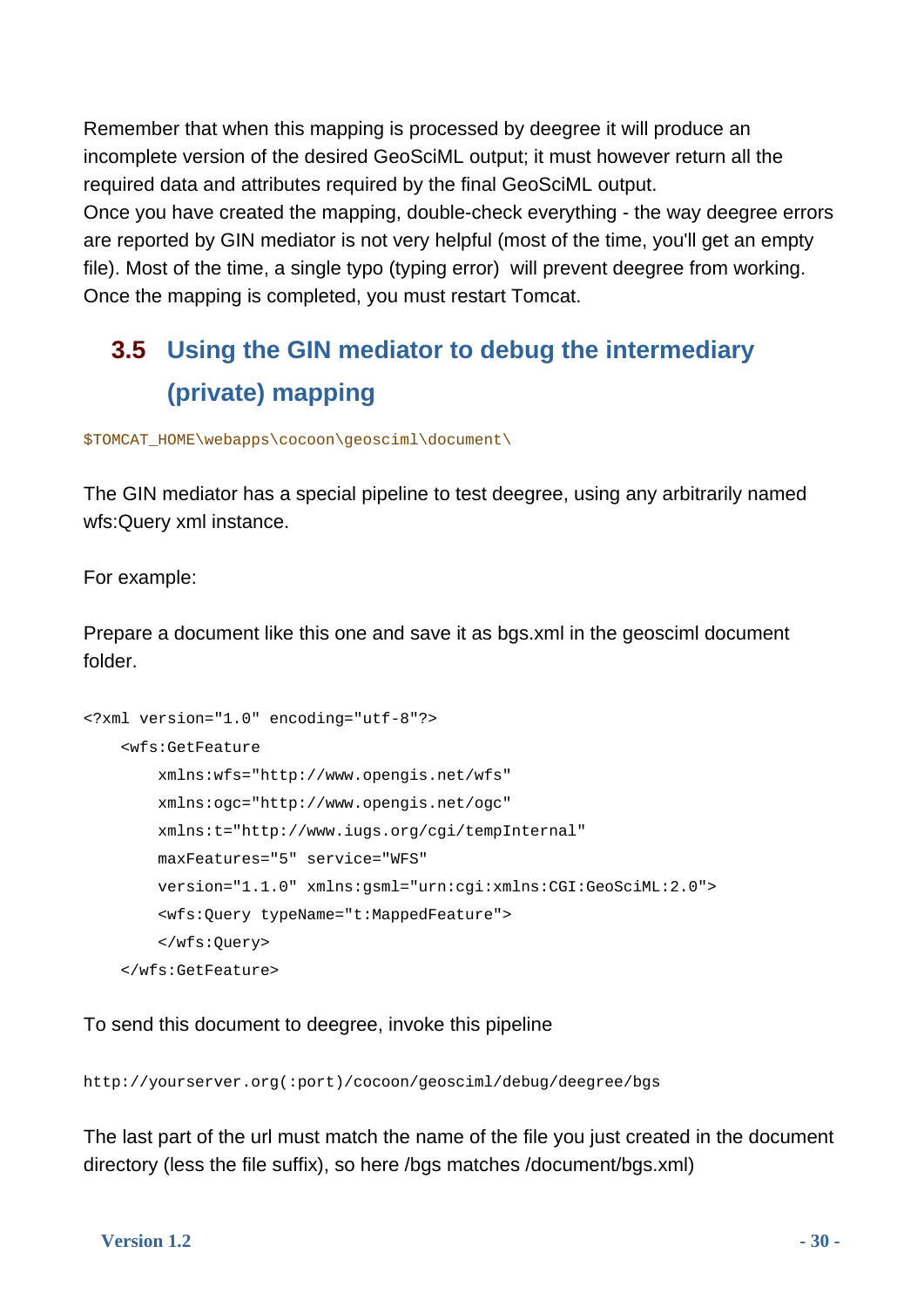If everything works fine, you should see a document similar to this one:

```
<?xml version="1.0" encoding="ISO-8859-1"?> 
<wfs:FeatureCollection xmlns:t="http://www.iugs.org/cgi/tempInternal" 
    xmlns:wfs="http://www.opengis.net/wfs" 
    xmlns:xlink="http://www.w3.org/1999/xlink" 
    xmlns:gml="http://www.opengis.net/gml" 
    xmlns:xsi="http://www.w3.org/2001/XMLSchema-instance" 
     numberOfFeatures="5" 
     xsi:schemaLocation="http://www.iugs.org/cgi/tempInternal 
http://localhost:8080/deegree-
wfs/services?SERVICE=WFS&VERSION=1.1.0&REQUEST=DescribeFeatureType&TY
PENAME=t:MappedFeature&NAMESPACE=xmlns(t=http://www.iuqs.org/cqi/tempInternal
) http://www.opengis.net/wfs http://schemas.opengis.net/wfs/1.1.0/wfs.xsd"> 
     <gml:boundedBy> 
         <gml:Envelope srsName="EPSG:4326"> 
             <gml:pos srsDimension="2">-1.53358714293239 
52.7447745036496</gml:pos> 
             <gml:pos srsDimension="2">-1.25631067876913 
52.8204090327274</gml:pos> 
         </gml:Envelope> 
     </gml:boundedBy> 
     <gml:featureMember> 
         <t:MappedFeature gml:id="t.mf.53"> 
             <gml:boundedBy> 
                 <gml:Envelope srsName="EPSG:4326"> 
                      <gml:pos srsDimension="2">-1.25709663323346 
52.7447745036496</gml:pos> 
                      <gml:pos srsDimension="2">-1.25631067876913 
52.7454577448837</gml:pos> 
                 </gml:Envelope> 
             </gml:boundedBy> 
             <t:gid>595</t:gid> 
             <t:specification> 
                 <t:GeologicUnit gml:id="t.gu.BCTDATUF"> 
<t:name_urn>urn:cgi:feature:BGS:StratigraphicLexicon:BCT</t:name_urn>
```
<t:descriptive\_name>BEACON TUFF MEMBER</t:descriptive\_name>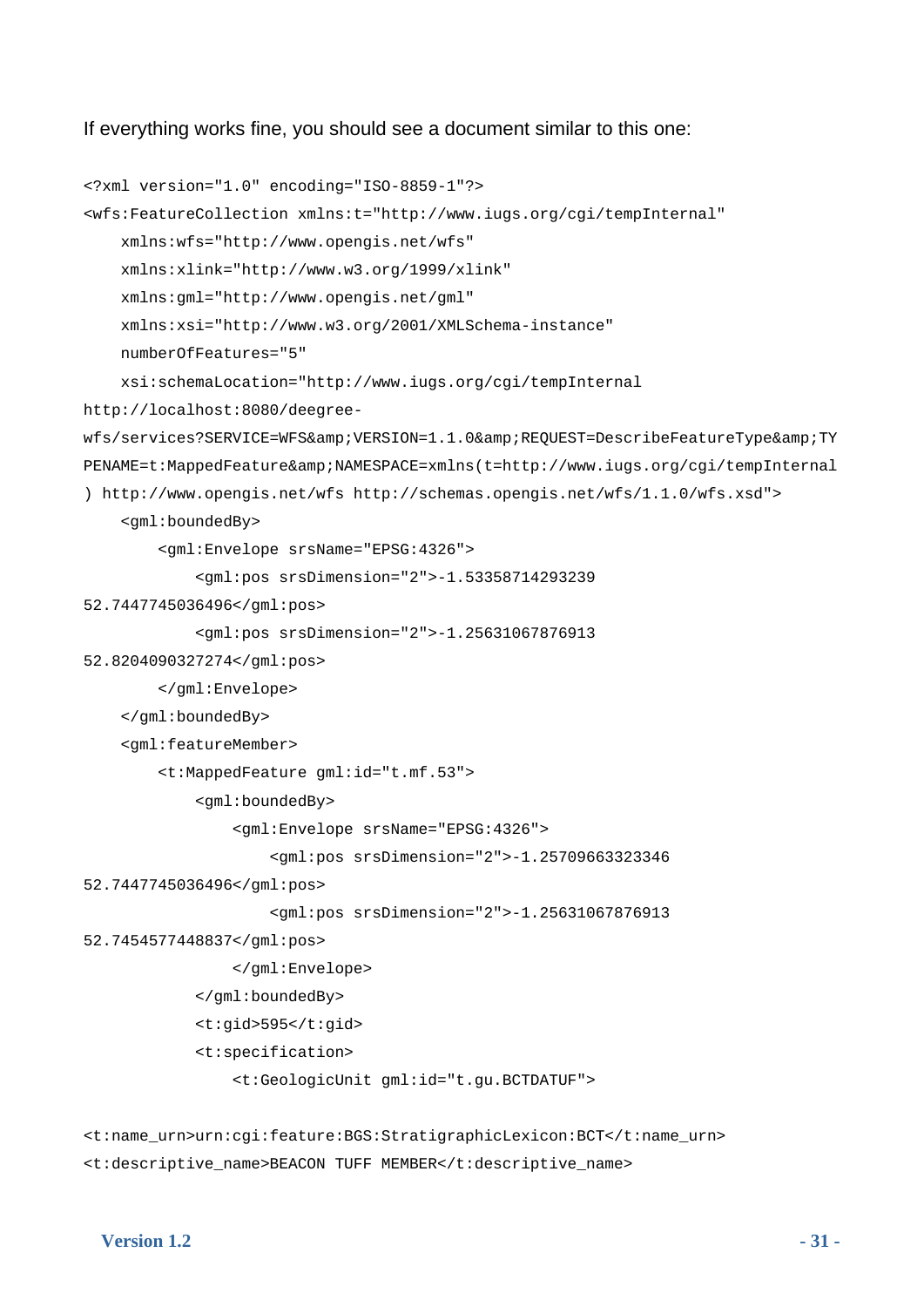```
<t:age>urn:cgi:classifier:ICS:StratChart:2008:Ediacaran</t:age> 
                      <t:rank>MEMBER</t:rank> 
                  </t:GeologicUnit> 
              </t:specification> 
              <t:geom> 
                  <gml:Polygon srsName="EPSG:4326"> 
                      <gml:outerBoundaryIs> 
                           <gml:LinearRing> 
                               <gml:coordinates cs="," decimal="." ts="" 
                                   >-1.25670372306689,52.7454577448837 
                                   -1.25689780981031,52.7453690631345 
                                   -1.25703356437367,52.7452260771792 
                                   -1.25709663323346,52.7450017282326 
                                   -1.25705403117502,52.7448935842841 
                                   -1.25692209903121,52.7448118503595 
                                   -1.25670053155272,52.7447745036496 
                                   -1.25650721154648,52.7448182412529 
                                   -1.25634229163705,52.7449340744674 
                                    -1.25631067876913,52.745050743079 
                                   -1.2563380081549,52.7451857606649 
                                   -1.25640962123418,52.7453300456306 
                                   -1.25655575427669,52.7454478281049 
                                   -1.25670372306689,52.7454577448837 
                              </gml:coordinates> 
                           </gml:LinearRing> 
                      </gml:outerBoundaryIs> 
                  </gml:Polygon> 
              </t:geom>
```
</t:MappedFeature>

</gml:featureMember>

...

</wfs:FeatureCollection>

#### **Note**

```
$TOMCAT_HOME\logs 
$TOMCAT_HOME\webapps\cocoon\WEB-INF\logs
```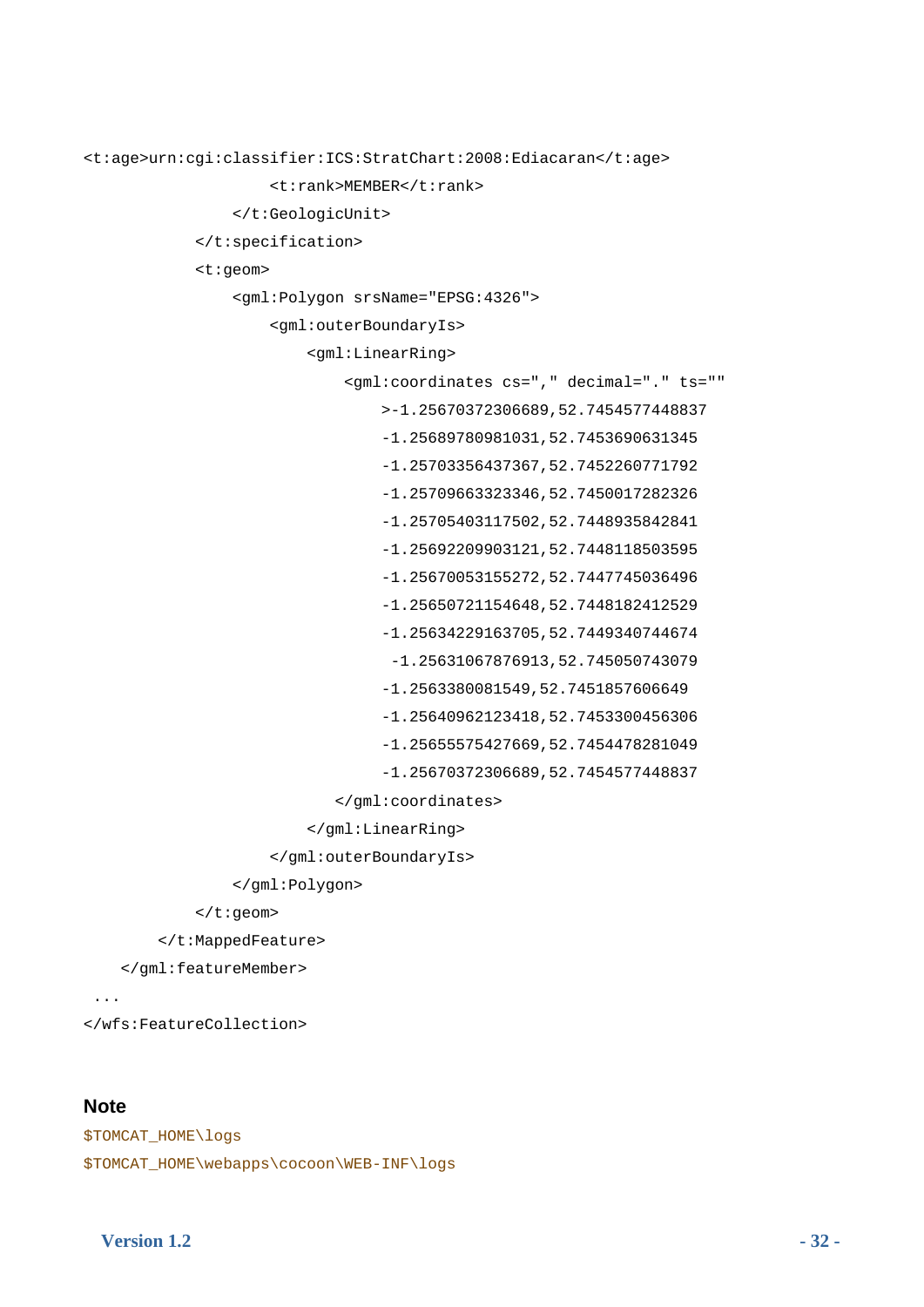If it doesn't work, check your Tomcat logs, especially the stdout\_[date].log which will record errors with the database connection.

Be aware that deegree will autoload all xsd files in the

\$TOMCAT\_HOME\webapps\cocoon\WEB-INF\conf\wfs\featuretypes\ directory, even if they are not referenced in the capability document. If any data source referenced in any xsd file is not available, deegree will fail.

Be aware too that deegree needs to write to your system temporary files folder and expects a sub-folder with the same name as your Tomcat version. If this folder doesn't exist degree will fail.

You may wish to set up more than one WFS service to serve different variants (WFS service profiles) of your data depending on purpose or user. To distinguish between different versions of the same features within these profiles you could use a different namespace on your intermediary (private) mapping, such as t1:MappedFeature and t2:MappedFeature, or you could use the same namespace and with a different name, such as bgs:MappedFeature1, bgs:MappedFeature2. There is no semantic difference between these two methodologies, it's purely a matter of personal preference, and the mediator will convert either into proper GeoSciML.

### **3.6 Create a WFS service profile**

<span id="page-32-0"></span>\$TOMCAT\_HOME\webapps\cocoon\geosciml\capabilities\ \$TOMCAT\_HOME\webapps\cocoon\geosciml\config\

As mentioned described in Chapter 2 we create a WFS profile by editing files in four places. The example template application contains an example profile following the Chapter 3 procedure called "MappedFeature". The GetCapabilities response should be configured just as in Chapter 2. The WFS profile configuration file in the config directory will look like the MappedFeature.xml example below with "deegree" specified as the processor rather than "wfs" which was used in Chapter 2. We then rename the **proc:datasource** attribute name to one appropriate to BGS, and add appropriate FeatureTypes that we wish to be handled.

Our resultant configuration file looks like this:

```
<?xml version="1.0" encoding="UTF-8"?> 
<proc:config xmlns:proc="urn:x-lcnp:proc"> 
   <!-- LCNP GeoSciML service wrapper configuration --> 
   <proc:defaultPrefixMapping> 
     <proc:ns prefix="gsml">urn:cgi:xmlns:CGI:GeoSciML:2.0</proc:ns>
```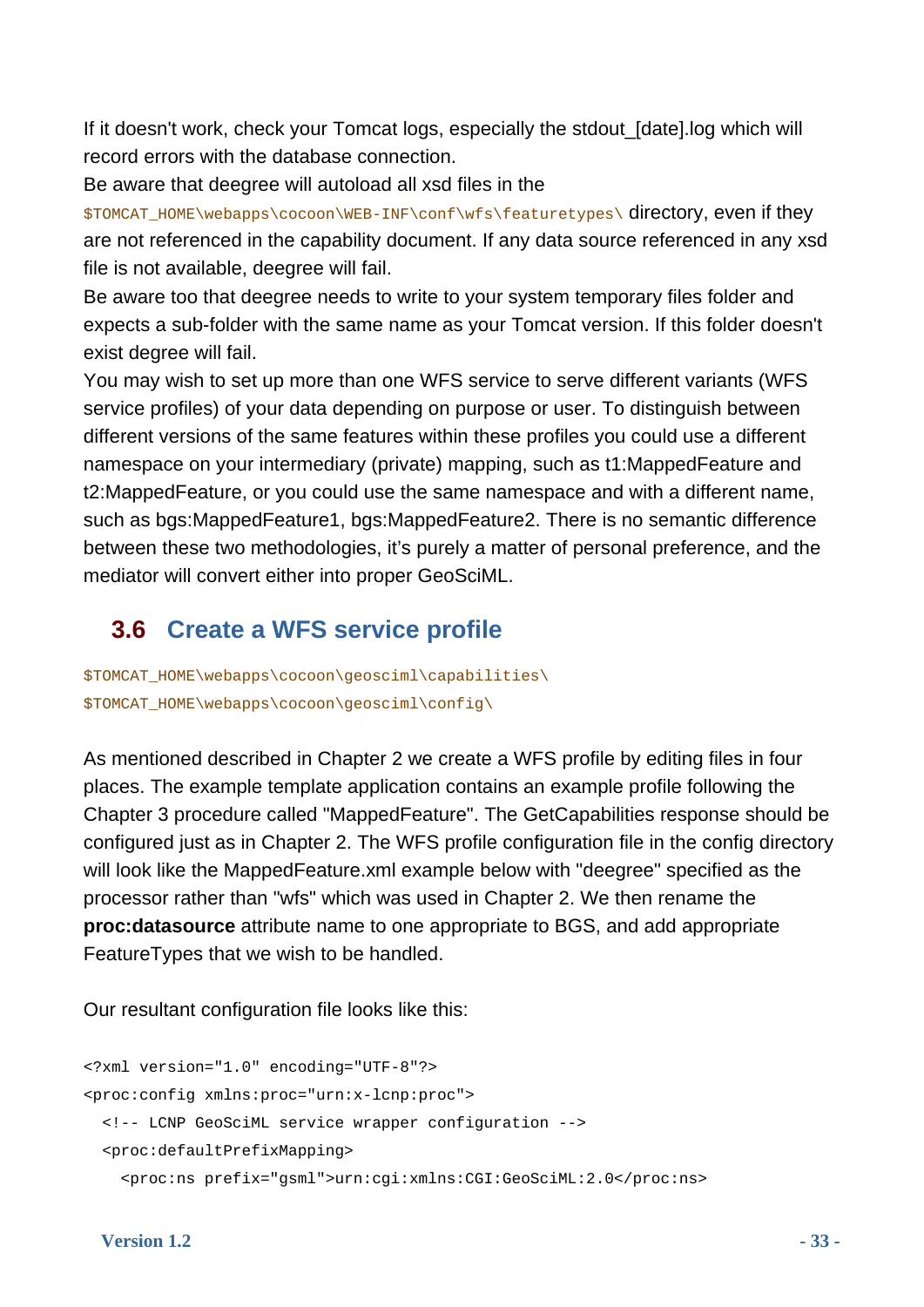</proc:defaultPrefixMapping>

<proc:maxFeatures>1000</proc:maxFeatures>

<proc:defaultGeometries>

 <!-- for BBOX queries in HTTP/GET mode, there is no way to tell the service which geometry is to be filtered. If not defined here, defaultGeometry is used. The geometry property must be provided with the target Feature as the context node -->

<proc:featureGeometry

typeName="gsml:MappedFeature">gsml:shape</proc:featureGeometry>

```
 <proc:defaultGeometry>gsml:shape</proc:defaultGeometry>
```
</proc:defaultGeometries>

<proc:datasources>

```
 <proc:datasource name="bgs">
```

```
 <proc:handledFeature name="gsml:MappedFeature" handler="MappedFeature"/>
```

```
 <!--<proc:processor name="debug"/>-->
```
<proc:processor name="deegree"/>

</proc:datasource>

</proc:datasources>

</proc:config>

#### The datasources/datasource part is the interesting part.

```
 <proc:datasources> 
   <proc:datasource name="bgs"> 
     <proc:handledFeature name="gsml:MappedFeature" handler="MappedFeature"/> 
     <!--<proc:processor name="debug"/>--> 
     <proc:processor name="deegree"/> 
   </proc:datasource> 
 </proc:datasources>
```
This tells the GIN mediator that when it receives a request for gsml:MappedFeature in the MappedFeature profile, it can be handled by the **bgs** datasource and the name of the handler is MappedFeature.

Three elements are important here:

- bgs (the datasource name)
- MappedFeature (the profile name)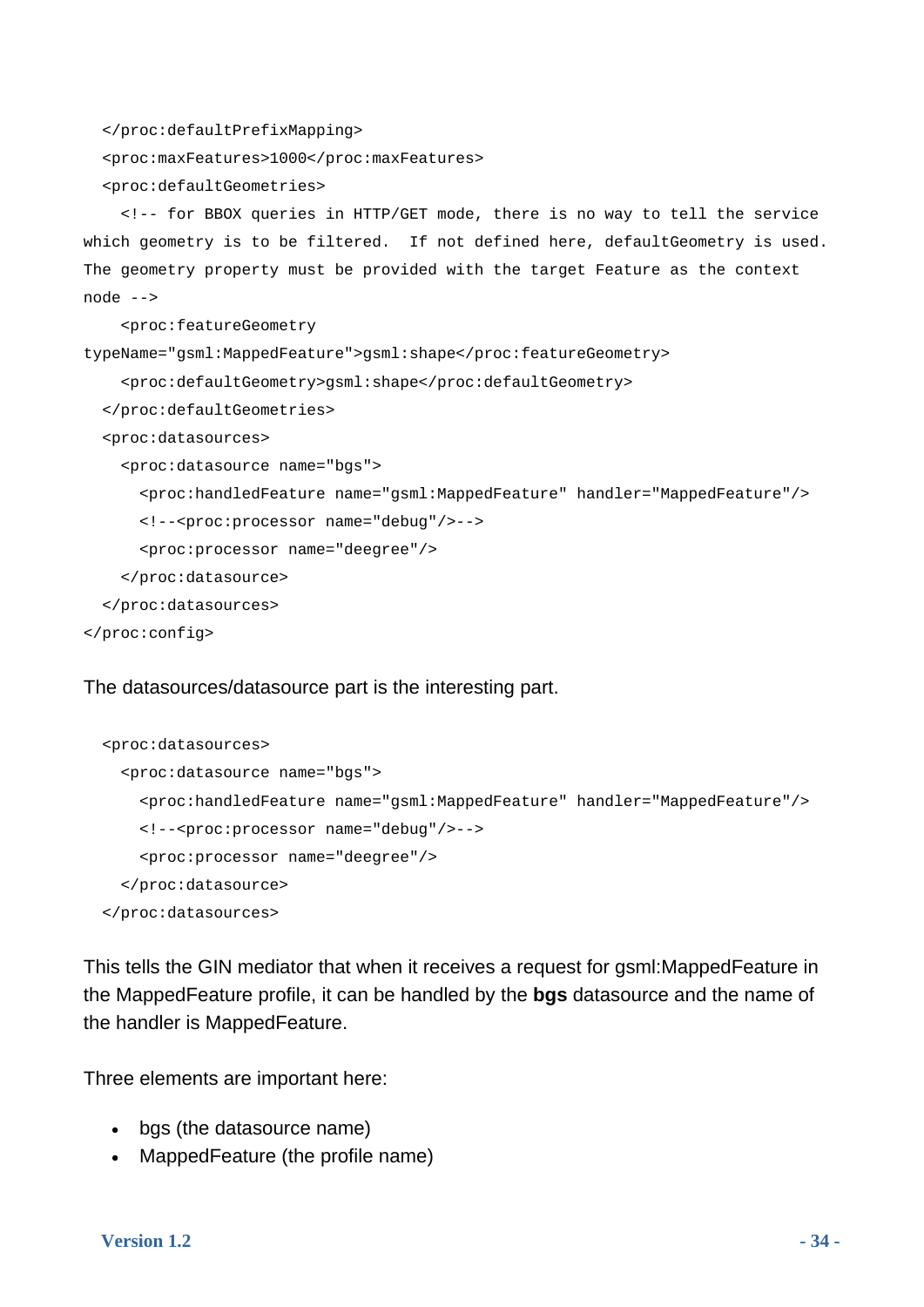• MappedFeature (the handler)

These three components are important for the next step.

### **3.7 Mapping the incoming request via the intermediary layer**

\$TOMCAT\_HOME\webapps\cocoon\geosciml\mapping\

We now need to create a mapping between our intermediary gml output and GeoSciML for the GIN mediator to do the transformation to our desired output. The mapping file **looks** like an instance document, but it is not. The goals of the mapping file are to

- provide some key information such as target namespaces, etc..
- provide a way to resolve GeoSciML property names (expressed as XPath)

We need to create a directory structure under our geosciml/mapping that looks like this:

- geosciml <- already exists
	- o mapping <- already exists
		- MappedFeature <- must create.. (the name of the WFS service profile)
			- bgs <- must create.. (the name of the proc:datasource)

In the datasource directory (bgs), you must create a mapping file named **MappedFeature.map:**

```
<?xml version="1.0" encoding="UTF-8"?> 
<gsml:MappedFeature xmlns:gsml="urn:cgi:xmlns:CGI:GeoSciML:2.0" 
xmlns:gml="http://www.opengis.net/gml" xmlns:ogc="http://www.opengis.net/ogc" 
xmlns:xlink="http://www.w3.org/1999/xlink" xmlns:proc="urn:x-lcnp:proc" 
xmlns:t="http://www.iugs.org/cgi/tempInternal" mappedType="t:MappedFeature"> 
  <proc:namespaces> 
   <proc:namespace name="gsml">urn:cgi:xmlns:CGI:GeoSciML:2.0</proc:namespace> 
   <proc:namespace name="gml">http://www.opengis.net/gml</proc:namespace> 
   <proc:namespace name="xlink">http://www.w3.org/1999/xlink</proc:namespace> 
   <proc:namespace name="t">http://www.iugs.org/cgi/tempInternal</proc:namespace> 
  </proc:namespaces> 
  <proc:targetVersion>1.1.0</proc:targetVersion> 
  <gml:name>name</gml:name>
```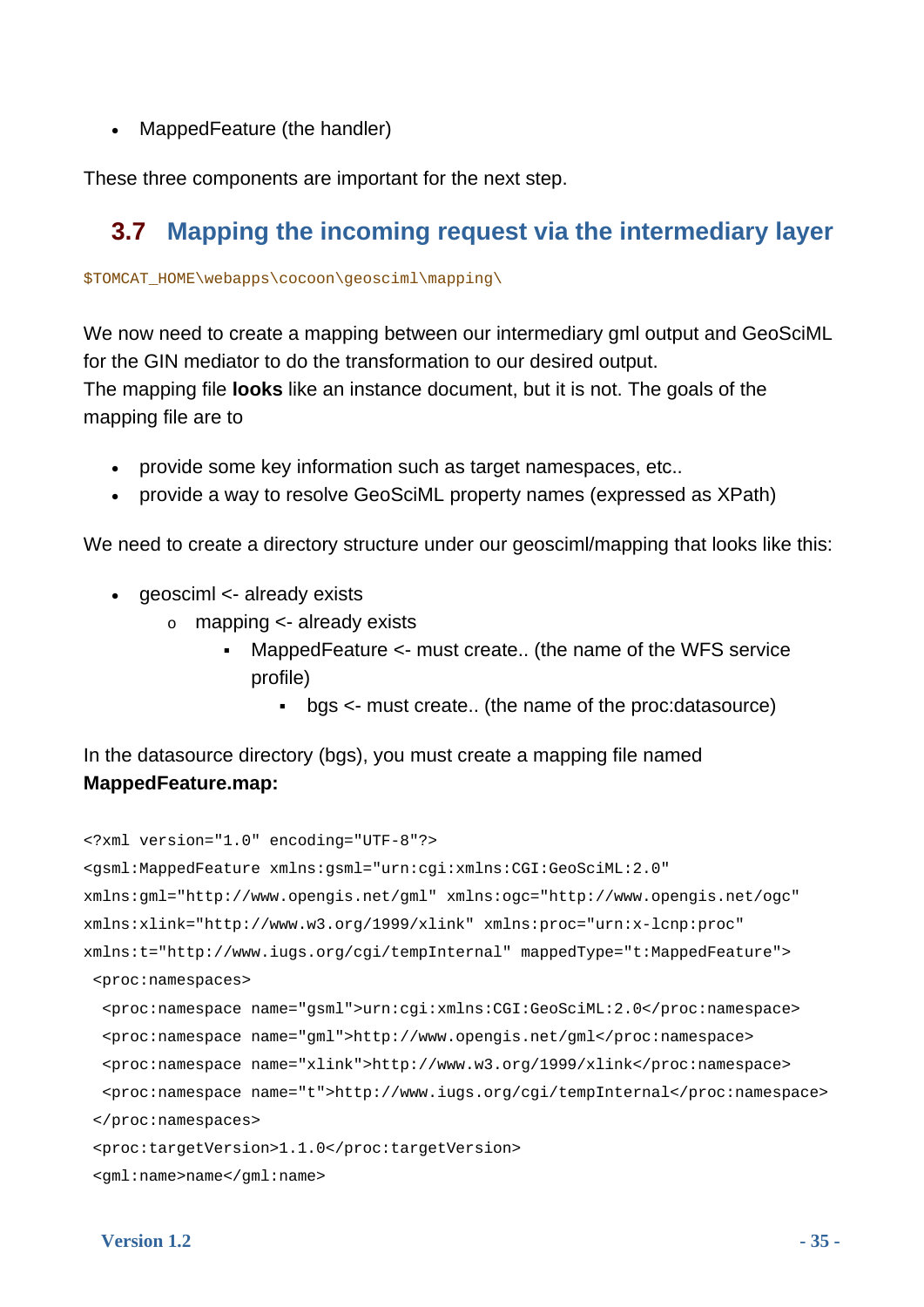```
 <gsml:specification>
```
<gsml:GeologicUnit>

<gml:name codeSpace="http://www.cgi-

iugs.org/uri">t:specification/t:GeologicUnit/t:name\_urn</gml:name>

<gml:name

codeSpace="urn:cgi:classifierScheme:BGS:StratigraphicLexicon:description">t:speci fication/t:GeologicUnit/t:descriptive\_name</gml:name>

<gsml:preferredAge>

<gsml:GeologicEvent>

<gsml:eventAge>

<gsml:CGI\_TermValue>

<gsml:value

codeSpace="urn:cgi:classifierScheme:ICS:StratChart:2008">t:specification/t:Geolog icUnit/t:age</gsml:value>

</gsml:CGI\_TermValue>

</gsml:eventAge>

</gsml:GeologicEvent>

</gsml:preferredAge>

<gsml:rank

```
codeSpace="urn:cgi:classifierScheme:BGS:Rank">t:specification/t:GeologicUnit/t:ra
nk</gsml:rank>
```
<gsml:composition>

<gsml:CompositionPart>

 <gsml:lithology xlink:href="t:specification/t:GeologicUnit/t:lithology\_1"/> <gsml:lithology xlink:href="t:specification/t:GeologicUnit/t:lithology\_2"/> <gsml:lithology>

<gsml:ControlledConcept>

<gsml:identifier codeSpace="http://www.cgi-

iugs.org/uri">t:specification/t:GeologicUnit/t:lithology\_1</gsml:identifier> <gsml:identifier codeSpace="http://www.cgi-

iugs.org/uri">t:specification/t:GeologicUnit/t:lithology\_2</gsml:identifier>

</gsml:ControlledConcept>

</gsml:lithology>

</gsml:CompositionPart>

</gsml:composition>

</gsml:GeologicUnit>

```
 </gsml:specification>
```

```
 <gsml:shape>t:geom</gsml:shape>
```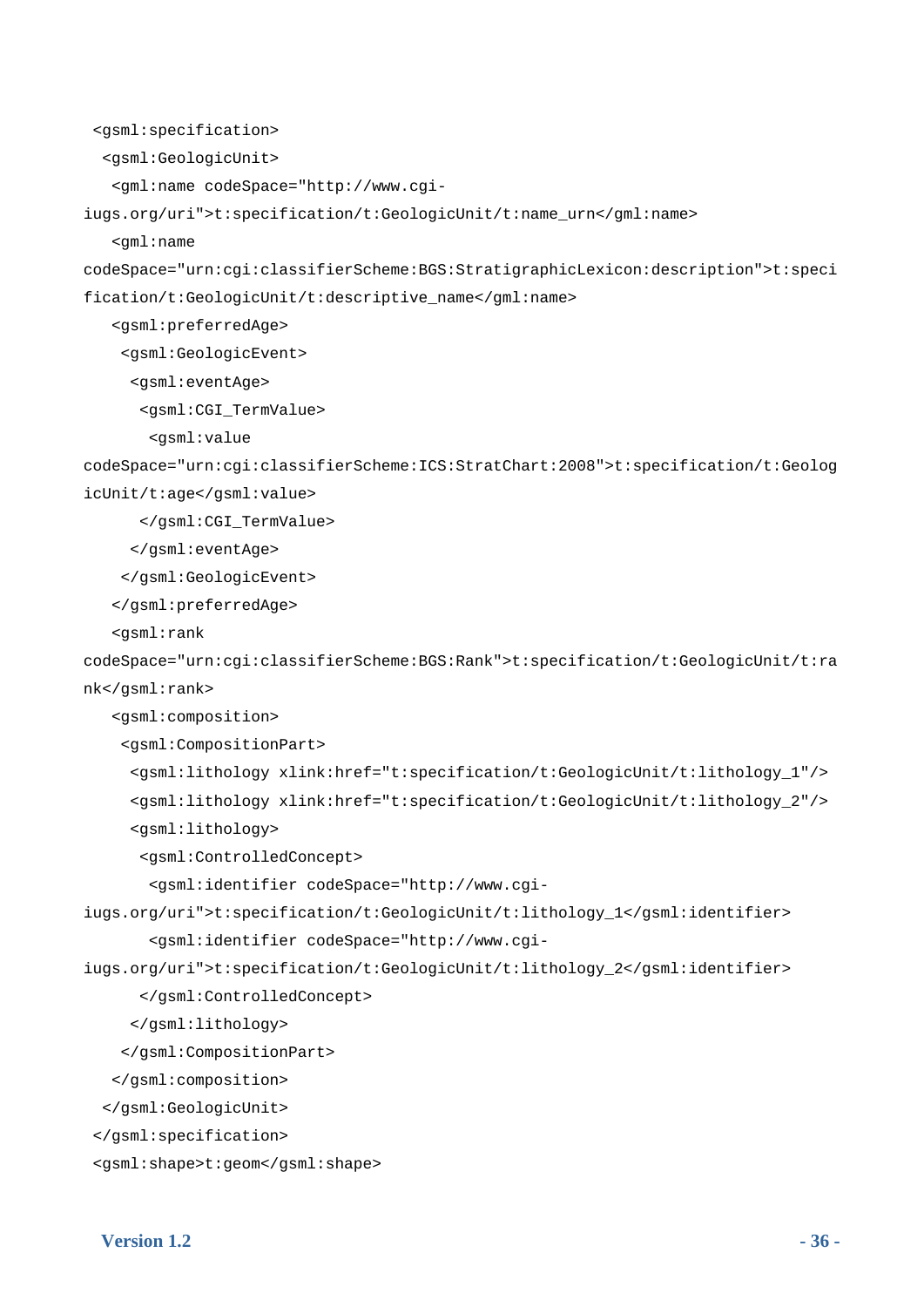</gsml:MappedFeature>

This file will be used by the GIN mediator to map the **GeoSciML** to the private schema properties.

Important things to check:

- be sure you have mappedType="t:MappedFeature" property filled in the root tag.
- be sure that all relevant namespaces are listed in the proc:namespaces section
- be sure that all the relevant properties are mapped for this profile.

<span id="page-36-0"></span>The order of the alternate properties here is not important, as this is just a mapping file.

### **3.8 Using the debug processor to check your mapping is correct**

A special processor in the GIN mediator allows you to check your mapping, by sending an arbitrary file in the  $$TOMCAT-HOME\webapps\ccoon\qeosciml\document\ back to itself.$ To enable this, you must alter your WFS service profile configuration file to tell the mediator to use the 'debug' processor instead of the deegree processor. The debug processor will just perform the mapping and return the rewritten query.

First we open MappedFeature.xml and replace the processor in the datasource from 'deegree' to 'debug'.

From this:

```
 <proc:datasources> 
   <proc:datasource name="bgs"> 
     <proc:handledFeature name="gsml:MappedFeature" handler="MappedFeature"/> 
     <!--<proc:processor name="debug"/>--> 
     <proc:processor name="deegree"/> 
   </proc:datasource> 
 </proc:datasources>
```
### To this:

```
 <proc:datasources> 
   <proc:datasource name="bgs">
```
#### **Version 1.2** - 37 -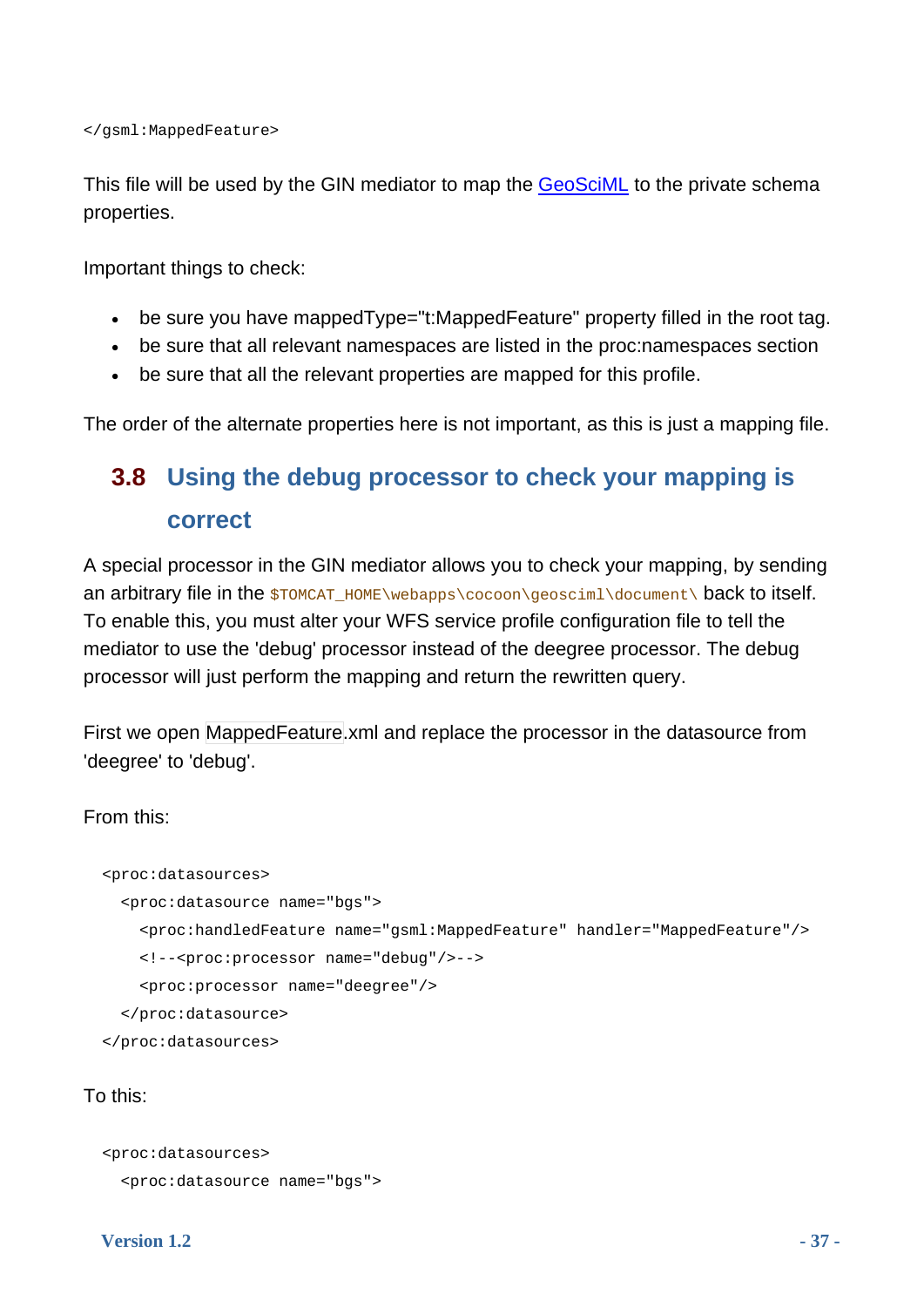```
 <proc:handledFeature name="gsml:MappedFeature" handler="MappedFeature"/> 
     <proc:processor name="debug"/> 
     <!--<proc:processor name="deegree"/>--> 
   </proc:datasource> 
 </proc:datasources>
```
Now we will use a couple of queries (cb-example1.xml and cb-example2.xml) as the files to send to the debug processor.

#### **example cb-example1.xml**

```
<?xml version="1.0" encoding="utf-8"?> 
<wfs:GetFeature 
 xmlns:wfs="http://www.opengis.net/wfs" 
  xmlns:ogc="http://www.opengis.net/ogc" 
  xmlns:gml="http://www.opengis.net/gml" 
 xmlns:proc="urn:x-lcnp:proc" 
 maxFeatures="10" service="WFS" 
  traverseXlinkDepth = "20" 
  version="1.1.0" xmlns:gsml="urn:cgi:xmlns:CGI:GeoSciML:2.0"> 
    <wfs:Query typeName="gsml:MappedFeature"> 
    </wfs:Query> 
</wfs:GetFeature>
```
To send this document to deegree, invoke this pipeline:

http://yourserver.org:8080/cocoon/geosciml/wfs/MappedFeature?DEBUG=true&SRC=cbexample1

Where 'MappedFeature' is the name of our WFS service profile and SRC=cb-example1 matches the path to our test query document (document/cb-example1.xml). Returns:

```
<?xml version="1.0" encoding="ISO-8859-1"?> 
<wfs:GetFeature xmlns:wfs="http://www.opengis.net/wfs" 
     xmlns:src="http://apache.org/cocoon/source/1.0" 
     xmlns:include="http://apache.org/cocoon/include/1.0" 
xmlns:xs="http://www.w3.org/2001/XMLSchema"
```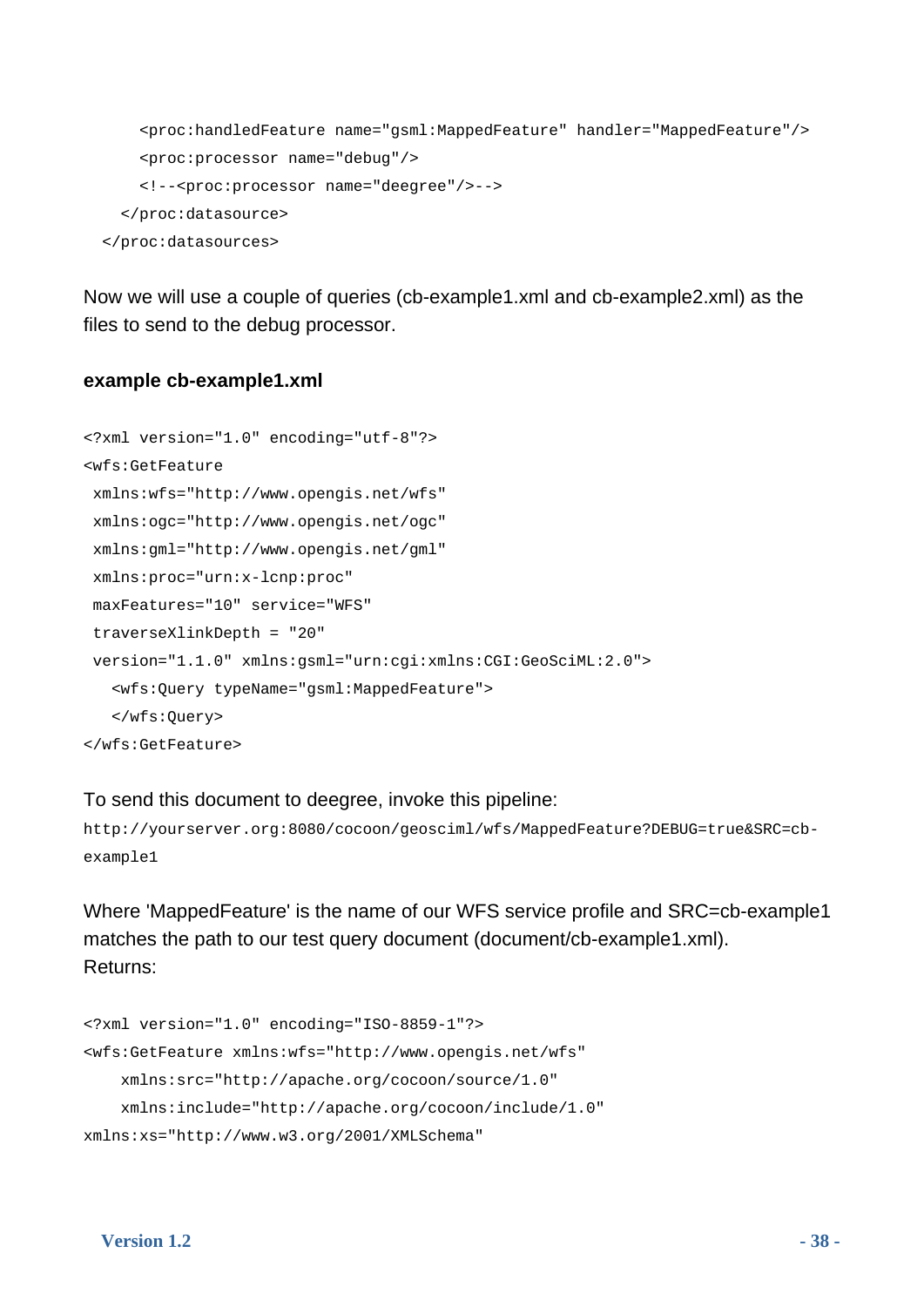```
 xmlns:xlink="http://www.w3.org/1999/xlink" 
xmlns:h="http://apache.org/cocoon/request/2.0" 
     xmlns:proc="urn:x-lcnp:proc" xmlns:fn="http://www.w3.org/2005/xpath-
functions" 
     xmlns:gml="http://www.opengis.net/gml" xmlns:ogc="http://www.opengis.net/ogc" 
maxFeatures="10" 
     service="WFS" traverseXlinkDepth="20" version="1.1.0"> 
     <wfs:Query xmlns:gsml="urn:cgi:xmlns:CGI:GeoSciML:2.0" 
         xmlns:t="http://www.iugs.org/cgi/tempInternal" 
typeName="t:MappedFeature"/> 
</wfs:GetFeature>
```
#### **example cb-example2.xml**

```
<?xml version="1.0" encoding="utf-8"?> 
<wfs:GetFeature xmlns:wfs="http://www.opengis.net/wfs" 
xmlns:ogc="http://www.opengis.net/ogc" 
   maxFeatures="5" service="WFS" version="1.1.0" 
xmlns:gsml="urn:cgi:xmlns:CGI:GeoSciML:2.0"> 
   <wfs:Query typeName="gsml:MappedFeature"> 
     <ogc:Filter xmlns:ogc="http://www.opengis.net/ogc"> 
       <ogc:PropertyIsEqualTo>
```
<ogc:PropertyName>gsml:specification/gsml:GeologicUnit/gsml:preferredAge/gsml:Geo logicEvent/gsml:eventAge/gsml:CGI\_TermValue/gsml:value</ogc:PropertyName> <ogc:Literal>urn:cgi:classifier:ICS:StratChart:2008:Visean</ogc:Literal> </ogc:PropertyIsEqualTo> </ogc:Filter> </wfs:Query>

### Returns:

</wfs:GetFeature>

```
<?xml version="1.0" encoding="ISO-8859-1"?> 
<wfs:GetFeature xmlns:wfs="http://www.opengis.net/wfs" 
     xmlns:src="http://apache.org/cocoon/source/1.0" 
     xmlns:include="http://apache.org/cocoon/include/1.0" 
xmlns:xs="http://www.w3.org/2001/XMLSchema"
```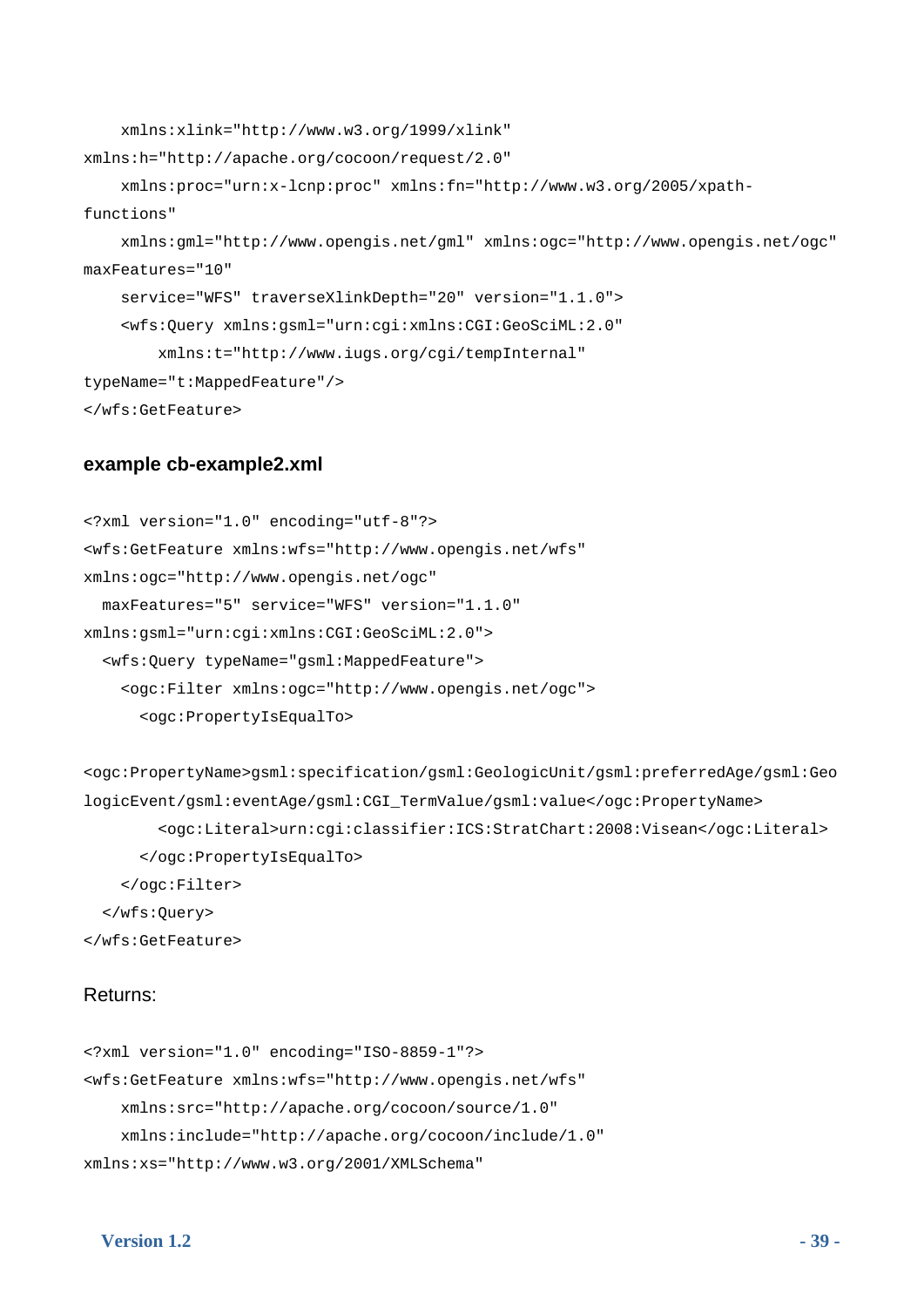```
 xmlns:xlink="http://www.w3.org/1999/xlink" 
xmlns:h="http://apache.org/cocoon/request/2.0" 
     xmlns:proc="urn:x-lcnp:proc" xmlns:fn="http://www.w3.org/2005/xpath-
functions" 
     xmlns:gml="http://www.opengis.net/gml" xmlns:ogc="http://www.opengis.net/ogc" 
maxFeatures="5" 
     service="WFS" version="1.1.0"> 
     <wfs:Query xmlns:gsml="urn:cgi:xmlns:CGI:GeoSciML:2.0" 
         xmlns:t="http://www.iugs.org/cgi/tempInternal" 
typeName="t:MappedFeature"> 
         <ogc:Filter> 
             <ogc:PropertyIsEqualTo> 
<ogc:PropertyName>t:specification/t:GeologicUnit/t:age</ogc:PropertyName> 
<ogc:Literal>urn:cgi:classifier:ICS:StratChart:2008:Visean</ogc:Literal> 
             </ogc:PropertyIsEqualTo> 
         </ogc:Filter> 
     </wfs:Query> 
</wfs:GetFeature>
```
### Note the change in XPaths in the <ogc:PropertyName> element from **gsml:specification/gsml:GeologicUnit/gsml:preferredAge/gsml:GeologicEvent/gs ml:eventAge/gsml:CGI\_TermValue/gsml:value** to **t:specification/t:GeologicUnit/t:age** - the translation of the GeoSciML query to the location of that property in your private schema.

To test with the deegree processor revert your setting in the WFS service profile (MappedFeature.xml) configuration file.

### **example cb-example1.xml**

### Invoked using:

http://yourserver.org:8080/cocoon/geosciml/wfs/MappedFeature?DEBUG=true&SRC=cbexample1

Now returns: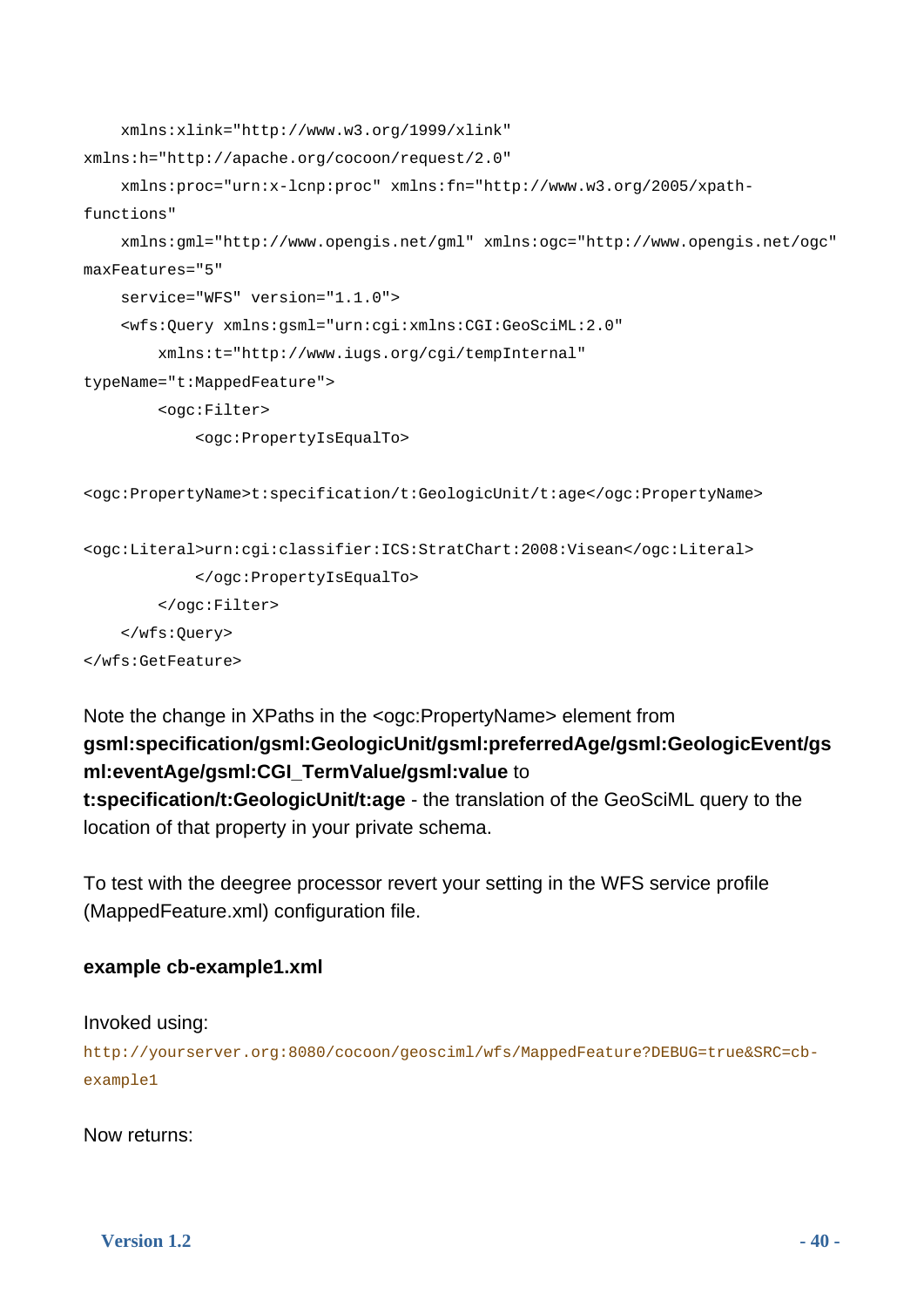```
<?xml version="1.0" encoding="ISO-8859-1"?> 
<wfs:FeatureCollection xmlns:wfs="http://www.opengis.net/wfs" 
   xmlns:xs=http://www.w3.org/2001/XMLSchema 
   xmlns:xlink="http://www.w3.org/1999/xlink" 
   xmlns:h="http://apache.org/cocoon/request/2.0" 
   xmlns:xsi="http://www.w3.org/2001/XMLSchema-instance" xmlns:proc="urn:x-
lcnp:proc" 
   xmlns:fn=http://www.w3.org/2005/xpath-functions 
xmlns:gml="http://www.opengis.net/gml" 
xmlns:t="http://www.iugs.org/cgi/tempInternal" 
xmlns:ogc="http://www.opengis.net/ogc"> 
   <gml:featureMember> 
     <t:MappedFeature gml:id="t.mf.53"> 
        <gml:boundedBy> 
           <gml:Envelope srsName="EPSG:4326"> 
               <gml:pos srsDimension="2">-1.25709663323346 
52.7447745036496</gml:pos> 
               <gml:pos srsDimension="2">-1.25631067876913 
52.7454577448837</gml:pos> 
           </gml:Envelope> 
        </gml:boundedBy> 
        <t:gid>595</t:gid> 
        <t:specification> 
            <t:GeologicUnit gml:id="t.gu.BCTDATUF"> 
<t:name_urn>urn:cgi:feature:BGS:StratigraphicLexicon:BCT</t:name_urn> 
                      <t:descriptive_name>BEACON TUFF MEMBER</t:descriptive_name> 
                    <t:age>urn:cgi:classifier:ICS:StratChart:2008:Ediacaran</t:age> 
                      <t:rank>MEMBER</t:rank> 
                  </t:GeologicUnit> 
             </t:specification> 
             <t:geom> 
                  <gml:Polygon srsName="EPSG:4326"> 
                      <gml:outerBoundaryIs> 
                          <gml:LinearRing> 
                               <gml:coordinates cs="," decimal="." ts="" 
                                   >-1.25670372306689,52.7454577448837 
                                   -1.25689780981031,52.7453690631345 
                                   -1.25703356437367,52.7452260771792
```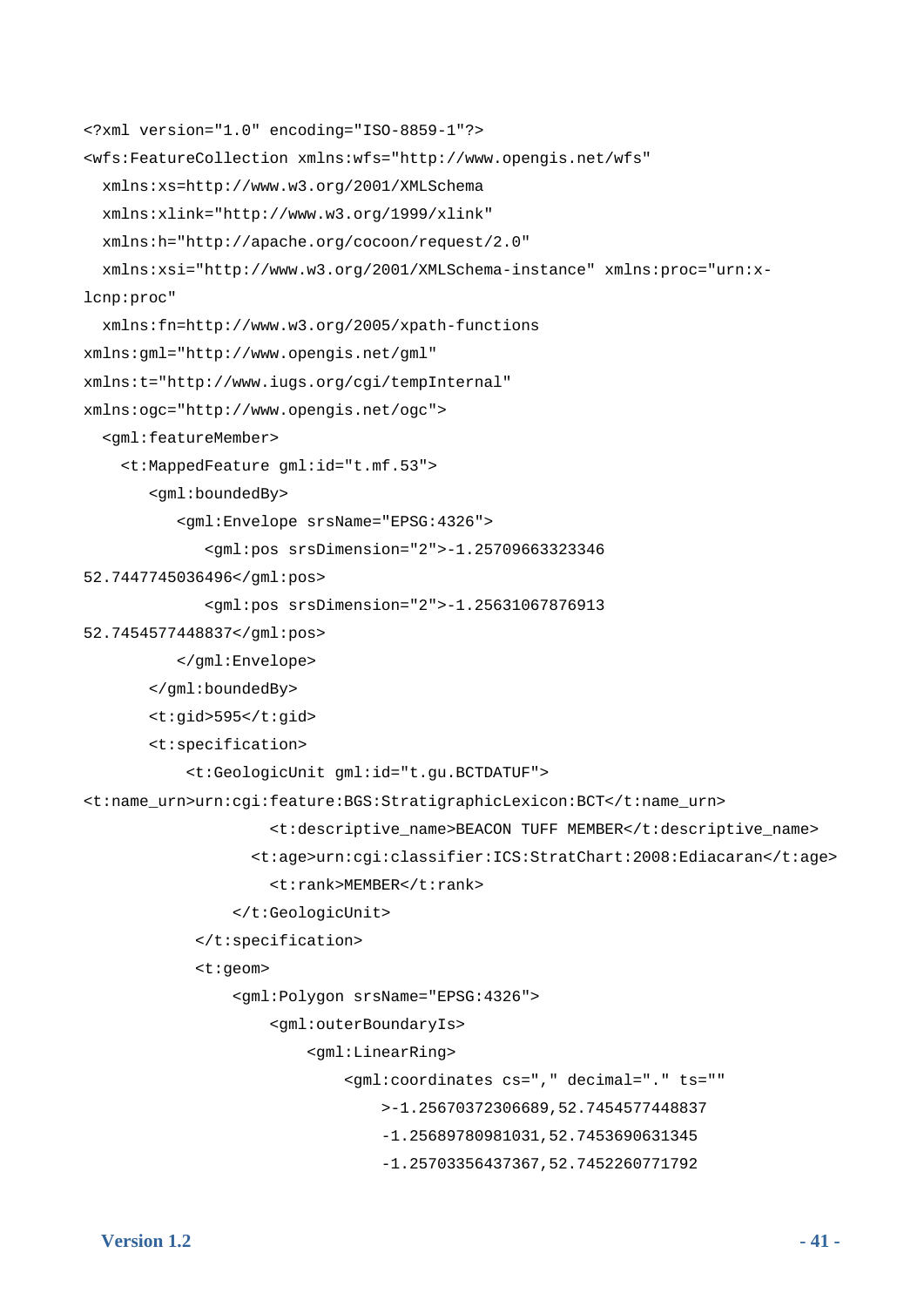```
 -1.25709663323346,52.7450017282326 
                                   -1.25705403117502,52.7448935842841 
                                   -1.25692209903121,52.7448118503595 
                                   -1.25670053155272,52.7447745036496 
                                   -1.25650721154648,52.7448182412529 
                                   -1.25634229163705,52.7449340744674 
                                    -1.25631067876913,52.745050743079 
                                   -1.2563380081549,52.7451857606649 
                                    -1.25640962123418,52.7453300456306 
                                   -1.25655575427669,52.7454478281049 
                                   -1.25670372306689,52.7454577448837 
                             </gml:coordinates> 
                           </gml:LinearRing> 
                      </gml:outerBoundaryIs> 
                  </gml:Polygon> 
             </t:geom> 
         </t:MappedFeature> 
    </gml:featureMember> 
...
```

```
</wfs:FeatureCollection>
```
### **example cb-example2.xml**

#### Invoked using:

http://yourserver.org:8080/cocoon/geosciml/wfs/MappedFeature?DEBUG=true&SRC=cbexample2

#### Now returns:

```
<?xml version="1.0" encoding="ISO-8859-1"?> 
<wfs:FeatureCollection xmlns:wfs="http://www.opengis.net/wfs" 
   xmlns:xs=http://www.w3.org/2001/XMLSchema 
   xmlns:xlink="http://www.w3.org/1999/xlink" 
   xmlns:h="http://apache.org/cocoon/request/2.0" 
   xmlns:xsi="http://www.w3.org/2001/XMLSchema-instance" xmlns:proc="urn:x-
lcnp:proc" 
   xmlns:fn=http://www.w3.org/2005/xpath-functions 
   xmlns:gml="http://www.opengis.net/gml" 
   xmlns:t=http://www.iugs.org/cgi/tempInternal
```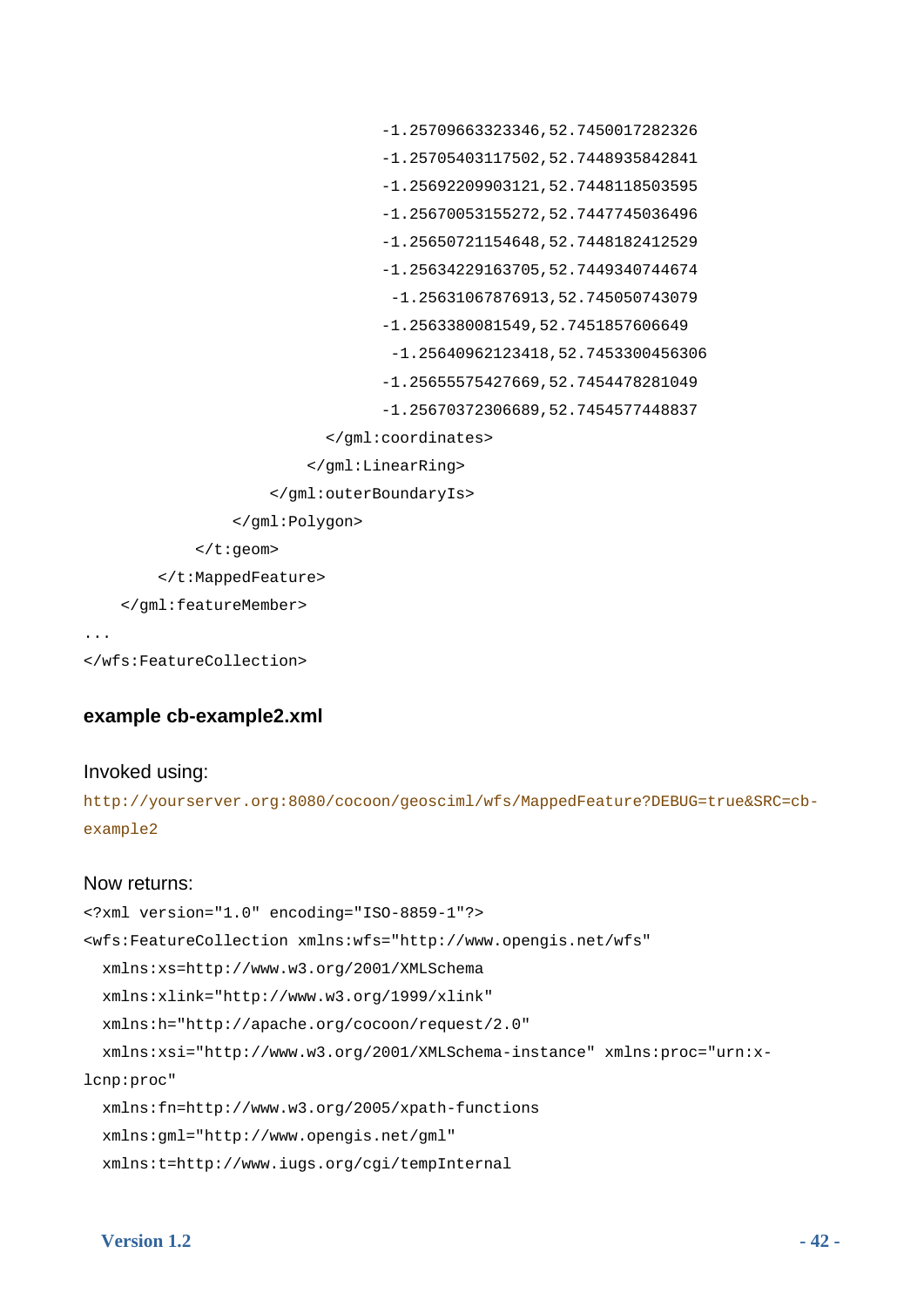```
 xmlns:ogc="http://www.opengis.net/ogc">
```
<gml:featureMember>

<t:MappedFeature gml:id="t.mf.133">

<gml:boundedBy>

<gml:Envelope srsName="EPSG:4326">

```
 <gml:pos srsDimension="2">-1.36881827459842
```
52.7705204628598</gml:pos>

<gml:pos srsDimension="2">-1.36757043721036

52.7712380023487</gml:pos>

</gml:Envelope>

</gml:boundedBy>

<t:gid>712</t:gid>

<t:specification>

<t:GeologicUnit gml:id="t.gu.TILLMST">

<t:name\_urn>urn:cgi:feature:BGS:StratigraphicLexicon:TIL</t:name\_urn>

<t:descriptive\_name>TICKNALL LIMESTONE

FORMATION</t:descriptive\_name>

```
 <t:age>urn:cgi:classifier:ICS:StratChart:2008:Visean</t:age> 
 <t:rank>FORMATION</t:rank>
```

```
<t:lithology_1>urn:cgi:classifier:CGI:SimpleLithology:2008:calcareous_carbonate_s
edimentary rock</t:lithology 1>
```
</t:GeologicUnit>

</t:specification>

<t:geom>

<gml:Polygon srsName="EPSG:4326">

<gml:outerBoundaryIs>

```
 <gml:LinearRing>
```
<gml:coordinates cs="," decimal="." ts=""

```
 >-1.36881827459842,52.7707837449203
```
-1.36864315115429,52.770594030513

- -1.36833294954209,52.7705204628598
- -1.36797646438526,52.7705725032038
- -1.36767783057701,52.7707237368446
- -1.36757043721036,52.7709748750386
- -1.36773021570826,52.7712004677276
- -1.36802612012787,52.7712380023487
- -1.3684424156711,52.7711503215879
- -1.36875639102448,52.7709632088151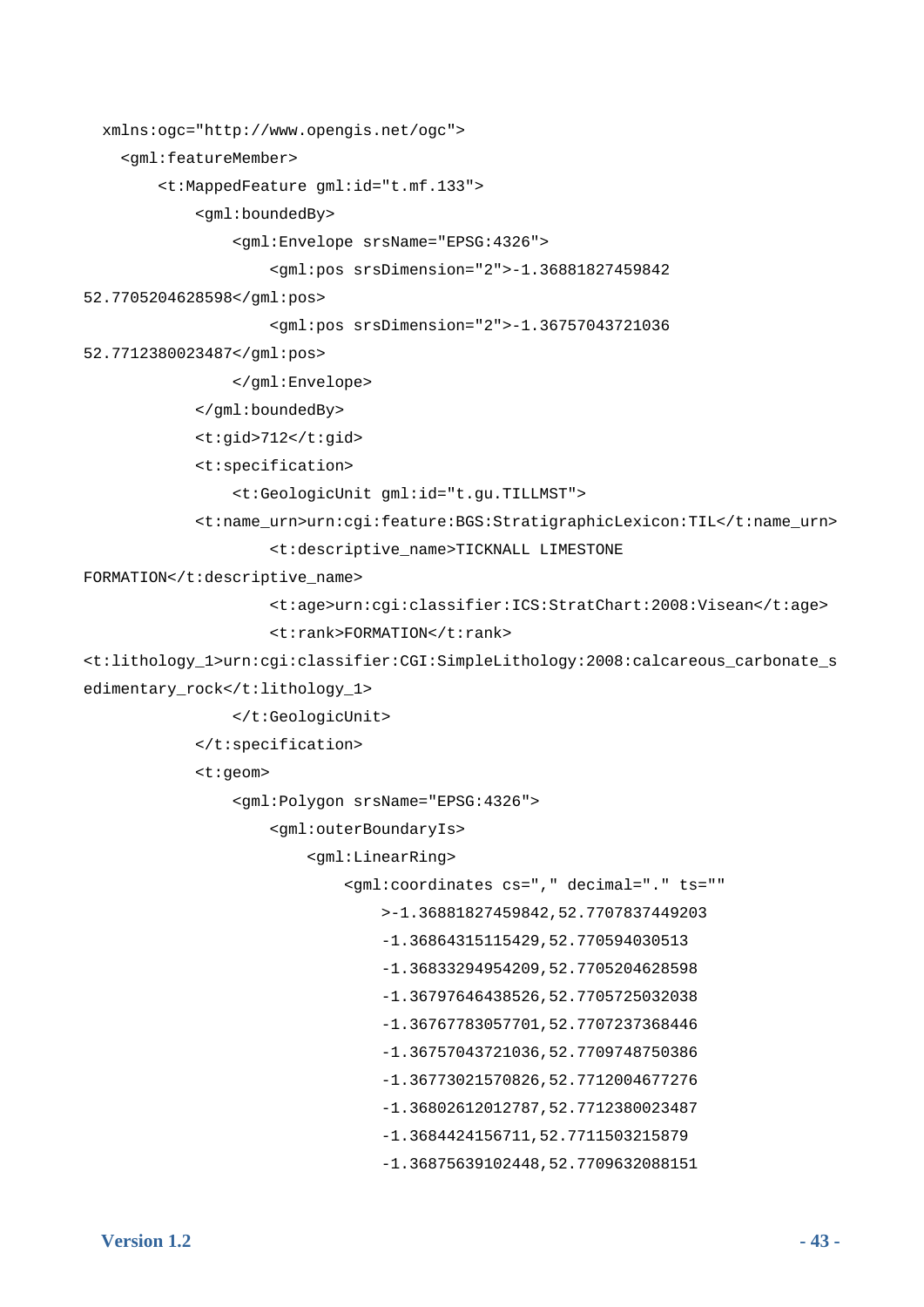```
 -1.36881827459842,52.7707837449203 
                                  </gml:coordinates> 
                            </gml:LinearRing> 
                       </gml:outerBoundaryIs> 
                   </gml:Polygon> 
              </t:geom> 
          </t:MappedFeature> 
     </gml:featureMember> 
... 
</wfs:FeatureCollection>
```
### **Note:**

The above results are using our private schema because we haven't yet provided a GeoSciML mapping for the returned content.

### **3.9 Handler**

<span id="page-43-0"></span>The final step is to transform the private schema output to GeoSciML.

We need to create a directory structure under our geosciml/handler using the same logic as the mapping folder:

- geosciml <- already exists
	- $\circ$  handler  $\lt$  already exists
		- MappedFeature<- must create... (the name of the WFS service profile)
			- bgs <- must create... (the name of the proc:datasource)

In the bgs directory, we then create an XSLT 2.0 file called MappedFeature.xslt; it is this stylesheet which will convert the private schema output to [GeoSciML.](https://www.seegrid.csiro.au/twiki/bin/view/CGIModel/GeoSciML)

Our MappedFeature.xslt file in this case looks like this:

```
<?xml version="1.0" encoding="UTF-8"?> 
<xsl:stylesheet version="2.0" xmlns:xsl="http://www.w3.org/1999/XSL/Transform" 
    xmlns:xs="http://www.w3.org/2001/XMLSchema" 
    xmlns:fn="http://www.w3.org/2005/xpath-functions" 
    xmlns:t="http://www.iugs.org/cgi/tempInternal" 
    xmlns:gsml="urn:cgi:xmlns:CGI:GeoSciML:2.0" 
    xmlns:xlink="http://www.w3.org/1999/xlink" 
    xmlns:gml="http://www.opengis.net/gml"
```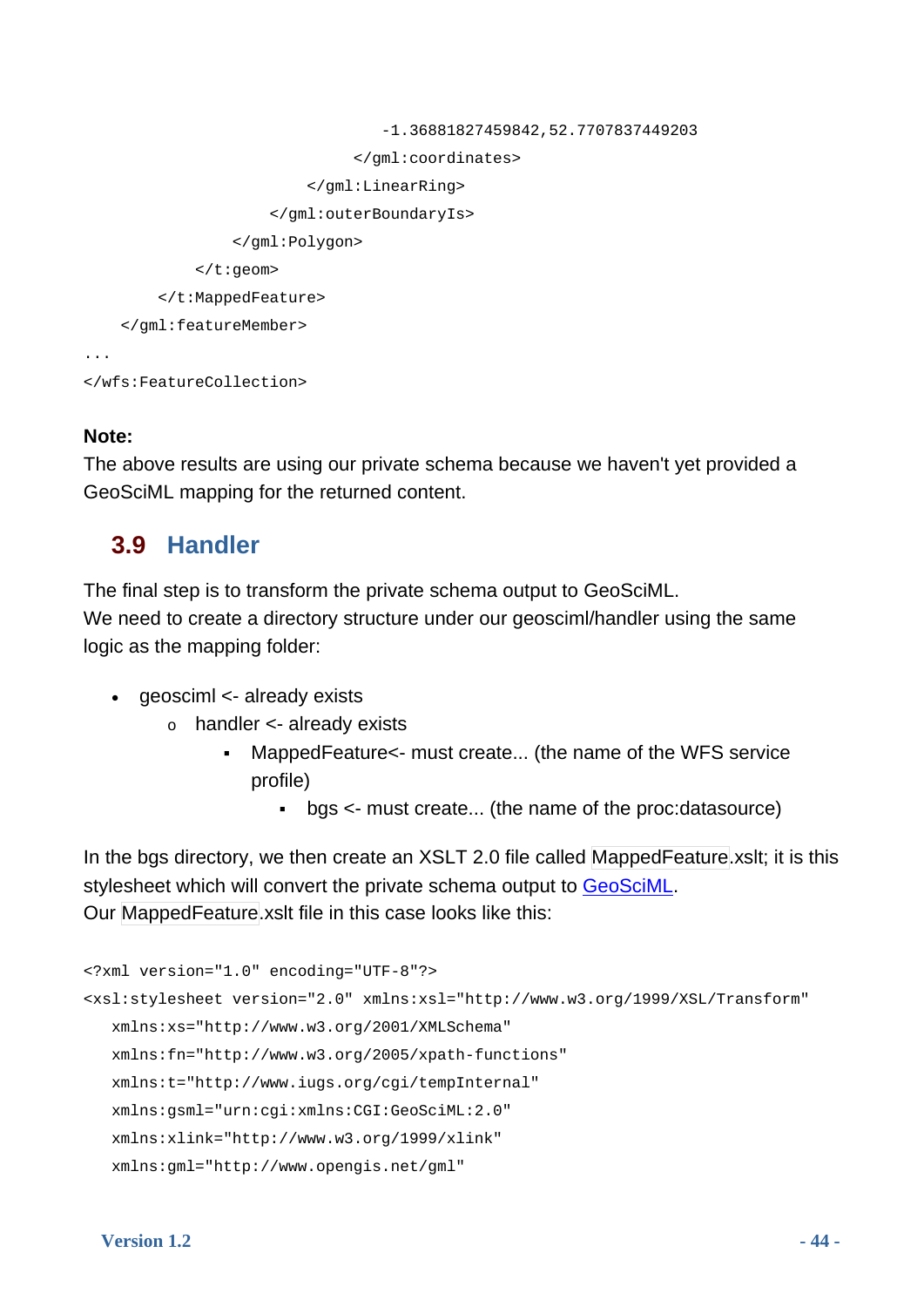```
 xmlns:wfs="http://www.opengis.net/wfs" 
    xmlns:xsi="http://www.w3.org/2001/XMLSchema-instance" 
    xsi:schemaLocation="http://www.opengis.net/wfs 
http://schemas.opengis.net/wfs/1.1.0/wfs.xsd urn:cgi:xmlns:CGI:GeoSciML:2.0 
http://www.geosciml.org/schemas/geosciml/2.0_rc2/geosciml.xsd" 
\rightarrow <xsl:output method="xml" version="1.0" encoding="UTF-8" indent="yes"/> 
    <xsl:template match="t:MappedFeature"> 
       <gsml:MappedFeature gml:id="{@gml:id}"> 
          <xsl:apply-templates select="gml:boundedBy"/> 
          <gsml:observationMethod> 
              <gsml:CGI_TermValue> 
                 <gsml:value 
codeSpace="urn:cgi:classifierScheme:BGS:ObservationMethod">fieldObservation</gsml
:value> 
              </gsml:CGI_TermValue> 
          </gsml:observationMethod> 
          <gsml:observationMethod> 
              <gsml:CGI_TermValue> 
                 <gsml:value 
codeSpace="urn:cgi:classifierScheme:BGS:ObservationMethod">Boreholes</gsml:value> 
              </gsml:CGI_TermValue> 
          </gsml:observationMethod> 
      <gsml:positionalAccuracy> 
              <gsml:CGI_TermValue> 
                 <gsml:value 
codeSpace="http://urn.opengis.net">urn:ogc:def:nil:OGC::unknown</gsml:value> 
              </gsml:CGI_TermValue> 
          </gsml:positionalAccuracy> 
          <gsml:samplingFrame 
xlink:href="urn:cgi:feature:BGS:EarthBedrockSurface"/> 
          <gsml:specification> 
              <xsl:apply-templates select="t:specification/t:GeologicUnit"/> 
          </gsml:specification> 
          <gsml:shape> 
              <xsl:apply-templates select="t:geom/*"/>
```

```
 </gsml:shape>
```

```
 </gsml:MappedFeature>
```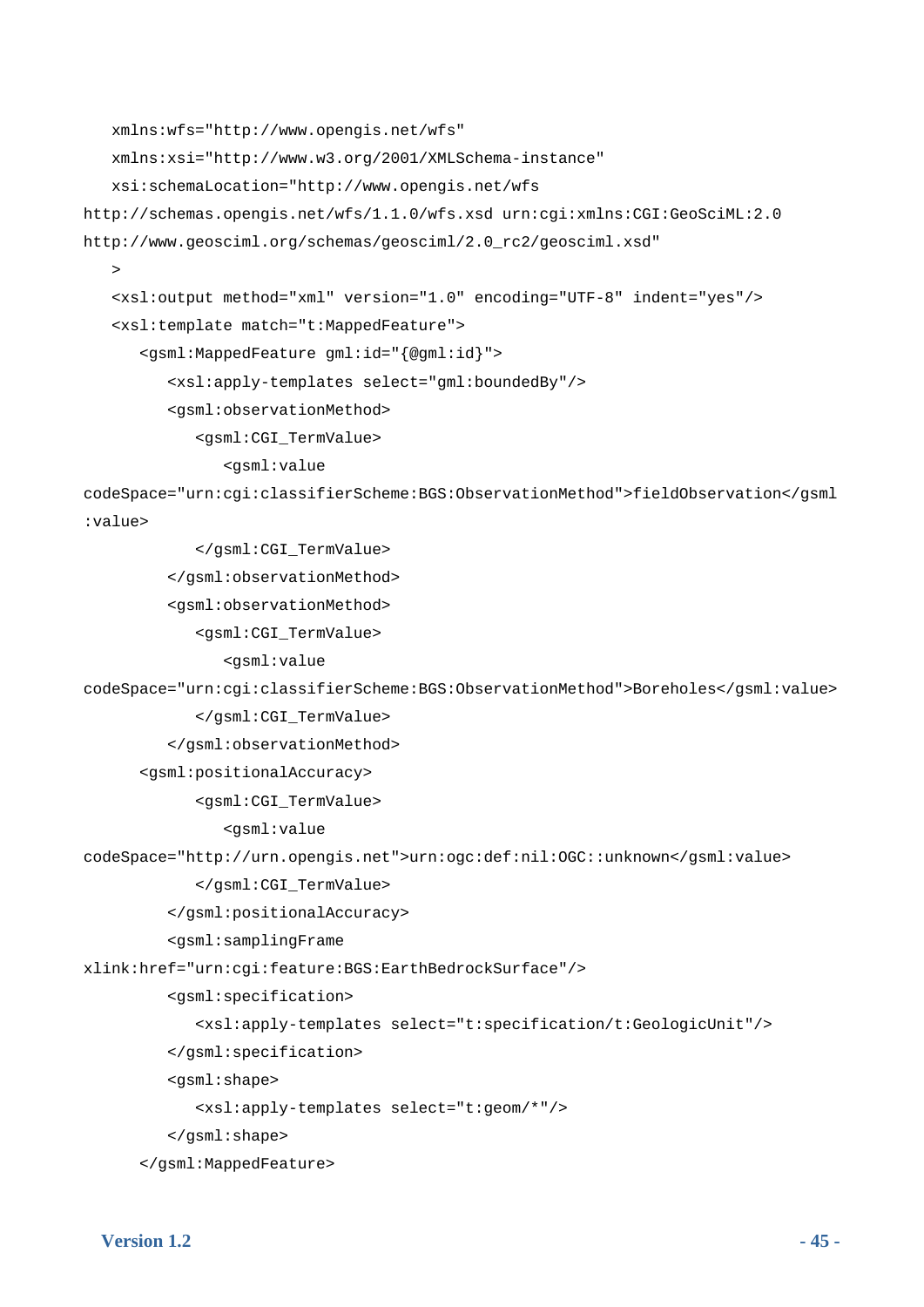```
 </xsl:template> 
    <xsl:template match="t:GeologicUnit"> 
       <gsml:GeologicUnit gml:id="{@gml:id}"> 
          <gml:name codeSpace="http://www.cgi-iugs.org/uri"> 
              <xsl:value-of select="t:name_urn"/> 
          </gml:name> 
          <gml:name 
codeSpace="urn:cgi:classifierScheme:BGS:StratigraphicLexicon:description"> 
              <xsl:value-of select="t:descriptive_name"/> 
          </gml:name> 
          <gsml:observationMethod> 
              <gsml:CGI_TermValue> 
                 <gsml:value 
codeSpace="urn:cgi:classifier:BGS:ObservationMethod">Summary of published 
description</gsml:value> 
              </gsml:CGI_TermValue> 
          </gsml:observationMethod> 
          <gsml:purpose>instance</gsml:purpose> 
          <gsml:preferredAge> 
              <gsml:GeologicEvent> 
                 <gsml:eventAge> 
                    <gsml:CGI_TermValue> 
                       <gsml:value 
codeSpace="urn:cgi:classifierScheme:ICS:StratChart:2008"> 
                           <xsl:value-of select="t:age"/> 
                       </gsml:value> 
                    </gsml:CGI_TermValue> 
                 </gsml:eventAge> 
                 <gsml:eventEnvironment> 
                    <gsml:CGI_TermValue> 
                       <gsml:value 
codeSpace="http://urn.opengis.net">urn:ogc:def:nil:OGC::unknown</gsml:value> 
                    </gsml:CGI_TermValue> 
                 </gsml:eventEnvironment> 
                 <gsml:eventProcess> 
                    <gsml:CGI_TermValue> 
                       <gsml:value 
codeSpace="http://urn.opengis.net">urn:ogc:def:nil:OGC::unknown</gsml:value>
```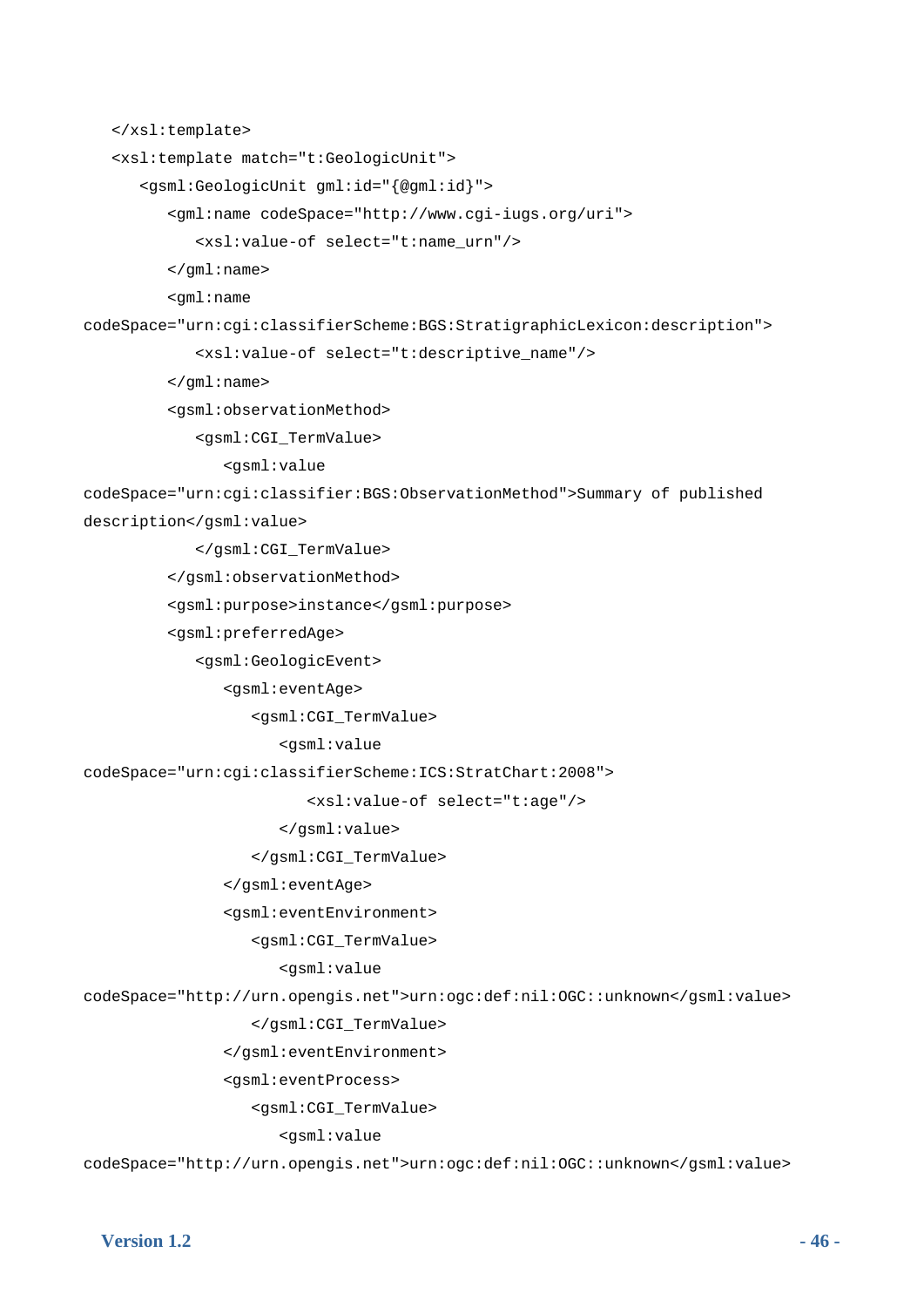```
 </gsml:eventProcess> 
              </gsml:GeologicEvent> 
          </gsml:preferredAge> 
          <gsml:geologicUnitType 
xlink:href="urn:cgi:classifier:CGI:GeologicUnitType:200811:lithostratigraphic_uni
t"/> 
          <gsml:rank codeSpace="urn:cgi:classifierScheme:BGS:Rank"> 
              <xsl:value-of select="t:rank"/> 
          </gsml:rank> 
          <gsml:classifier xlink:href="{t:name_urn}"/> 
          <xsl:if test="t:lithology_1"> 
          <gsml:composition> 
              <gsml:CompositionPart> 
                 <gsml:role 
codeSpace="urn:cgi:classifierScheme:BGS:RoleVocab">dominantConstituent</gsml:role
\rightarrow <gsml:lithology xlink:href="{t:lithology_1}"/> 
                 <xsl:if test="t:lithology_2"> 
                    <gsml:lithology xlink:href="{t:lithology_2}"/> 
                \langle xsl:if>
                 <gsml:proportion> 
                    <gsml:CGI_NumericValue> 
                        <gsml:principalValue 
uom="urn:ogc:def:uom:UCUM::%25">100</gsml:principalValue> 
                    </gsml:CGI_NumericValue> 
                 </gsml:proportion> 
              </gsml:CompositionPart> 
          </gsml:composition> 
         \langle xsl:if>
       </gsml:GeologicUnit> 
    </xsl:template> 
    <xsl:template match="@*|node()"> 
       <xsl:copy> 
          <xsl:apply-templates select="@*|node()"/> 
       </xsl:copy> 
    </xsl:template>
```
</gsml:CGI\_TermValue>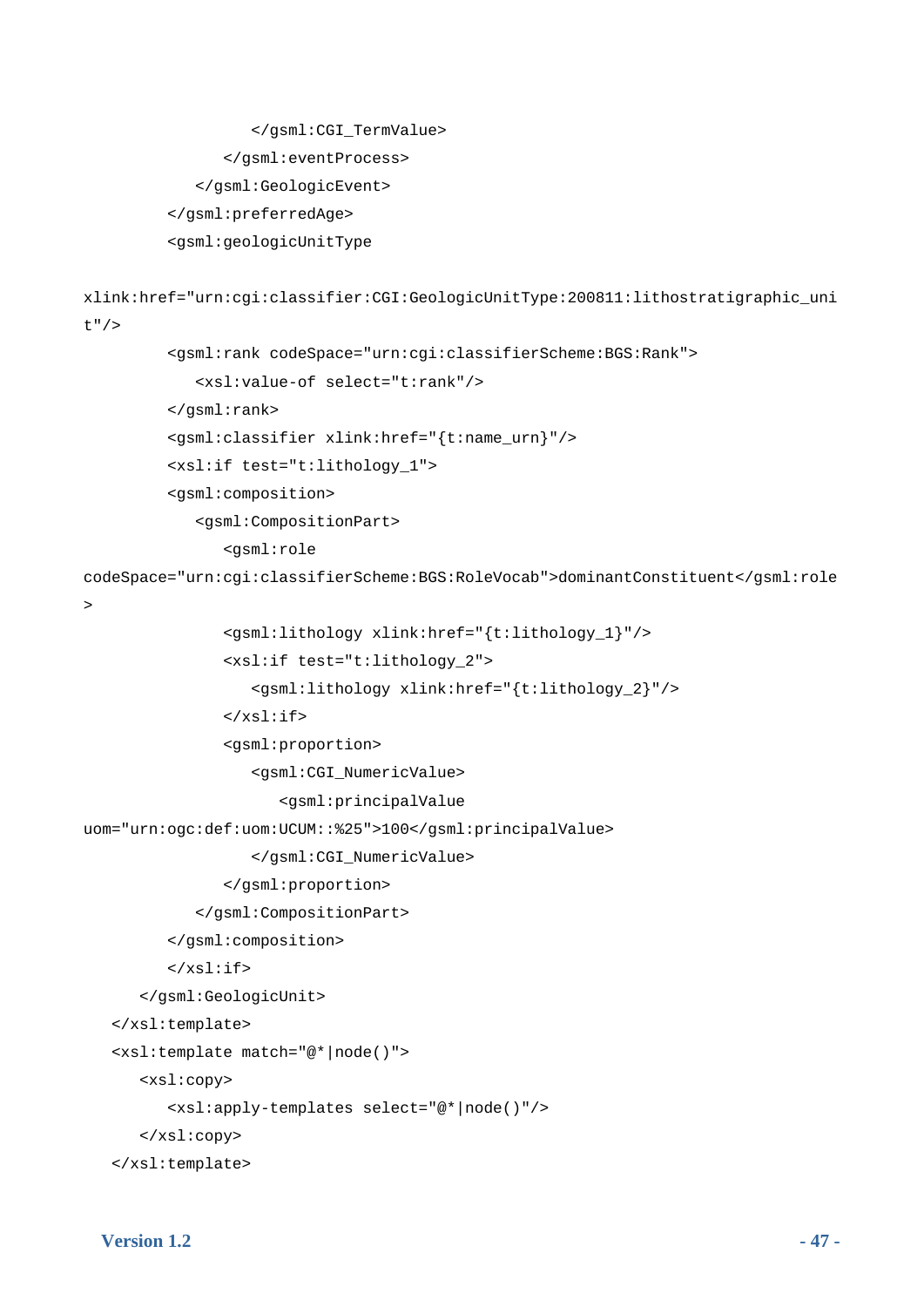</xsl:stylesheet>

Now when we repeat our previous step using our example (cb-example2.xml) we get a full GeoSciML result '

#### **example cb-example2.xml**

#### Invoked using:

http://yourserver.org:8080/cocoon/geosciml/wfs/MappedFeature?DEBUG=true&SRC=cbexample2

#### Now returns:

```
<?xml version="1.0" encoding="ISO-8859-1"?> 
<wfs:FeatureCollection xmlns:wfs="http://www.opengis.net/wfs" 
   xmlns:xs="http://www.w3.org/2001/XMLSchema" 
xmlns:xlink="http://www.w3.org/1999/xlink" 
   xmlns:h="http://apache.org/cocoon/request/2.0" 
   xmlns:xsi="http://www.w3.org/2001/XMLSchema-instance" xmlns:proc="urn:x-
lcnp:proc" 
   xmlns:fn="http://www.w3.org/2005/xpath-functions" 
xmlns:gml="http://www.opengis.net/gml" 
   xmlns:t="http://www.iugs.org/cgi/tempInternal" 
xmlns:ogc="http://www.opengis.net/ogc"> 
   <gml:featureMember> 
     <gsml:MappedFeature xmlns:gsml="urn:cgi:xmlns:CGI:GeoSciML:2.0" 
gml:id="t.mf.133"> 
       <gml:boundedBy> 
         <gml:Envelope srsName="EPSG:4326"> 
           <gml:pos srsDimension="2">-1.36881827459842 52.7705204628598</gml:pos> 
           <gml:pos srsDimension="2">-1.36757043721036 52.7712380023487</gml:pos> 
         </gml:Envelope> 
       </gml:boundedBy> 
       <gsml:observationMethod> 
         <gsml:CGI_TermValue> 
           <gsml:value codeSpace="urn:cgi:classifierScheme:BGS:ObservationMethod" 
             >fieldObservation</gsml:value> 
         </gsml:CGI_TermValue> 
       </gsml:observationMethod>
```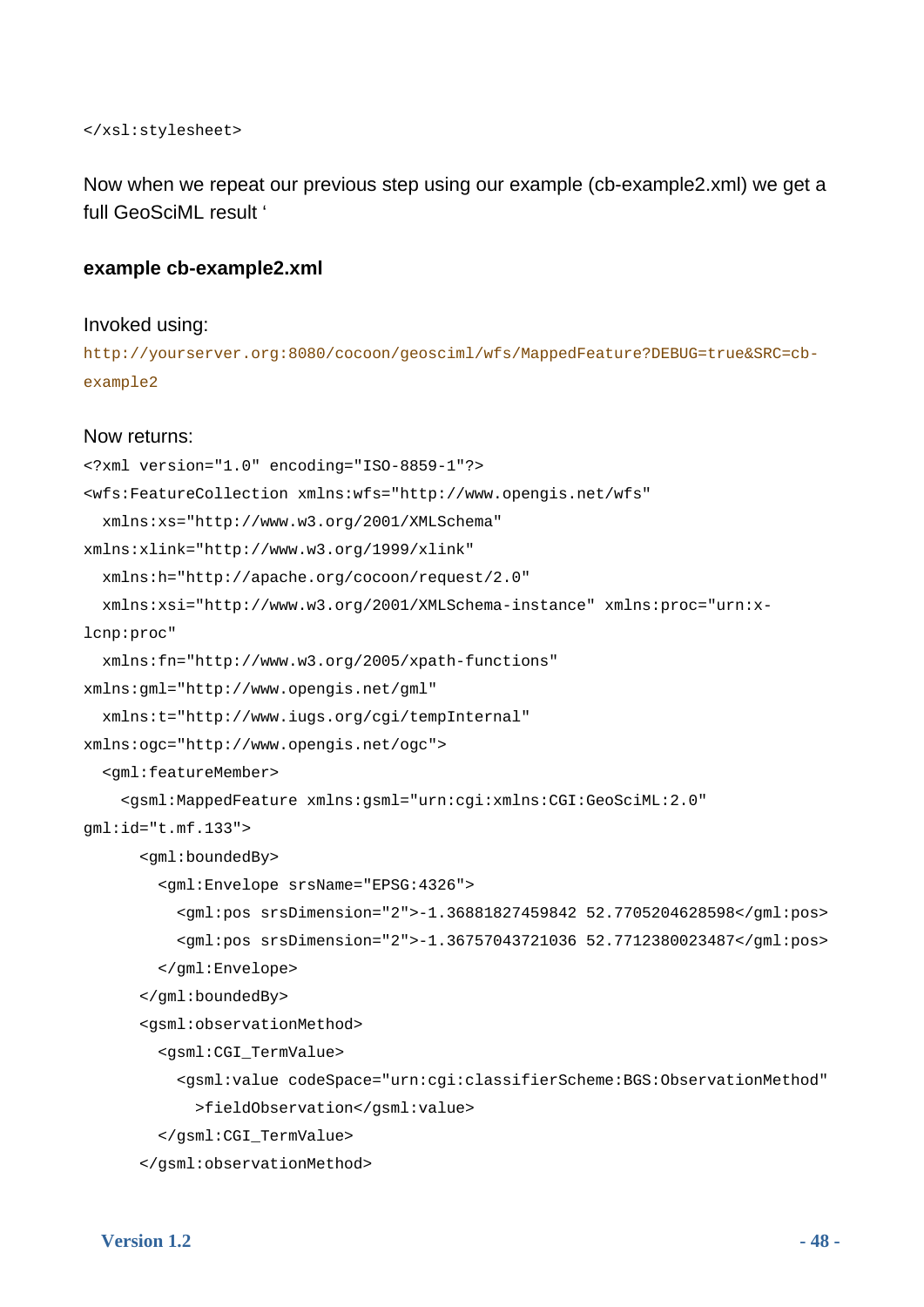<gsml:observationMethod>

<gsml:CGI\_TermValue>

 <gsml:value codeSpace="urn:cgi:classifierScheme:BGS:ObservationMethod" >Boreholes</gsml:value>

</gsml:CGI\_TermValue>

</gsml:observationMethod>

<gsml:positionalAccuracy>

<gsml:CGI\_TermValue>

<gsml:value codeSpace="http://urn.opengis.net"

>urn:ogc:def:nil:OGC::unknown</gsml:value>

</gsml:CGI\_TermValue>

</gsml:positionalAccuracy>

<gsml:samplingFrame xlink:href="urn:cgi:feature:BGS:EarthBedrockSurface"/>

<gsml:specification>

<gsml:GeologicUnit gml:id="t.gu.TILLMST">

<gml:name codeSpace="http://www.cgi-iugs.org/uri"

>urn:cgi:feature:BGS:StratigraphicLexicon:TIL</gml:name>

```
 <gml:name
```
codeSpace="urn:cgi:classifierScheme:BGS:StratigraphicLexicon:description"

>TICKNALL LIMESTONE FORMATION</gml:name>

<gsml:observationMethod>

<gsml:CGI\_TermValue>

<gsml:value

codeSpace="urn:cgi:classifier:BGS:ObservationMethod">Summary

of published description</gsml:value>

</gsml:CGI\_TermValue>

</gsml:observationMethod>

<gsml:purpose>instance</gsml:purpose>

<gsml:preferredAge>

<gsml:GeologicEvent>

<gsml:eventAge>

<gsml:CGI\_TermValue>

<gsml:value

codeSpace="urn:cgi:classifierScheme:ICS:StratChart:2008">urn:cgi:classifier:ICS:S tratChart:2008:Visean</gsml:value>

</gsml:CGI\_TermValue>

</gsml:eventAge>

<gsml:eventEnvironment>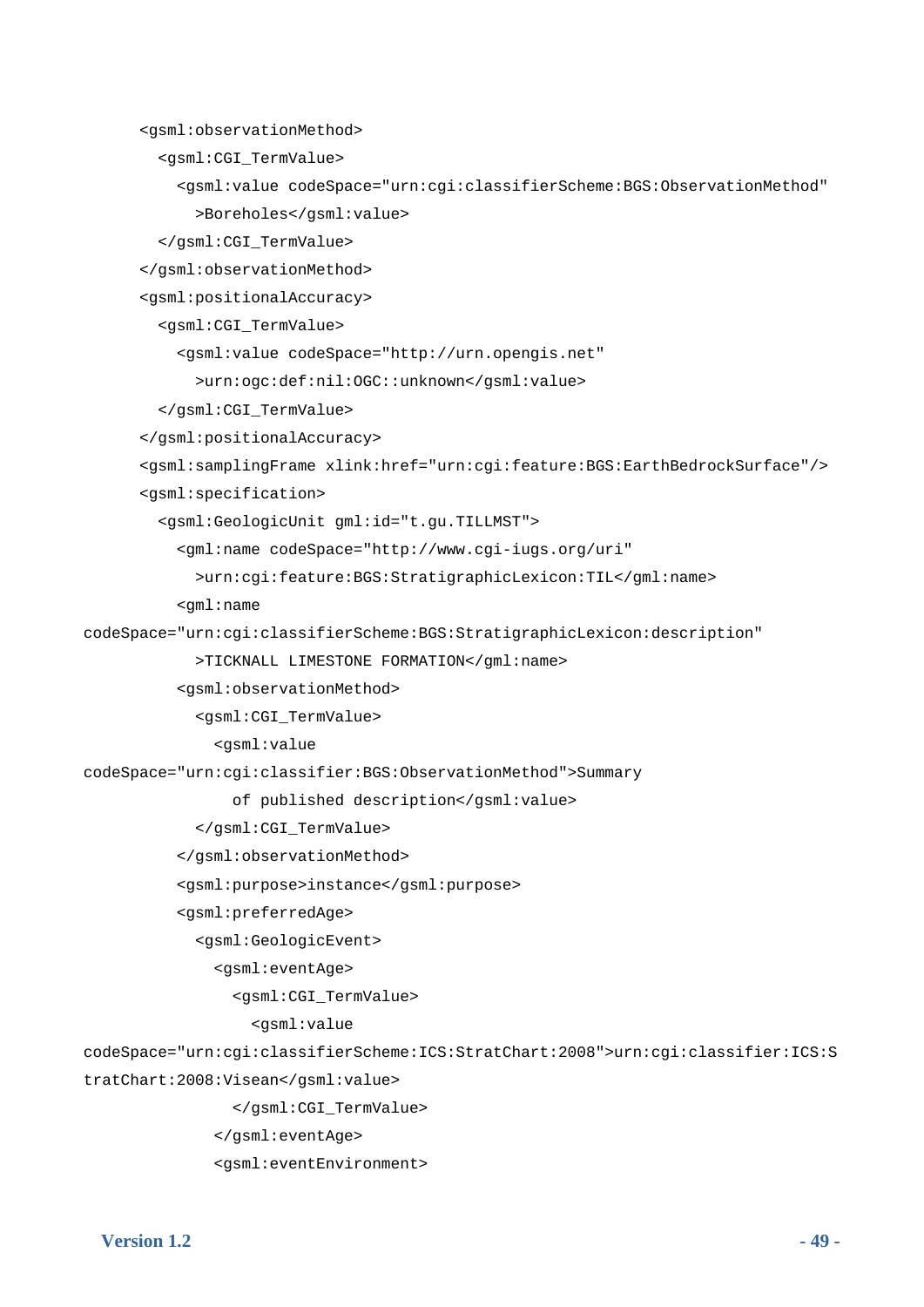<gsml:CGI\_TermValue>

<gsml:value codeSpace="http://urn.opengis.net"

>urn:ogc:def:nil:OGC::unknown</gsml:value>

</gsml:CGI\_TermValue>

</gsml:eventEnvironment>

<gsml:eventProcess>

<gsml:CGI\_TermValue>

<gsml:value

codeSpace="http://urn.opengis.net">urn:ogc:def:nil:OGC::unknown</gsml:value>

</gsml:CGI\_TermValue>

</gsml:eventProcess>

</gsml:GeologicEvent>

</gsml:preferredAge>

<gsml:geologicUnitType

xlink:href="urn:cgi:classifier:CGI:GeologicUnitType:200811:lithostratigraphic\_uni

t"/>

<gsml:rank

codeSpace="urn:cgi:classifierScheme:BGS:Rank">FORMATION</gsml:rank>

<gsml:classifier

xlink:href="urn:cgi:feature:BGS:StratigraphicLexicon:TIL"/>

<gsml:composition>

<gsml:CompositionPart>

<gsml:role

codeSpace="urn:cgi:classifierScheme:BGS:RoleVocab">dominantConstituent</gsml:role ><gsml:lithology

xlink:href="urn:cgi:classifier:CGI:SimpleLithology:2008:calcareous\_carbonate\_sedi mentary\_rock"/>

<gsml:proportion>

<gsml:CGI\_NumericValue>

<gsml:principalValue uom="urn:ogc:def:uom:UCUM:%25"

```
 >100</gsml:principalValue>
```
</gsml:CGI\_NumericValue>

</gsml:proportion>

</gsml:CompositionPart>

</gsml:composition>

</gsml:GeologicUnit>

</gsml:specification>

<gsml:shape>